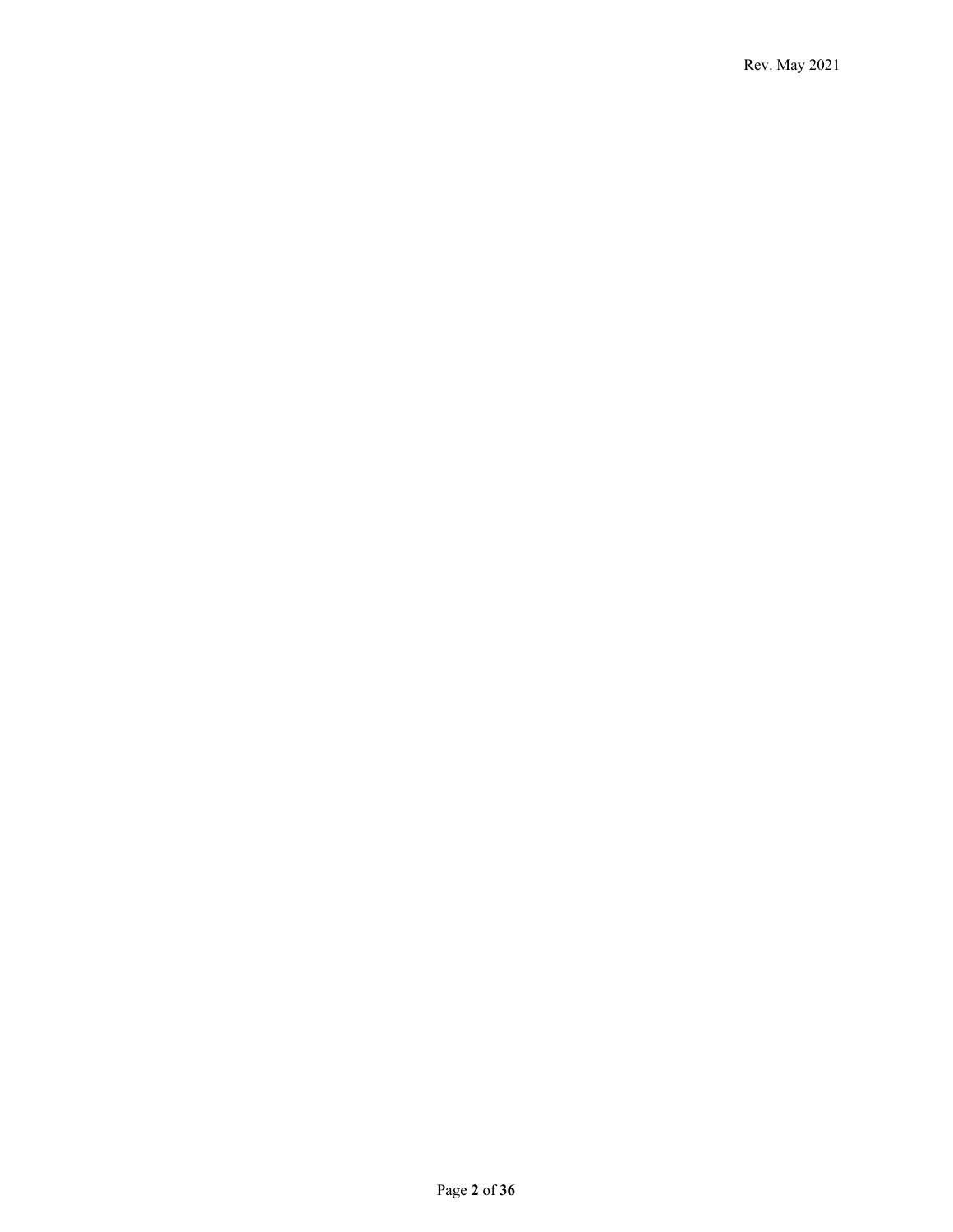#### **SECTION 1**

#### **INSTRUCTIONS TO RESPONDENTS**

#### 1.1 Notice of Solicitation

This Request for Proposal ("RFP") is for the purpose of obtaining responses from caterers and vendors to provide meal services for **Seaside Community Charter School** (SFA). Meal programs may include the United States Department of Agriculture (USDA) National School Lunch Program (NSLP), School Breakfast Program (SBP), Afterschool Snack Program (ASP), and the Seamless Summer Program (SSO). **Seaside Community Charter School** is a public charter school located in Jacksonville, Florida. The goal of the Food Service Program is to provide healthy and nutritious food options to students.

#### 1.2 Proposal Submission

Responses should address each of the requirements set forth in this RFP. Please provide the requested information no later than 9:00AM EST on **June 15, 2022** to the address below. Responses will be publicly opened 9:01AM EST **June 15, 2022** to be evaluated per the criteria specified in subsection 1.4, below.

| Seaside Community Charter School. | (Sponsor name)     |
|-----------------------------------|--------------------|
| Child Nutrition                   | (Department)       |
| Laurie Roll                       | (Contact person)   |
| 2865 Mayport Rd                   | (Address)          |
| Jacksonville, FL 32233            | (City, State, Zip) |

#### 1.3 Timeline

- May 18, 2022, solicitation available to public
- May 23, 2022 @ 12pm, respondent questions due
- May 25, 2022, questions answered by publishing Addendum 1, if applicable
- June 15, 2022, proposal due by 9:00am EST
- June 15, 2022 @ 9:01am EST, proposal submissions publicly opened
- June 15, 2022 @ 9:30am EST, food tasting Drop Off
- June 17, 2022, SFA review of Proposals
- June 21, 2022, SFA recommendation to FDACS and FDACS review
- June 28, 2022, contract award
- July 1, 2022, awarded Vendor begins service

#### 1.4 Evaluation Criteria

Proposals received will be reviewed to ensure all material have been submitted as specified in this RFP. The evaluation of proposals will be conducted in accordance with the below criteria.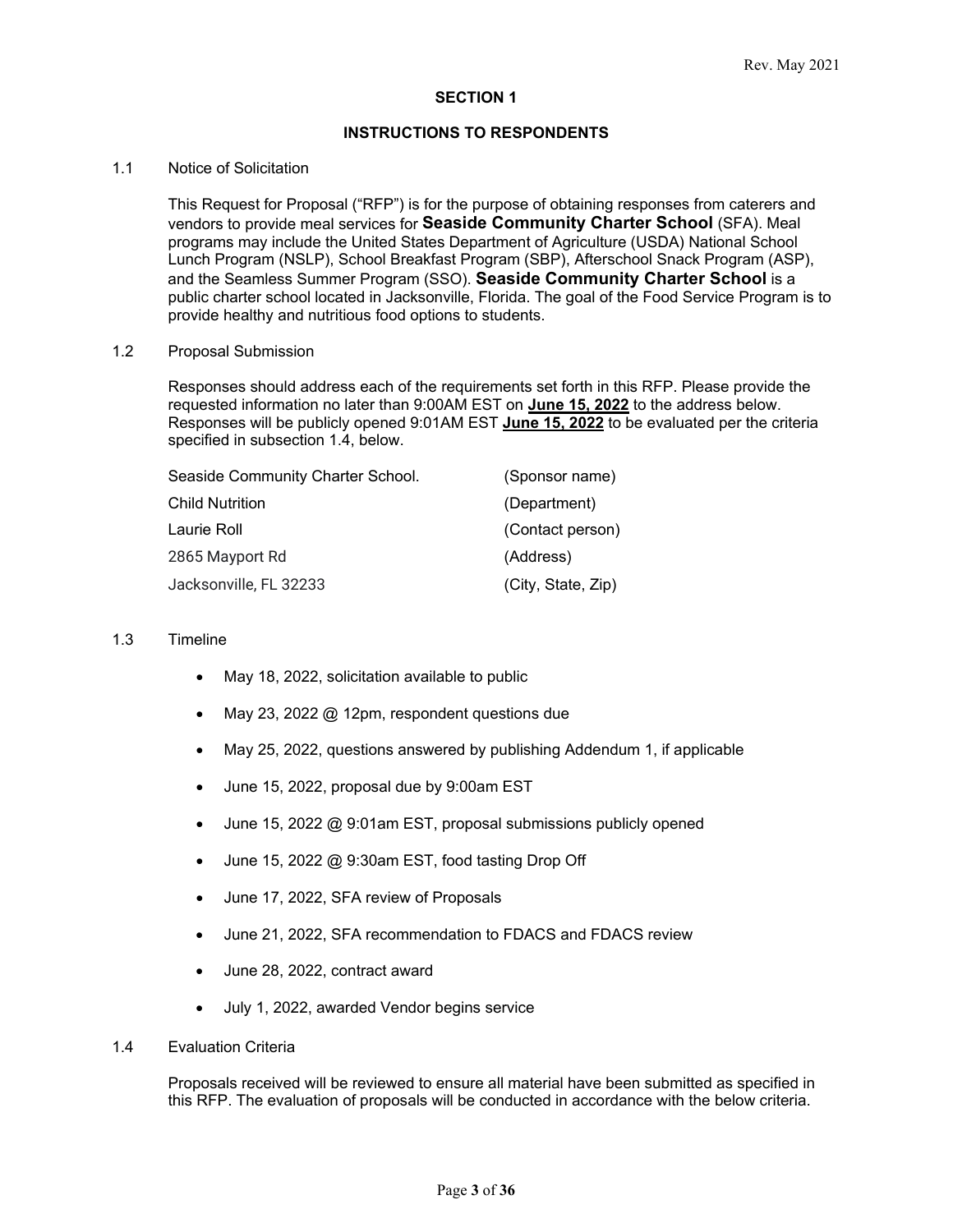Contract award decision will be made based on the vendor that attains the greatest overall proposal score. (Sponsor must include criteria and how contract will be awarded)

- Cost (35 points): FSMC with the lowest price receives the maximum points. The other vendors receive points equal to the lowest price divided by their meal price x maximum points)
- Years of Experience in working with Child Nutrition Programs (10 points):
	- $10+$  years = 10 points
	- 9 years = 9 points
	- 8 years = 8 points
	- 7 years = 7 points
	- $6$  years =  $6$  points
	- 5 years = 5 points
	- 4 years  $=$  4 points
	- $3 \text{ years} = 3 \text{ points}$
	- 2 years = 2 points
	- 1 year  $= 1$  point
- Service Capability Plan (25 points)
- Promotion of the Child Nutrition Program (15 points)
- Food Tastings (15 points)

#### 1.5 Attachments

- 1. Exhibit A Location of school(s)<br>2. Exhibit B Approved 21-day cycl
- Exhibit B Approved 21-day cycle menu
- 3. Exhibit C Menu Planning Approach Guidelines
- 4. Exhibit D Contract Year School Calendar<br>5. Drug-Free Workplace Program Proposer Co
- 5. Drug-Free Workplace Program Proposer Certification
- 6. Certification Regarding Debarment, Suspension, Ineligibility and Voluntary Exclusion
- 7. Certification Regarding Lobbying
- 8. Disclosure of Lobbying Activities<br>9. Proposal Summary
- 9. Proposal Summary
- 1.6 Questions and Site Visits

Questions concerning this RFP and requests for a site visit can be submitted in writing via email to Alyssa Tirone at atirone@thsfc.com or via phone at (504) 265-2110. All responses to questions received will be made in writing on May 25, 2022, and sent to all potential vendors.

1.7 Addenda

Revisions which modify the RFP documents, by addition, deletions, clarifications or corrections will be issued in writing prior to the evaluation of the proposals.

#### **SECTION 2 GENERAL CONDITIONS**

- 2.1 Proposals shall be submitted on the forms provided with these specifications. Proposals shall be in a sealed envelope properly marked with the title of the proposal, date and time of opening, and delivered to the address provided in subsection 1.2 no later than the time and date specified. All certifications contained herein must be signed and submitted with the proposal.
- 2.2 Proposal Deadline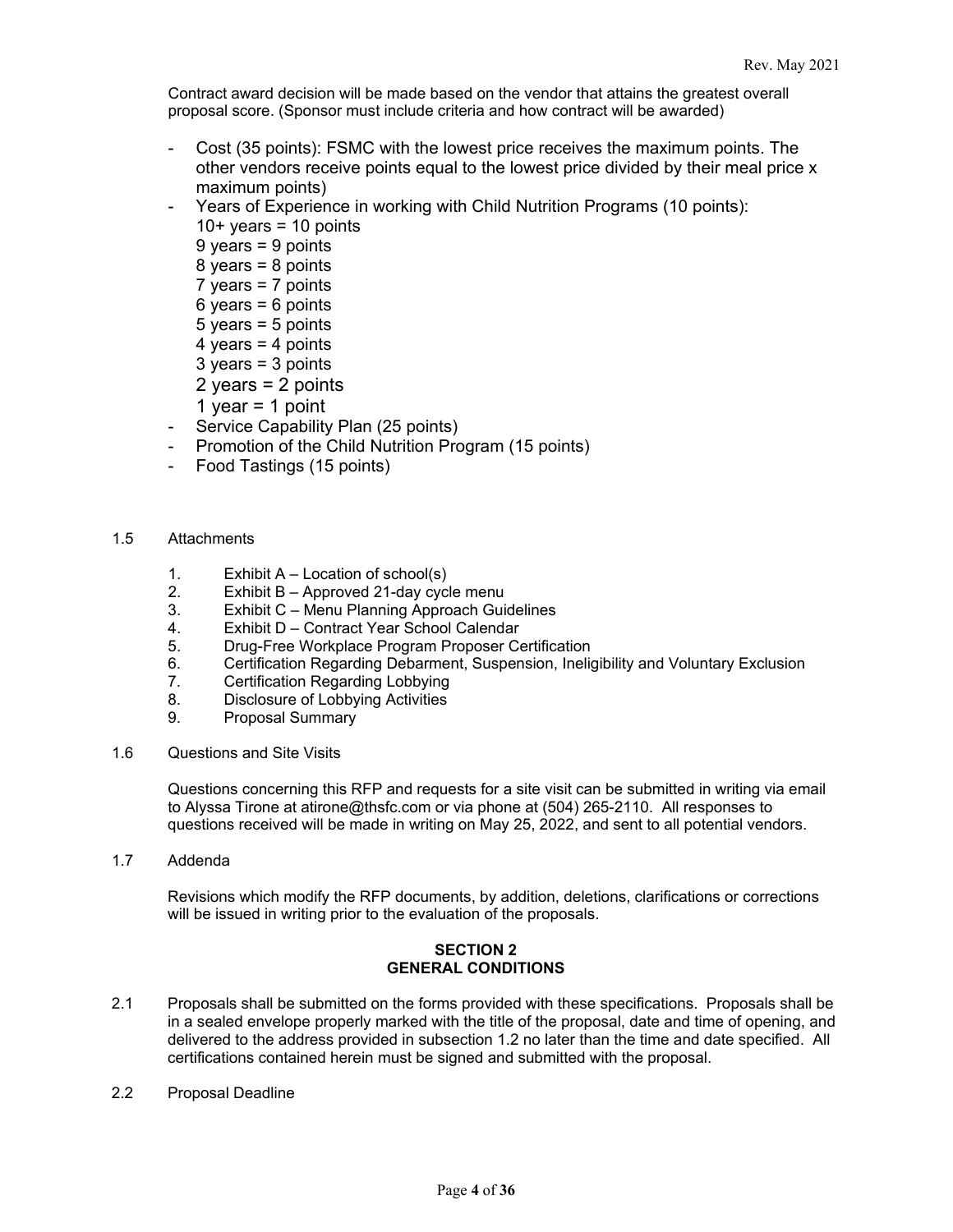The original copy of a vendor's proposal must be received at the address provided in subsection 1.2 no later than the time and date specified. The original will be date and time stamped upon receipt. Proposals received after the time and date specified in subsection 1.2 will result in rejection of the proposal.

2.3 Rejection of Proposal

Proposals that do not conform to the requirements of this RFP shall be rejected. Proposals may be rejected for reasons that include, but are not limited to, the following:

- a. The proposal was received after the submission deadline;
- The proposal was not signed by an authorized representative of the vendor;
- c. The proposal contained unauthorized amendments, deletions, or contingencies to the requirements of the RFP;
- d. The proposal was incomplete or contained significant inconsistencies or inaccuracies

2.4 Errors or Omissions

If SFA determines that a proposal contains a minor irregularity or an error, such as a transposition, extension or footing error in figures that are presented, SFA may provide the vendor an opportunity to correct the error. Information that is required to be included in the proposal and is inadvertently omitted shall not be accepted under this error correction provision. All information required to be included in a proposal must be received by the date and time that proposals are due. SFA reserves the right to seek clarification from a vendor of any information contained in the proposal.

2.5 Deviations or Exceptions

Deviations or exceptions to the specifications provided in this RFP will not be considered.

2.6 Specifications and Conditions

By submitting a response to this RFP vendors are acknowledging that they have read the specifications and conditions provided in the RFP and that their proposal is made in accordance with the provisions of such specifications. Vendors further agree to deliver services that meet or exceed specifications provided in the RFP should they be awarded a contract for services.

2.7 Withdrawal of Proposal

Requests for withdrawal of a proposal may be considered if such request is received in writing within 72 hours after the proposal opening time and date. Requests received in accordance with this provision may be granted upon proof of the impossibility to perform based upon an obvious error on the part of the vendor. If a request for withdrawal is not received, a vendor shall be legally responsible for fulfilling all requirements of its proposal if it is accepted.

2.8 Proposal Modifications

Requests for modifications of a proposal may be considered if such request is received in writing within 72 hours after the proposal opening time and date. Requests received in accordance with this provision may be granted upon proof of the impossibility to perform based upon an obvious error on the part of the vendor. If a request for modification is not received, a vendor shall be legally responsible for fulfilling all requirements of its proposal if it is accepted.

2.9 Prohibition of Gratuities

By submission of a proposal, a vendor certifies that no employee of SFA has or shall benefit financially or materially from such proposal or subsequent contract. Any contract issued as a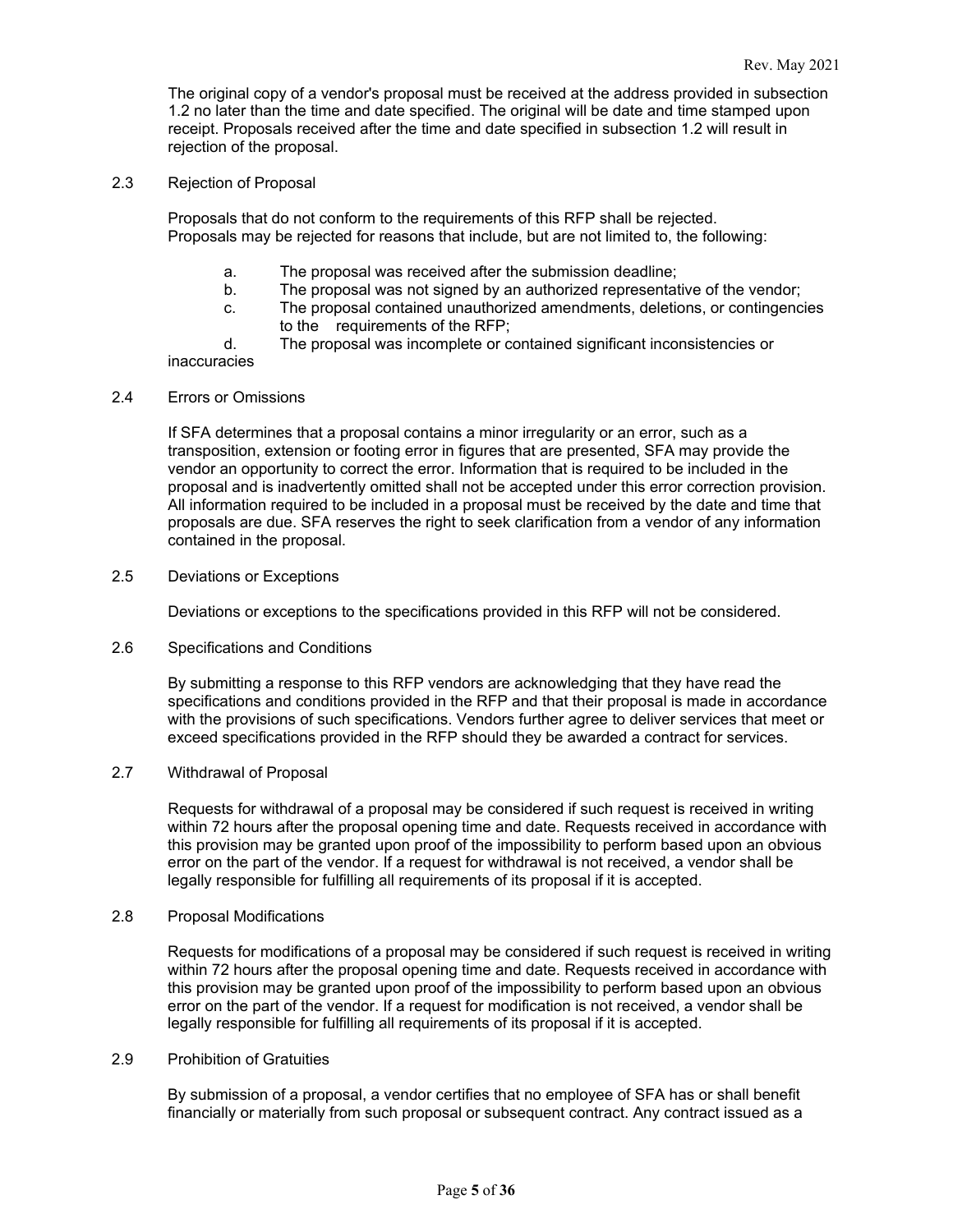result of this RFP may be terminated at such time as it is determined that gratuities of any kind were either offered or received by any of the aforementioned persons.

2.10 Vendor Research

SFA reserves the right to research any vendor submitting a proposal in response to this RFP to ensure the vendor's ability to perform the services as specified.

2.11 Conditions for Acceptance

Vendors must submit a proposal meeting the requirements of the RFP to include the required attachments and certifications signed by the authorized official

2.12 Proposal computation method

Estimated totals must be carried out to the second decimal place and must not be rounded.

\_\_\_\_\_\_\_\_\_\_\_\_\_\_\_\_\_\_\_\_\_\_\_\_\_\_\_\_\_\_\_\_\_\_\_\_\_\_\_\_\_\_\_\_\_\_\_\_\_\_\_\_\_\_\_\_\_\_\_\_\_\_\_\_\_\_\_\_\_\_\_\_\_\_\_\_

\_\_\_\_\_\_\_\_\_\_\_\_\_\_\_\_\_\_\_\_\_\_\_\_\_\_\_\_\_\_\_\_\_\_\_\_\_\_\_\_\_\_\_\_\_\_\_\_\_\_\_\_\_\_\_\_\_\_\_\_\_\_\_\_\_\_\_\_\_\_\_\_\_\_\_\_

- 2.13 Proposal bond requirements (optional)  $N/A$
- 2.14 Performance bond requirements (optional)  $N/A$  . The contract of the contract of the contract of the contract of the contract of the contract of the contract of the contract of the contract of the contract of the contract of the contract of the contract of the co

#### 2.15 Protest of the RFP

Any adversely affected person who desires to file a formal protest to this RFP must do so in accordance under chapter 120, Florida Statutes. Failure to file a protest within the time prescribed in section 120.57(3), Florida Statutes, or failure to post the bond or other security required by law within the time allowed for filing a bond shall constitute a waiver of proceedings under chapter 120, Florida Statutes.

2.16 Indemnification (optional)  $N/A$ 

#### 2.17 Copyrights

The SFA reserves a royalty-free, nonexclusive, and irrevocable license to reproduce, publish or otherwise use, and to authorize other to use, for SFA purposes: (a) The copyright in any work developed under a grant, subgrant, or contract under a grant or subgrant; and (b) Any rights of copyright to which a grantee, sub grantee or contractor purchases ownership with grant support. 2 C.F.R Appendix II to Part 200

\_\_\_\_\_\_\_\_\_\_\_\_\_\_\_\_\_\_\_\_\_\_\_\_\_\_\_\_\_\_\_\_\_\_\_\_\_\_\_\_\_\_\_\_\_\_\_\_\_\_\_\_\_\_\_\_\_\_\_\_\_\_\_\_\_\_\_\_\_\_\_\_\_\_\_\_

2.18 Patents

The SFA reserves a royalty-free, nonexclusive, and irrevocable license to reproduce, publish or otherwise use, and to authorize other to use, for SFA purposes patent rights with respect to any discovery or invention which arises or is developed in the course of or under such contract. 2 C.F.R Appendix II to Part 200

2.19 Confidentiality (optional)  $N/A$   $\overline{\phantom{a}}$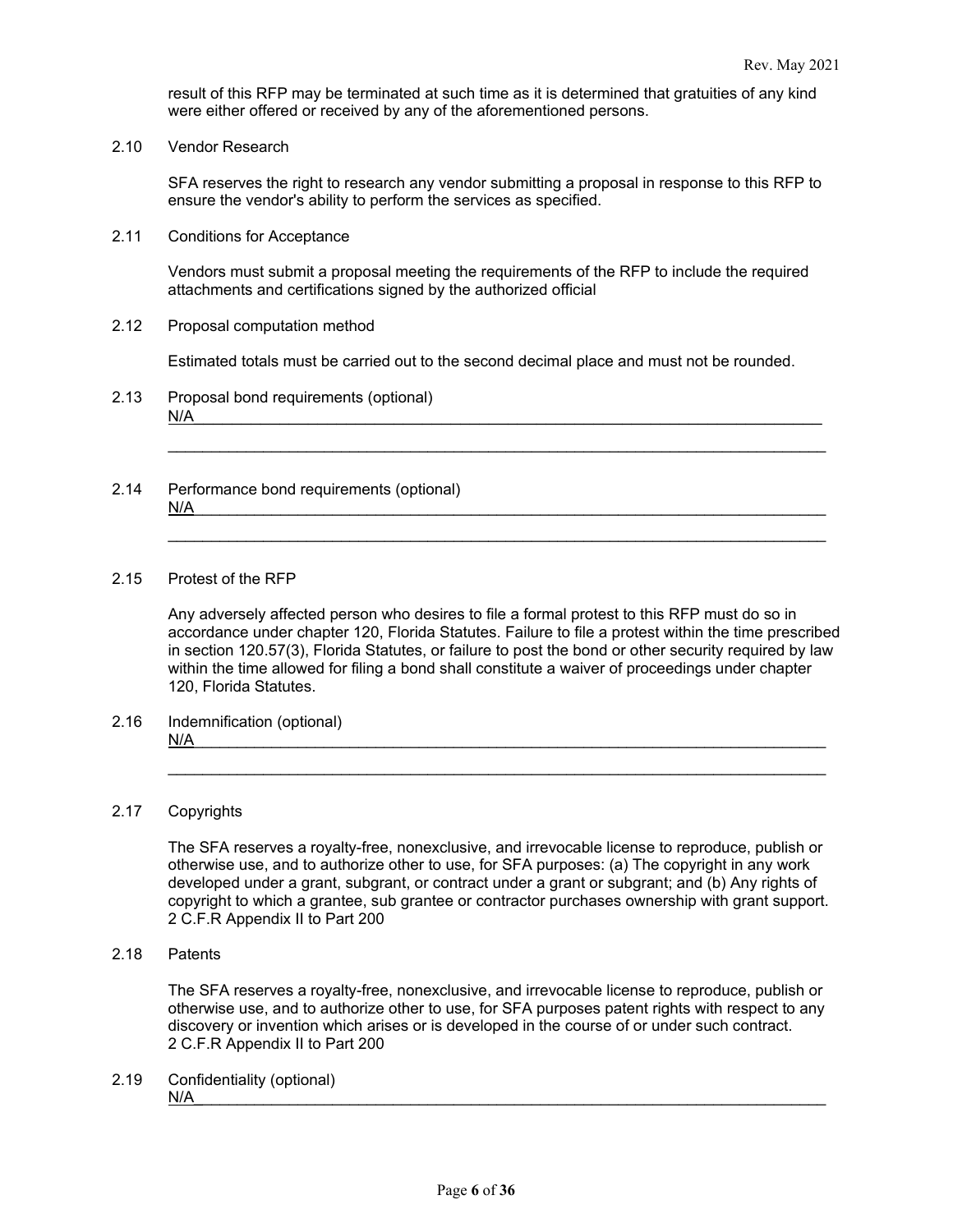2.20 The Vendor shall ensure, at its own expense, required fingerprint-based criminal history record checks are conducted on all vendor employees assigned to the SFA and results are provided to the SFA per the Jessica Lunsford Act, section 1012.32, Florida Statutes.

\_\_\_\_\_\_\_\_\_\_\_\_\_\_\_\_\_\_\_\_\_\_\_\_\_\_\_\_\_\_\_\_\_\_\_\_\_\_\_\_\_\_\_\_\_\_\_\_\_\_\_\_\_\_\_\_\_\_\_\_\_\_\_\_\_\_\_\_\_\_\_\_\_\_\_\_ \_\_\_\_\_\_\_\_\_\_\_\_\_\_\_\_\_\_\_\_\_\_\_\_\_\_\_\_\_\_\_\_\_\_\_\_\_\_\_\_\_\_\_\_\_\_\_\_\_\_\_\_\_\_\_\_\_\_\_\_\_\_\_\_\_\_\_\_\_\_\_\_\_\_\_\_

2.21 Federal Debarment Certification

The prospective proposer certifies, by submission and signature of this proposal, that the proposer complies fully with the Federal Debarment Certification regarding debarment suspension, ineligibility and voluntary exclusion. As required by Executive Order 12549, Debarment and Suspension, and implemented at 34 CFR, part 85, as defined at the 34 CFR part 85,sections 85.105 and 85.110-(ed80-0013).

- (1) The prospective lower tier (\$25,000) participant certifies, by submission and of this proposal, that neither it nor its principals is presently debarred, suspended, proposed for debarment, declared ineligible, or voluntarily excluded from participation in this transaction by any federal department or agency.
- (2) Where the prospective lower tier participant is unable to certify to any of the statements in this certification, such prospective participants shall attach an explanation to this proposal.
- 2.22 Public Entity Crimes Certification

A person or affiliate who has been place on the convicted vendor list following a conviction for a public entity crime may not submit a proposal on a contract to provide any goods or services to a public entity, may not submit a proposal on a contract with a public entity for the construction or repair of a public building or public work, may not submit proposals on leases of real property to public entities, may not be awarded or perform work as a contractor, supplier, subcontractor, or consultant under a contract with any public entity, and may not transact business with any public entity in excess of the threshold amount provided in Section 287.017, for Category Two for a period of 36 months from the date of being placed on the convicted vendor list.

2.23 Drug Free Workplace Certification

In accordance with Florida Statute 287.087, whenever two or more proposals, proposals, or replies that are equal with respect to price, quality, and service are received by a school food authority for the procurement of commodities or contractual services, a reply received from a business which certifies that it has implemented a Drug Free Workplace Program by signing the enclosed Drug Free Workplace Certification Form, shall be given preference in the award process.

#### **SECTION 3 SCOPE**

3.1 The VENDOR shall provide the type of food service at sites as specified on Exhibit A for approximately 180 days (NSLP) 10 days (SSO). The SFA may add or remove sites and/or meal periods for programs covered by this contract from Exhibit A at any time during the period of the contract unless the addition or removal of sites and/or meal periods creates a material or substantive contract change.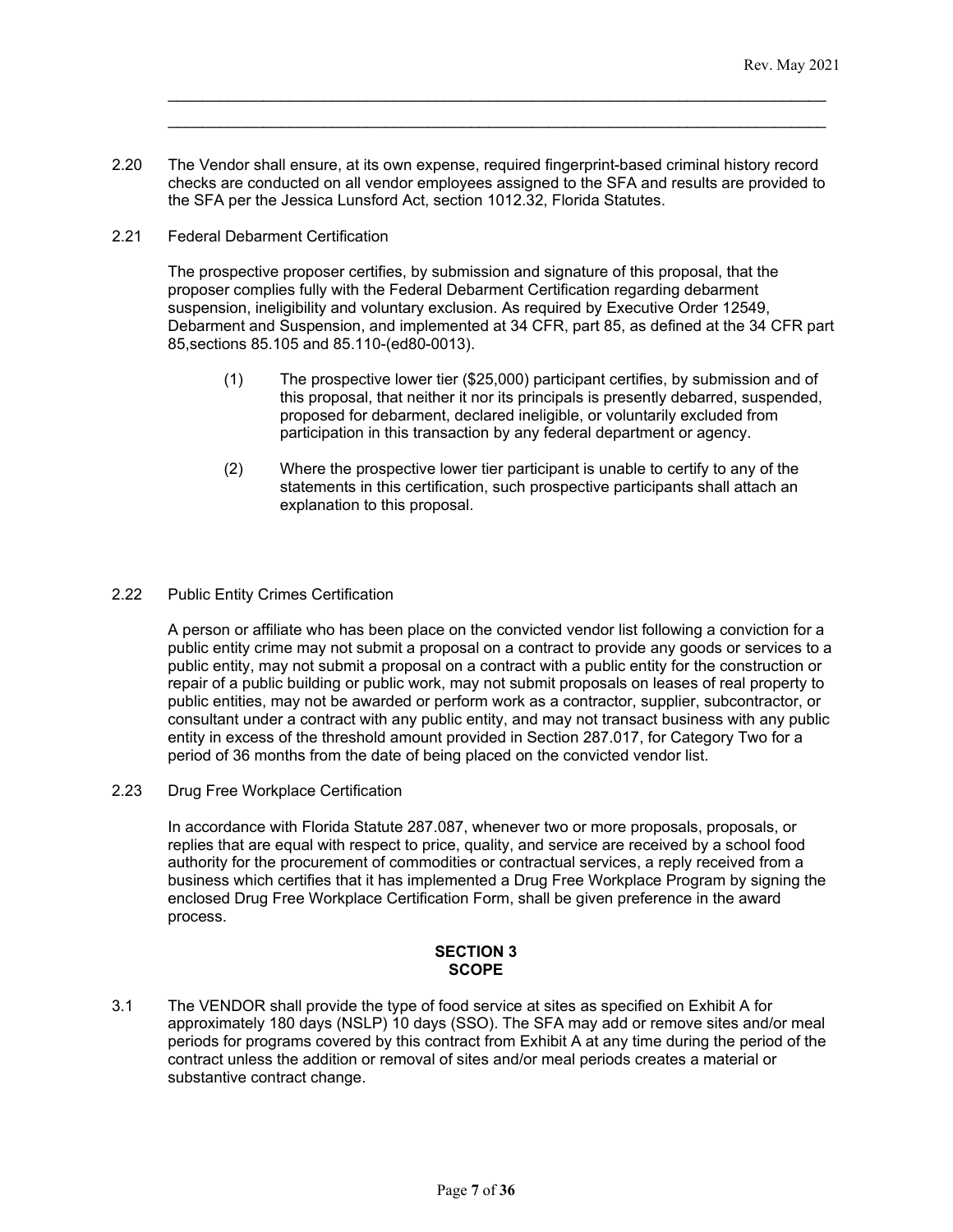- 3.2 The SFA reserves the right to maintain, add to, and/or remove present food and beverage vending machines in its facilities.
- 3.3 The VENDOR shall be an independent contractor and not an employee of the SFA. The employees of the vendor shall be considered solely employees of the vendor and shall not be considered employees or agents of the SFA in any fashion.
- 3.4 The VENDOR shall provide food service in compliance with the rules and regulations of the Florida Department of Agriculture and Consumer Services ("FDACS") and the USDA regarding Child Nutrition Programs.

#### **SECTION 4 SCHOOL FOOD AUTHORITY RESPONSIBILITIES**

- 4.1 The SFA shall approve the menus and recipes for meals and other food to be served or sold to students to ensure compliance with the rules and regulations of the FDACS and the USDA. The SFA must authorize any deviations from the approved menu cycle.
- 4.2 The SFA may request menu changes periodically throughout the contract period and shall inform the vendor of any adjustments to menus and monitor implementation of adjustments.
- 4.3 The SFA orders meals on a weekly basis for each site for each type of meal to be delivered. The SFA can increase or decrease the number of meals ordered or cancel deliveries on a twenty-four hour notice to the vendor.
- 4.4 The SFA shall ensure the food service is in conformance with its *Permanent Agreement* and the *Policy Statement for Free Meals, Free Milk, and Reduced-Price Meals*.
- 4.5 The SFA shall retain control of the quality, extent, and general nature of its food service and the prices to be charged for meals, milk, a la carte items, adult meals, and vending machine items, as applicable.
- 4.6 The SFA shall ensure USDA Foods received for use by the SFA and made available to the VENDOR are utilized within the specified Term of this Contract in the SFA's food service operation for the preparation and service of meals and for other allowable uses in accordance with the Code of Federal Regulations, 7 C.F.R. Part 250.
- 4.7 The SFA shall maintain and visibly post applicable health certification and assure all state and local regulations are met where meals are served at the SFA facilities.
- 4.8 The SFA shall establish and maintain an advisory board composed of parents, teachers, and students to assist in menu planning.

#### **SECTION 5 VENDOR RESPONSIBILITIES**

- 5.1 The VENDOR shall provide its services hereunder at all times in accordance with generally accepted standards of care and best practices in the industry.
- 5.2 The VENDOR shall deliver meals as requested by the SFA to sites at the specified locations at the times listed on Exhibit A or as designated by the SFA.
- 5.3 The VENDOR shall adhere to the 21-day cycle menu(s) and portion sizes specified by the SFA on Exhibit B for the first 21 days of meal service. Thereafter, changes in the menu(s) may be made with prior approval of the SFA. The meals must meet the Food-Based Menu Planning Approach as designated herein by the SFA for each Term of the Contract and all subsequent renewals, if applicable. Meals must meet or exceed the calories and meet the nutrient standards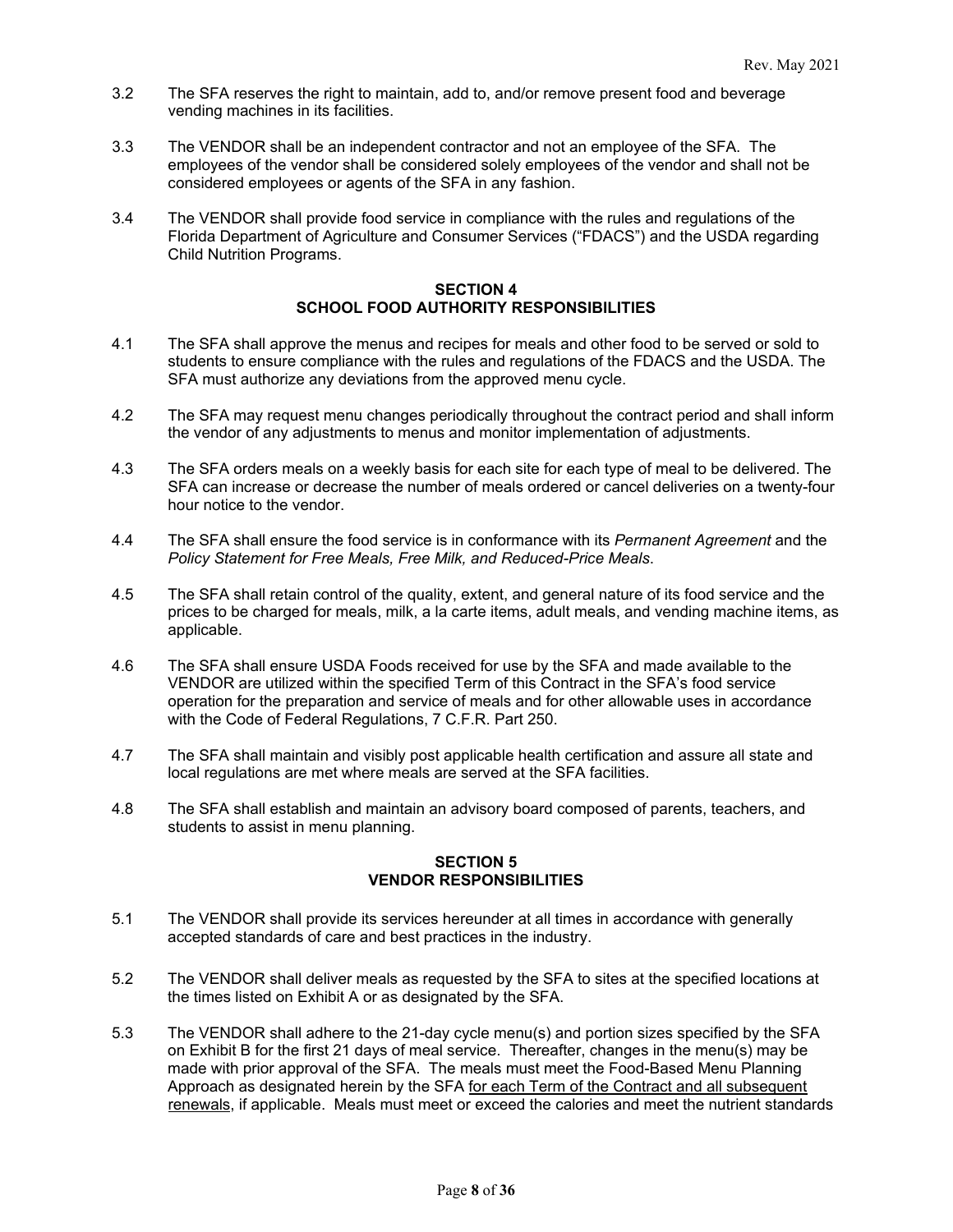for National School Lunch, School Breakfast, and/or summer meals programs for the age/grade groups of school children and as listed in Exhibit C.

- 5.4 The serving sizes provided by the SFA on the 21-day cycle menu(s) are, in most cases, based on the required minimum serving sizes stated in Exhibit C. If the serving sizes for the food items indicated on the menu(s) do not meet the required weekly calorie and nutrient standards as stated in Exhibit C, the vendor must increase serving sizes and/or provide additional food items as necessary to meet the calorie and nutrient standards without altering the 21-day cycle menu(s). Serving sizes may not be decreased unless otherwise stated in this *Request for Proposal and Contract*. The vendor shall provide the menu cycle to the SFA ten days prior to the month it begins.
- 5.5 The VENDOR shall be responsible for providing meals and menus appropriate for the age of the students served and acceptable to students evidenced by a minimum of plate waste and participation levels in the National School Lunch, School Breakfast, and/or Summer Food Service Program meals, as applicable.
- 5.6 The VENDOR is required to substitute food components of the meal pattern for students with disabilities in accordance with 7 C.F.R. § 15b when the disability restricts their diet and is permitted to make substitutions for students without disabilities when they are unable to eat regular meals because of a medical or special dietary need. Substitutions are made on a caseby-case basis and must be supported by a statement of the need for substitutes that includes the recommended alternate foods, unless otherwise exempted by the Food and Nutrition Service, USDA. In the case of a student with disabilities, the statement must be signed by a medical doctor. For students without disabilities, the statement must be signed by a recognized medical authority.
- 5.7 The vendor shall be responsible for the quality and wholesomeness of meals up to and including delivery to the SFA.

#### **SECTION 6 INVOICING AND PAYMENT**

- 6.1 The Vendor shall submit itemized invoices to the SFA bi-weekly or monthly. Invoices shall specify the number of meals provided to the SFA and the unit price for each meal type.
- 6.2 The SFA shall pay the Vendor the unit price specified in the Proposal Summary times meals provided as specified in the invoice. The SFA shall pay:
	- 6.2.1 According to the time frame as stated on the Vendor's invoice; or
	- 6.2.2 Five (5) business days after receiving Meal Claim Reimbursement; whichever occurs sooner.
	- 6.2.3 No later than forty-one days (41) calendar days of its receipt of the invoice from the Vendor.
- 6.3 The Vendor shall use the following delinquent payment notification procedures in order to exercise its right to demand payment from the SFA:
	- 6.3.1 For invoices not paid within forty-two (42) calendar days after the SFA received the invoice, the Vendor shall send the SFA a notice letter with a copy of the original invoice attached. The Vendor shall also provide a copy of the notice letter to the FDACS.
	- 6.3.2 When an invoice previously noticed when delinquent forty-two (42) calendar days is still delinquent and not paid in full within sixty-three (63) calendar days after the SFA received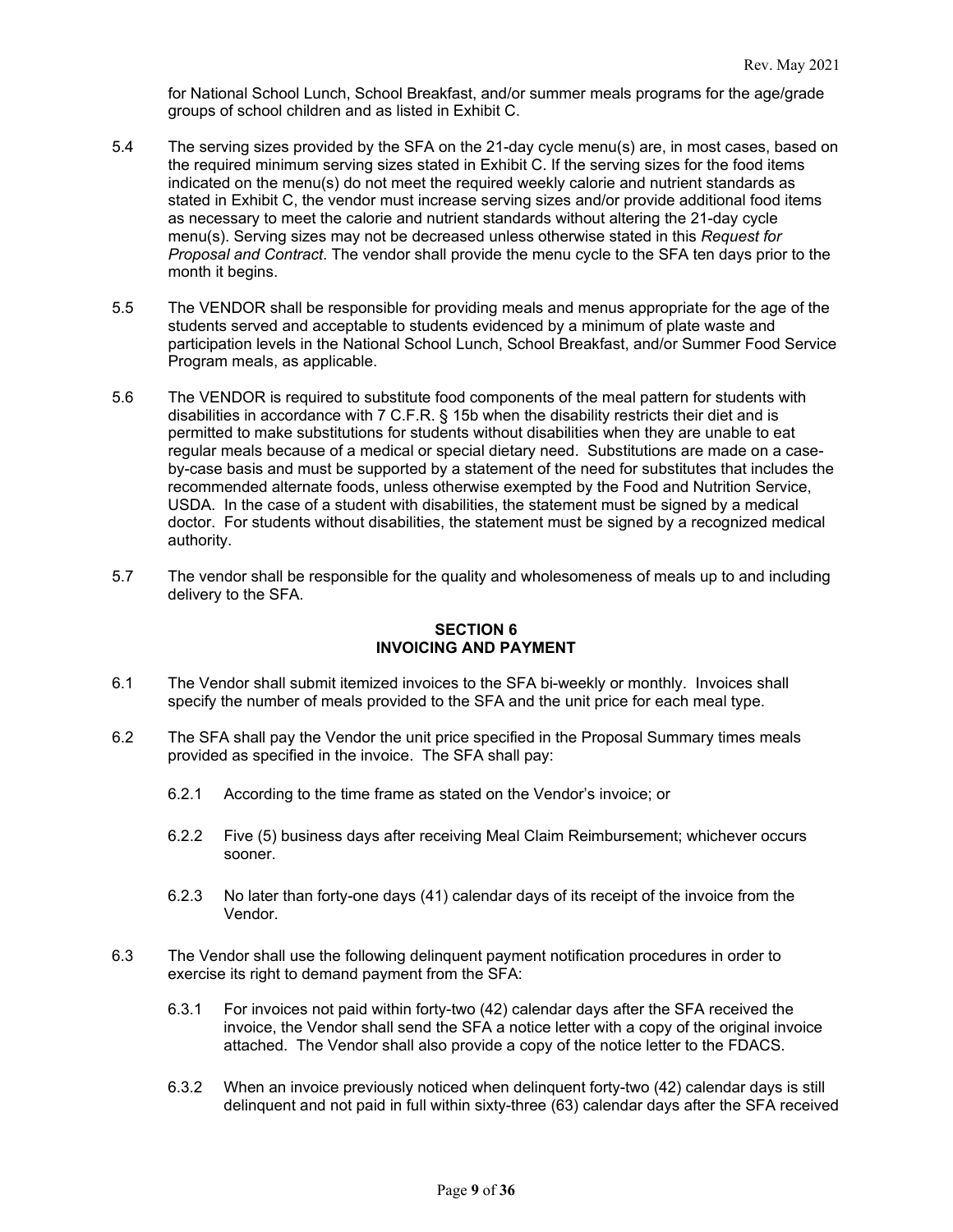the invoice, the Vendor must provide a second letter to the SFA with a copy of the original invoice attached and provide a copy to the FDACS.

6.3.3 The Vendor may suspend service or terminate its contract with the SFA if the SFA has failed to make full and complete payment for any invoice sixty-three (63) or more calendar days after the invoice was received. The Vendor's failure to terminate its contract shall not waive its right to seek payment under appropriate Florida Law and procedures.

#### **SECTION 7 USDA FOODS**

- 7.1 Any USDA Foods received for use by the SFA and made available to the VENDOR shall be utilized within the specified Term of this Contract in the SFA's food service operation for the preparation and service of meals and for other allowable uses in accordance with the Code of Federal Regulations, 7 C.F.R. Part 250.
- 7.2 The VENDOR shall accept and use USDA Foods in as large a quantity as may be efficiently utilized in the nonprofit food service subject to approval of the SFA.
- 7.3 The VENDOR shall manage all USDA Foods to ensure the foods are utilized in the SFA's food service.
- 7.4 The VENDOR shall utilize all USDA ground beef, ground pork, and processed end products received in the SFA's food service. Commercially-purchased foods shall not be substituted for these foods.
- 7.5 The VENDOR shall utilize all other USDA Foods, or substitute commercially-purchased foods of the same generic identity, of U.S. origin, and of equal or better quality than the USDA Foods as determined by the SFA, in the SFA's food service.
- 7.6 The VENDOR shall credit the SFA's monthly bill/invoice the current market value of all USDA foods received during each Contract Term as the foods are used in the SFA's food service. The VENDOR must credit the SFA for all USDA Foods received for use in the SFA's food service each Contract Term whether the USDA Foods have been used or not. Such credit shall be issued in full prior to the expiration of each Contract Term.
- 7.7 Credit issued by the VENDOR to the SFA for USDA foods received during each Contract Term and used in the SFA's food service shall be recorded on the monthly bill/invoice as a separate line item entry and shall be clearly identified and labeled. Attached to the invoice shall be a detailed list identifying each received USDA Foods item used in the SFA's food service and each USDA Foods item credit issued for unused USDA Foods, along with the current market value as issued by the FDACS.
- 7.8 The current value of USDA Foods is based on the information listed on the SFA's Web-Based Supply Chain Management (WBSCM) Requisition and by the Requisition Status Report. If not listed, the current market value of USDA Foods will be based on the prices issued by the FDACS.
- 7.9 The SFA shall ensure the method and timing of crediting does not cause its cash resources to exceed limits established in 7 C.F.R. § 210.9(b)(2).
- 7.10 At the end of each Contract Term and upon expiration or termination of the Contract, a reconciliation shall be conducted by the SFA to ensure and verify correct and proper credit has been received for the full value of all USDA Foods received by the VENDOR during each Contract Term for use in the SFA's food service.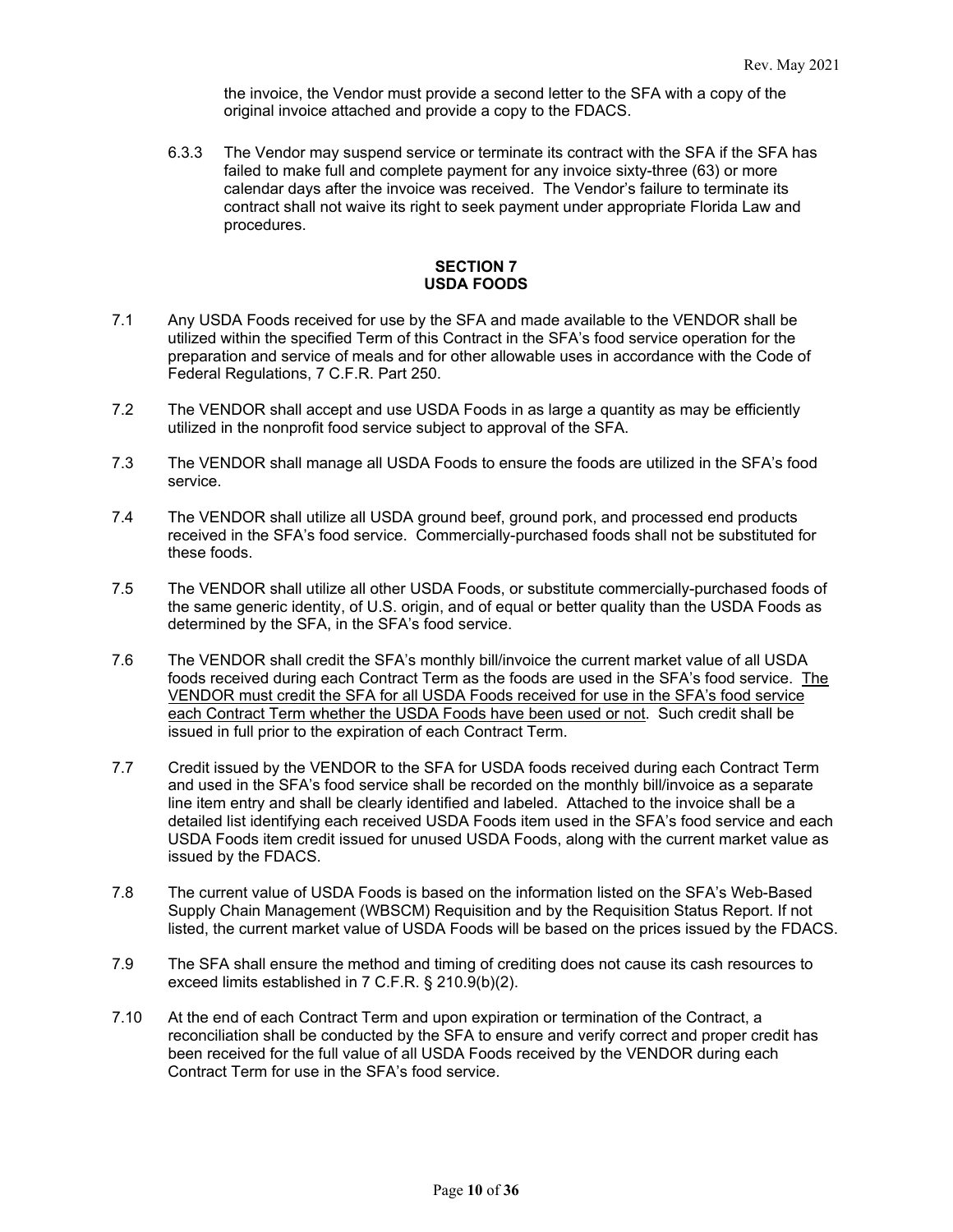- 7.11 The SFA shall verify receipt of USDA Foods shipments through its electronic records or by contacting the FDACS or processor as applicable.
- 7.12 The SFA reserves the right to conduct commodity credit audits throughout each Contract Term to ensure compliance with federal regulations 7 C.F.R. Part 210 and Part 250.
- 7.13 The VENDOR must accept liability for any negligence on their part that results in any loss, damage, out of condition, or improper use of USDA Foods not yet credited to the SFA, and shall credit the SFA either monthly or through a fiscal year-end reconciliation.
- 7.14 The SFA and VENDOR shall consult and agree on end products to be produced from USDA Foods during each Contract Term. If the SFA and VENDOR cannot agree on end products, the VENDOR shall utilize the USDA Foods in the form furnished by the USDA.
- 7.15 If the VENDOR acts as an intermediary between a processor and the SFA, the VENDOR shall credit the SFA the current market value of the USDA Foods contained in the processed end products unless the processor is providing such credit to the SFA. Such credit shall be issued to the SFA on the monthly bill/invoice as a separate line item entry and shall be clearly identified and labeled.
- 7.16 The VENDOR shall not enter into any processing agreements with a processor as required in subpart C of 7 C.F.R. Part 250. The VENDOR shall also not enter into any subcontracts for further processing of USDA Foods.
- 7.17 The VENDOR shall have records maintained and available to substantiate the receipt, use, storage, and inventory of USDA Foods. The VENDOR must submit to the SFA monthly inventory reports showing all transactions for processed and non-processed USDA Foods.
- 7.18 The SFA, the FDACS, the Auditor General, and the USDA, or their duly authorized representatives, may perform on-site reviews of the VENDOR's food service operation, including the review of records, to ensure compliance with the requirements of this Contract and federal regulations 7 C.F.R. Part 210 and Part 250.
- 7.19 The VENDOR shall return all unused USDA ground beef products, ground pork products, and processed end products to the SFA upon termination, expiration, or non-renewal of the Contract.
- 7.20 At the discretion of the SFA, the VENDOR may be required to return other unused USDA Foods to the SFA upon termination, expiration, or non-renewal of the Contract.
- 7.21 The SFA shall retain title to all USDA Foods provided to the VENDOR for use in the SFA's food service.
- 7.22 USDA donated foods or processed end products containing USDA donated foods shall not be used for catering or special functions conducted outside of the nonprofit school food service.

#### **SECTION 8 PURCHASES/BUY AMERICAN**

- 8.1 The VENDOR shall retain title of all purchased food and nonfood items.
- 8.2 The VENDOR shall purchase, to the maximum extent practicable, domestic commodities or products which are either an agricultural commodity produced in the United States or a food product processed in the United States substantially using agricultural commodities produced in the United States.
- 8.3 The VENDOR shall not substitute commercially-purchased foods for USDA ground beef, ground pork, and processed end products received.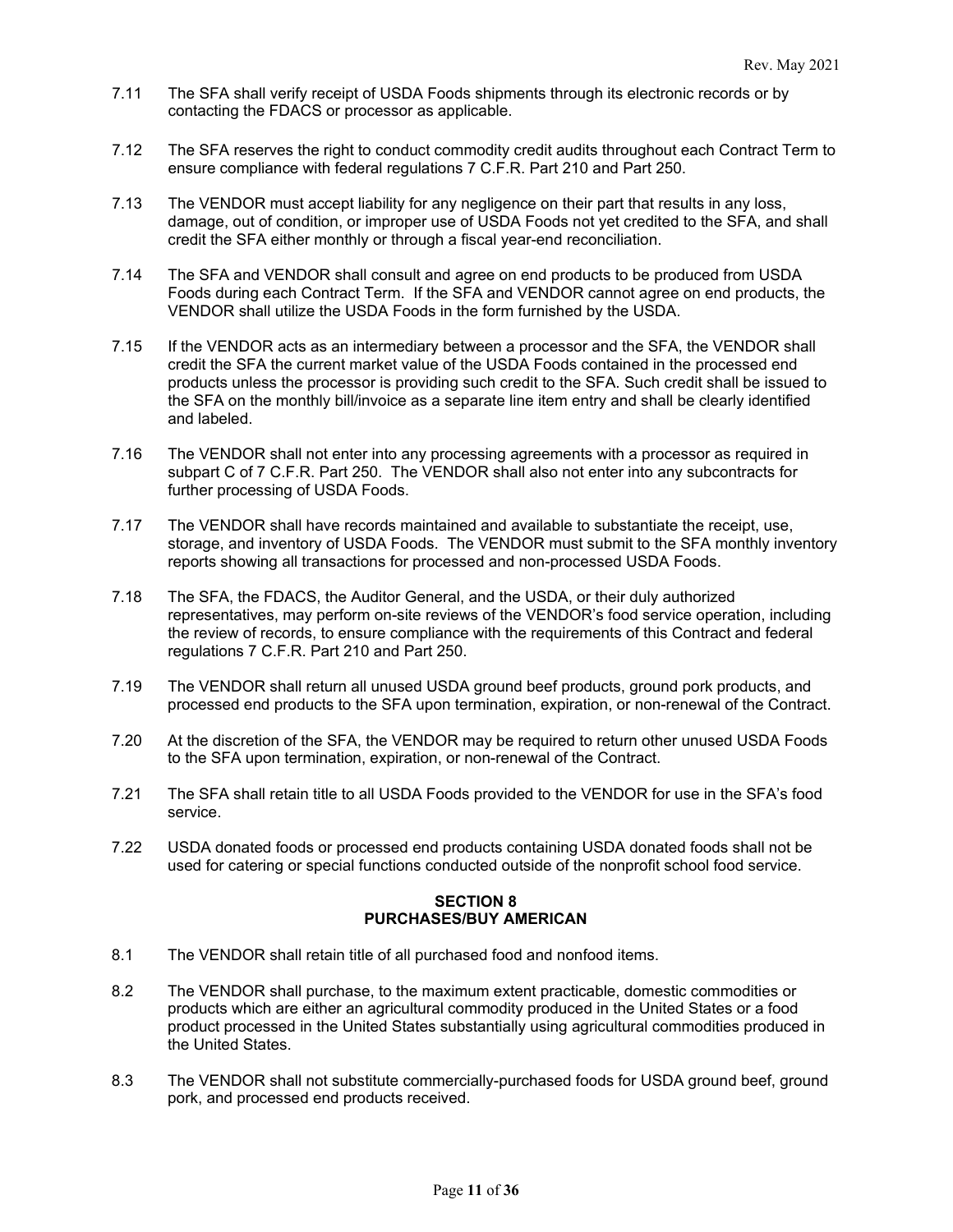- 8.4 The VENDOR may substitute commercially-purchased foods for all other USDA Foods received. All commercially-purchased food substitutes must be of the same generic identity as the USDA Foods received, of U.S. origin, and of equal or better quality than the USDA Foods as determined by the SFA.
- 8.5 The SFA shall ensure commercially-purchased foods used in place of USDA Foods received are of the same generic identity as the USDA Foods received, of U.S. origin, and of equal or better quality than the USDA Foods as determined by the SFA.
- 8.6 The VENDOR shall certify the percentage of U.S. content in the products supplied to the SFA.
- 8.7 The SFA reserves the right to review VENDOR purchase records to ensure compliance with the *Buy American* provision in 7 C.F.R. Part 250.
- 8.8 The VENDOR shall provide Nutrition Facts labels and any other documentation requested by the SFA to ensure compliance with U.S. content requirements.
- 8.9 The VENDOR must request approval for exceptions to Buy American Provision from Sponsor prior to delivery. Requests should include documentation such as cost or availability data. Sponsor must document when an exception is approved, including all Buy American Provision requirements as stated in 7 CFR Part 210.21(d)/ and FNS Policy Memo SP 38-2017. The following must be documented for each approval:
	- 8.9.1 Consideration made for the use of domestic alternative foods before approving an exception.
	- 8.9.2 The use of a non-domestic food exception when competition reveals the cost of domestic is significantly higher than non-domestic food.
	- 8.9.3 The use of a non-domestic alternative food due to the domestic food not produced or manufactured in sufficient and reasonable available quantities of a satisfactory quality.

#### **SECTION 9 EQUIPMENT**

- 9.1 The vendor shall provide all equipment to hold and serve the meals.
- 9.2 The SFA shall repair and service SFA-owned equipment except when damages result from the use of less-than-reasonable care by VENDOR employees as determined by the SFA.
- 9.3 The VENDOR shall provide, at no cost to the SFA, complete maintenance, repair, and replacement services for all VENDOR-owned property and equipment.
- 9.4 The SFA shall be legally responsible for any losses of USDA Foods which may arise due to equipment malfunction or loss of electrical power not within the control of the VENDOR.
- 9.5 The VENDOR shall not remove food preparation or serving equipment owned by the SFA from the SFA's premises.
- 9.6 The SFA must give prior approval and have final authority for the purchase of equipment used for storage, preparation, serving, or delivery of school meals.
- 9.7 The VENDOR shall retain title to all VENDOR-owned property and equipment when placed in service.
- 9.8 Upon expiration or termination of the Contract, it shall be the VENDOR's responsibility to remove all VENDOR-owned property and equipment within a timely manner and without damage to SFA facilities.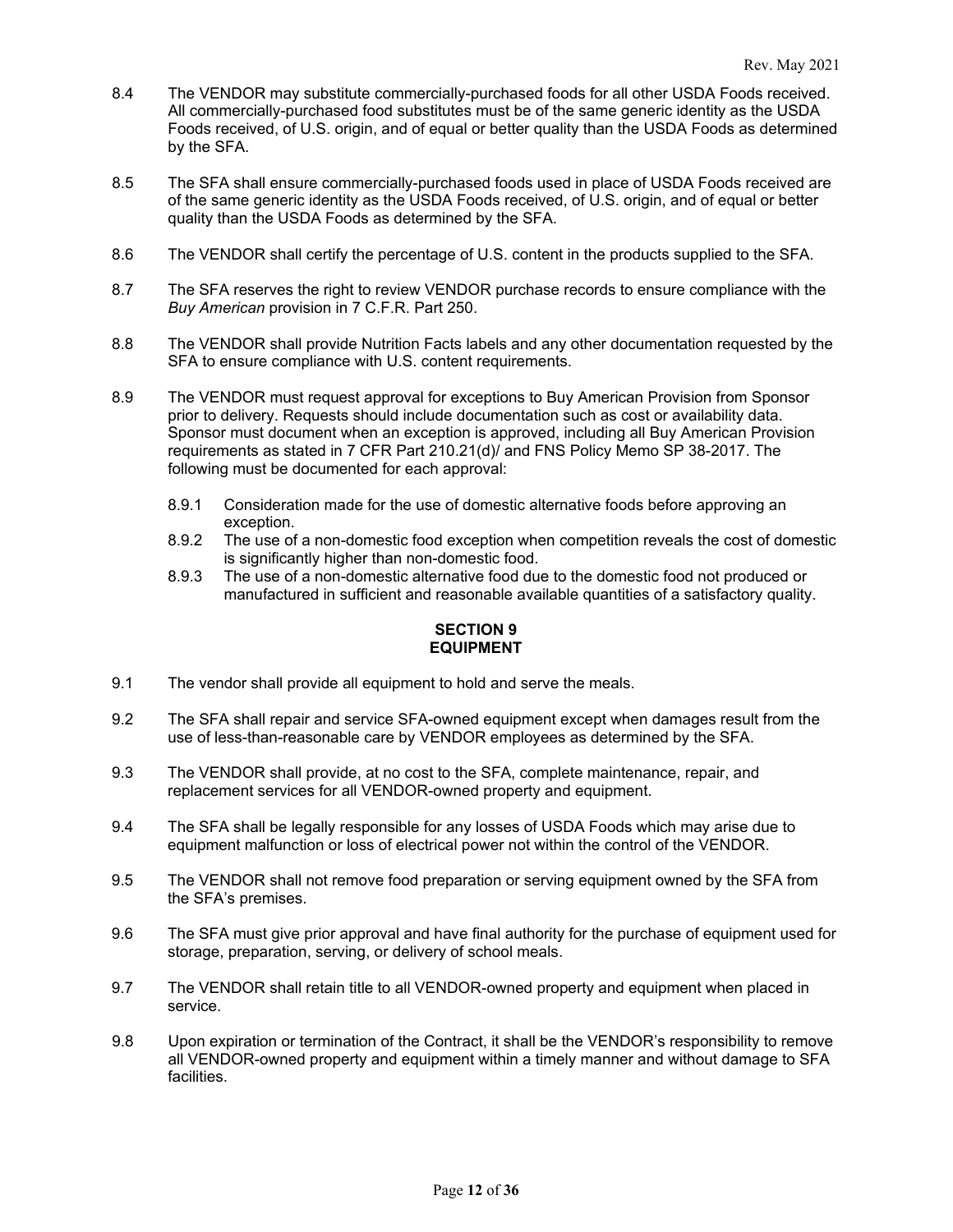9.9 The SFA shall retain title to all SFA-owned property and equipment when placed in service. If the property and/or equipment is amortized through the VENDOR and the Contract expires or is terminated, the SFA can return the property to the VENDOR for full release of the unpaid balance or continue to make payments in accordance with amortization schedules.

#### **SECTION 10 INSPECTION OF FACILITY**

- 10.1 The SFA, the FDACS, and the USDA reserve the right to inspect the VENDOR's preparation and storage facilities, and transporting vehicles prior to award of Contract and without notice at any time during each Contract Term, including the right to be present during preparation and delivery of meals.
- 10.2 The VENDOR must provide meals when requested for periodic inspection by the local or state health department or an independent agency to determine the bacterial levels in the meals served.

#### **SECTION 11 DELIVERY REQUIREMENTS AND NONCOMPLIANCE**

- 11.1 Meals must be delivered in accordance with the approved menu cycle.
- 11.2 The VENDOR shall provide a delivery slip with the date and the number of meals delivered. The SFA authorized representative or his/her designee must sign the delivery slip and verify the condition of the meals received.
- 11.3 Meals must be delivered in closed-topped, sanitary vehicles.
- 11.4 Meals must be delivered in clean, sanitary transporting containers that maintain the proper temperatures of food and are food-grade containers approved by the local or state health departments.
- 11.5 When an emergency prevents the VENDOR from delivering meals, the VENDOR shall notify the SFA-authorized representative or his/her designee immediately by phone indicating the reasons for the need for substitution.
- 11.6 The SFA reserves the right to inspect and determine the quality of food delivered. The SFA may reject and not pay for any meals or components of meals that are unwholesome, judged as poor quality, damaged, incomplete either due to inadequate portion sizes or missing number of meal components, or delivered in unsanitary conditions such as incorrect temperatures.
- 11.7 The SFA will obtain meals from other sources if meals are rejected or if an insufficient number of meals is delivered. The SFA will contact the VENDOR immediately regarding the reasons for rejected meals or if an inadequate number of meals delivered. If the VENDOR cannot replace meals in time for meal service, then the SFA can obtain meals from another source and deduct the actual cost of such meals from the monthly bill of the VENDOR. The VENDOR is responsible for the cost of replacement meals.
- 11.8 The SFA will not pay for deliveries made later than the regularly scheduled lunch or breakfast periods as listed on Exhibit A, or as otherwise stated in this Contract.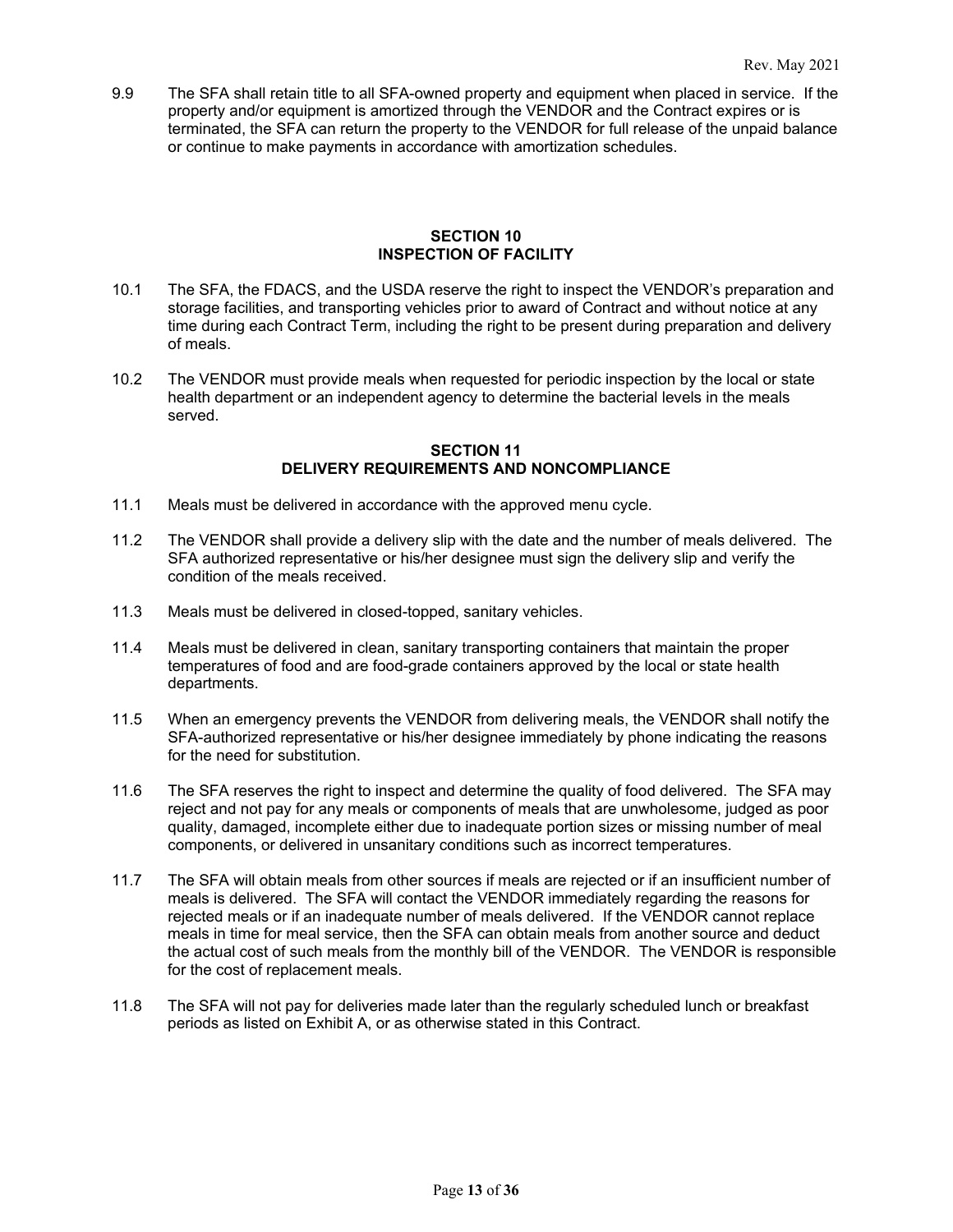#### **SECTION 12 PACKAGING REQUIREMENTS**

- 12.1 Hot meal unit—Packaging suitable for maintaining components at temperatures in accordance with state and local health standards. Container and overlay should have an airtight closure, be of non-toxic material, and be capable of withstanding temperatures of  $350^{\circ}F(204^{\circ}C)$  or higher.
- 12.2 Hot bulk meals must be in stainless steel containers with lids with a depth of no more than four inches.
- 12.3 Cold meal unit or unnecessary to heat—Container and overlay to be plastic or paper and nontoxic.
- 12.4 Cold meals must be in white or brown paper bags or in boxes with enough strength to hold meals without tearing or ripping.
- 12.5 Cartons—Each carton shall be labeled to meet state or local requirements. Label should include the following:
	- **Processor's name, address, and zip code**
	- **Food items and meal type**
	- Date of production
	- Quantity of individual units per carton
- 12.6 VENDOR shall insert non-food items that are necessary for the meal to be eaten. Meals shall be delivered with the following items: condiments, straws for milk, napkins, single service ware, and serving utensils.
- 12.7 All refrigerated food shall be delivered at an internal temperature of  $40^{\circ}$ F or below.
- 12.8 All frozen food shall be delivered at 0°F or below. Frozen products should show no evidence of thawing and re-freezing, freezer burn, or any off color or odors.
- 12.9 All hot food shall be delivered with an internal temperature of  $135^{\circ}$ F or above.

#### **SECTION 13 MEAL PRICING**

- 13.1 All proposals must be calculated based on the menu(s) in Exhibit B. Milk will be supplied by the vendor.
- 13.2 The price per meal must include the meal including, condiments applicable to the menu, serving utensils if applicable, packaging and containers needed to transport food in a sanitary manner, and transportation to and from the SFA.
- 13.3 All proposals must be submitted using the *Proposal Summary* form attached herein. All rates must be written in ink or typed in the blank space(s) provided and the estimated totals must be carried out to the second decimal place and must not be rounded.
- 13.4 The proposal price(s) must be calculated net of applicable discounts, rebates, and credits received by the VENDOR and must not include the use of commodities, alternate pricing structures such as guaranteed commodity credits, or Offer versus Serve credits unless otherwise stated herein.
- 13.5 The SFA is not obligated to purchase any minimum number or dollar amount of meals under this Contract.
- 13.6 The VENDOR shall receive a fixed meal rate for each reimbursable school breakfast, school lunch, after-school snack and/or summer food service meal served.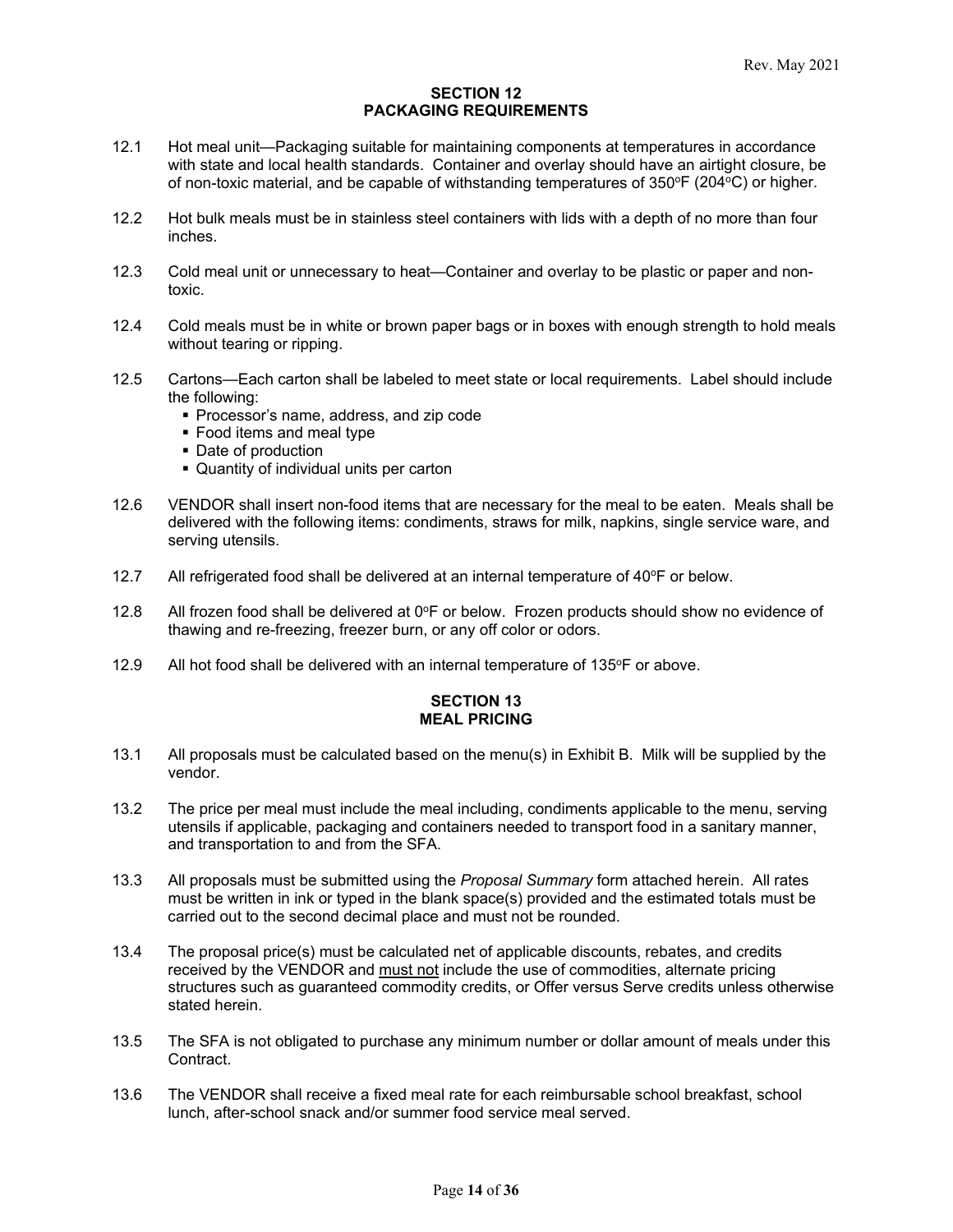- 13.7 The VENDOR must submit all invoices pertaining to the SFA nonprofit food service within 30 days of the last day of each month or the final day of the program.
- 13.8 The VENDOR shall receive no payment for meals that are spoiled or unwholesome at the time of serving, that do not meet the detailed specifications for each food component or menu item in accordance with 7 C.F.R. Part 210, or that do not otherwise meet the requirements of the Contract.
- 13.9 The VENDOR cannot provide guaranteed USDA Foods credits. The VENDOR shall credit the SFA's monthly bill/invoice the current market value of all USDA Foods as designated herein. Credit issued by the VENDOR to the SFA for USDA Foods received during each Contract Term and used in the SFA's food service shall be recorded on the monthly bill/invoice as a separate line item entry and shall be clearly identified and labeled. Attached to the invoice shall be a detailed list identifying each received USDA Foods item used in the SFA's food service and each USDA Foods item credit issued for unused USDA Foods, along with the current market value as issued by the FDACS. Prior to the expiration of each Contract Term, the SFA shall be credited in full for all USDA Foods received.
- 13.10 The VENDOR shall submit separate billing for special functions conducted outside of the nonprofit school food service account.
- 13.11 The fixed meal rate for meals must be calculated as if no commodities were available.

#### **SECTION 14 REVENUE**

- 14.1 The SFA shall receive all revenue from the food service.
- 14.2 All goods, services, or monies received as the result of any equipment or USDA Foods rebate shall be credited to the SFA's nonprofit food service account.
- 14.3 If reimbursement is denied as a direct result of the failure of the VENDOR to comply with the provisions of this Contract, the VENDOR shall assume responsibility for the amount denied.

#### **SECTION 15 LICENSES, CERTIFICATIONS, AND TAXES**

- 15.1 Throughout the Term of the Contract and each renewal Term, the VENDOR shall obtain and maintain all applicable licenses and permits required by federal, state, and local law.
- 15.2 The VENDOR shall have state or local health certification for any facility outside the SFA in which it proposes to prepare meals, if applicable, and must maintain this health certification for each Contract Term.

#### **SECTION 16 RECORD KEEPING**

- 16.1 The VENDOR shall retain all records relating to food service production and delivery for the initial contract and all subsequent renewals for a period of five years either from the date the final contract renewal period has expired, receipt of final payment under the contract is recorded, or after the SFA submits the final Claim for Reimbursement for the final fiscal year of the contract, whichever occurs last.
- 16.2 The VENDOR shall have records maintained and available to demonstrate compliance with the requirements relating to USDA Foods. Such records shall include the following: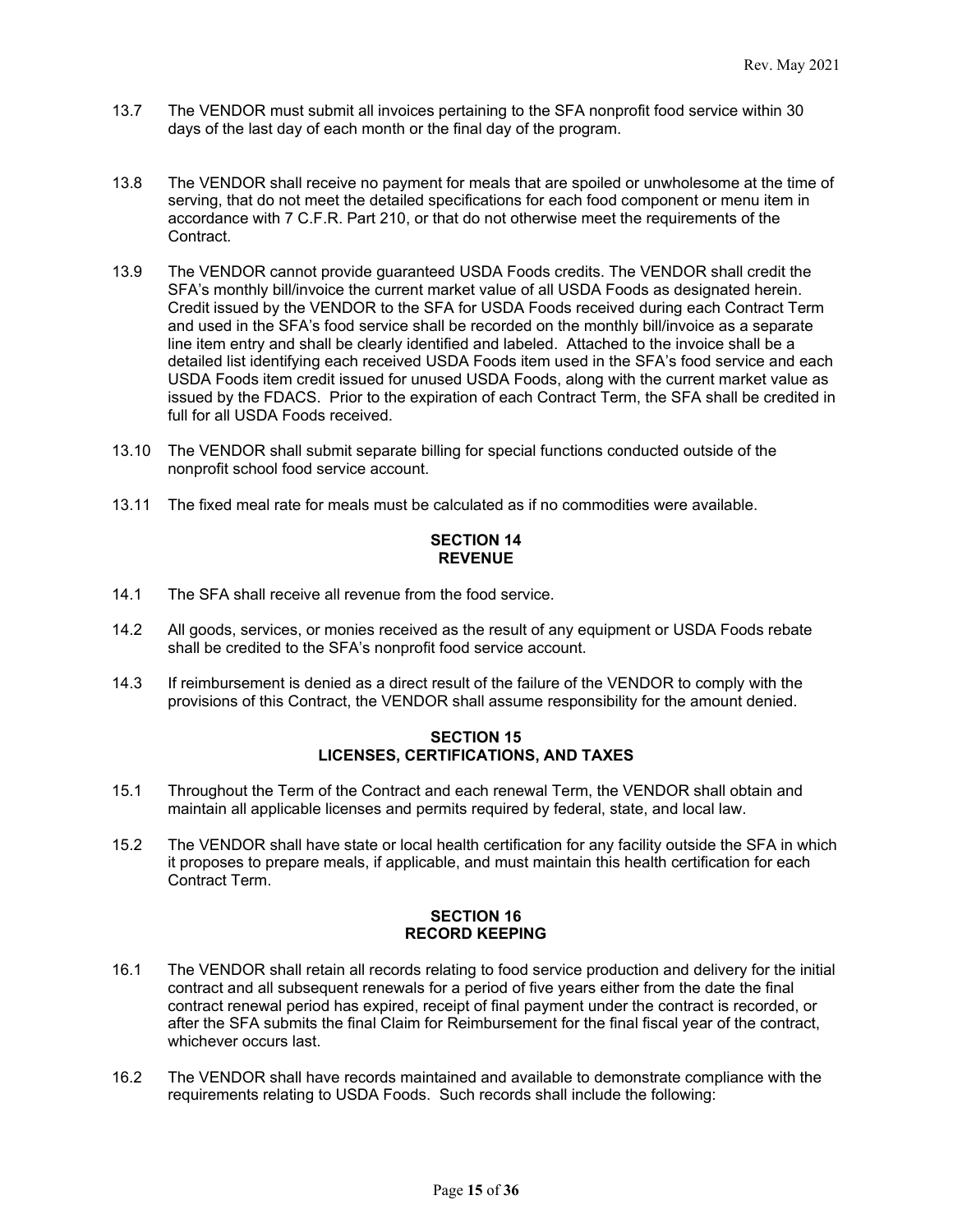- 16.2.1 The receipt, use, storage, and inventory of USDA Foods;
- 16.2.2 Monthly inventory reports showing all transactions for processed and non-processed USDA Foods; and
- 16.2.3 Documentation of credits issued to the SFA for USDA Foods received.
- 16.3 All records must be available for the period of time specified above for the purpose of making audits, examinations, excerpts, and transcriptions by representatives of the SFA, the FDACS, the USDA, and the Auditor General, and other governmental entities with monitoring authority at any reasonable time and place. If audit findings have not been resolved, the records shall be retained beyond the specified period as long as required for the resolution of the issues raised by the audit.
- 16.4 The VENDOR accepts liability for any overclaims due to VENDOR negligence or noncompliance with regulations, including those overclaims based on review or audit findings.
- 16.5 All records relating to the Contract, including subsequent Renewal Terms, if applicable, are property of the SFA and shall be maintained in original form on SFA premises for the duration of the Contract. At any time during the Contract, the SFA reserves the right to require the VENDOR to surrender all records relating to the Contract to the SFA within 30 days of such request. Such records shall include, but are not limited to:
	- All data, materials, and products created by the VENDOR on behalf of the SFA and in furtherance of the Services
	- **Production records, including quantities and amounts of food used in preparation of each** meal and food component of menus
	- Standardized recipes and yield from recipes as deemed necessary per the requirements of paragraph 15.8
	- **Processed product nutritional analysis**
	- Dates of preparation of meals
	- Number of meals and locations where meals were delivered
	- Signed delivery slips
	- Nutritional content of individual food items and meals as delivered
	- Bills charged to SFA for meals delivered under this contract including the credit of USDA foods where applicable
	- **Inventory records**
	- **Food and proposal specifications**
	- All documents and records as noted in this *Request For Proposal and Contract*
- 16.6 Upon expiration or termination of the Contract, the VENDOR shall surrender all records as noted above, relating to the initial Contract and all subsequent renewal Terms, if applicable, to the SFA within 30 days of the Contract expiration or termination.
- 16.7 The SFA shall retain all records relating to the initial contract and all subsequent renewals for the longer of the retention periods required by federal, state or local laws and regulations that govern the SFA regarding recordkeeping and records retention.
- 16.8 All records must be available for the period of time specified above for the purpose of making audits, examinations, excerpts, and transcriptions by representatives of the SFA, the FDACS, the USDA, and the Auditor General, and other governmental entities with monitoring authority at any reasonable time and place. If audit findings have not been resolved, the records shall be retained beyond the specified period as long as required for the resolution of the issues raised by the audit.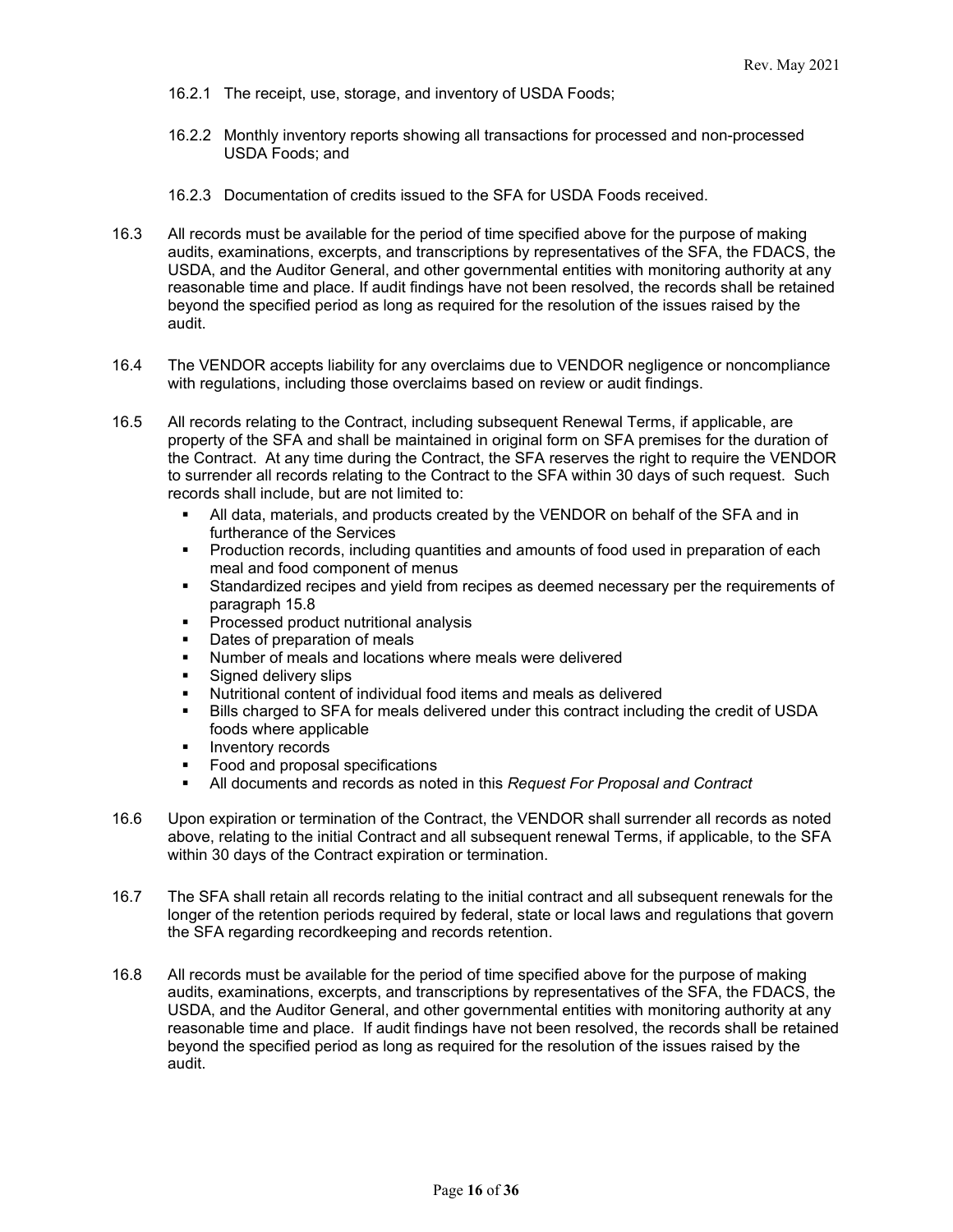#### **SECTION 17 TERMS AND TERMINATION**

- 17.1 This Contract is effective for a one-year period commencing July 1 2022, or upon written acceptance of the Contract, whichever occurs last, through June 30, 2022 with options to renew yearly not to exceed four additional years (each a "Renewal Term").
- 17.2 Renewal of this Contract is contingent upon the fulfillment of all Contract provisions relating to USDA Foods.
- 17.3 Either the SFA or VENDOR can terminate this Contract for cause or for convenience with a sixty- (60) day written notification. Following sixty- (60) day written notification, the SFA can terminate this Contract in whole or in part without the payment of any penalty or incurring any further obligation to the VENDOR.
- 17.4 Following any termination for convenience, the VENDOR shall be entitled to compensation for services completed upon submission of invoices and proof of claim for services provided under this Contract up to and including the date of termination. The SFA shall have the right to receive services from the Contractor through the effective date of the notice of termination, and may, at its election, procure such work from other contractors as may be necessary to complete the services.
- 17.5 Notwithstanding the notice period in paragraph 17.3, the SFA may immediately terminate the Contract, in whole or in part, upon notice to the VENDOR if the SFA determines that the actions, or failure to act, of the VENDOR, its agents, employees or subcontractors have caused, or reasonably could cause jeopardy to health, safety, or property; or if the SFA determines that the VENDOR lacks the financial resources to perform under the Contract.
- 17.6 If the VENDOR fails to perform to the SFA's satisfaction any material requirement of this Contract or is in violation of a material provision of this Contract, the SFA shall provide written notice to the VENDOR requesting that the breach or noncompliance be remedied within sixty- (60) days. If the breach or noncompliance is not remedied by the specified period of time, the SFA may either: (a) immediately terminate the Contract without additional written notice or, (b) enforce the terms and conditions of the Contract, and in either event seek any available legal or equitable remedies and damages. The SFA may finish the services by whatever method the SFA may deem expedient. Any damages incurred by the SFA as a result of any VENDOR default shall be borne by the VENDOR at its sole cost and expense, shall not be payable as part of the Contract amount, and shall be reimbursed to the SFA by the VENDOR upon demand.
- 17.7 Neither the VENDOR nor SFA shall be responsible for any losses resulting if the fulfillment of the terms of the Contract is delayed or prevented by wars, acts of public enemies, strikes, fires, floods, acts of God, or any other acts which could not have been prevented by the exercise of due diligence ("Act of God"). The SFA may cancel the Contract without penalty if the VENDOR's performance does not resume within 30 days of the VENDOR's interruption of services due to an Act of God.
- 17.8 The only rates and fees that may be adjusted in subsequent Contract Terms are the fixed rates contained herein. Before any fixed rate adjustments can be implemented as part of a Contract renewal agreement, the VENDOR shall document to the SFA, through a written financial analysis, the need for such adjustments. Adjustment of all individual per meal fixed rates and applicable fees in subsequent Contract Terms must not exceed the *Consumer Price Index for Urban Consumers—Food Away From Home* annualized rate for December of the current school year. Individual per meal fixed rate and applicable fixed fee increases cannot exceed the CPI as stated above. Percentage increases cannot be applied to any previous year's total estimated or actual contract cost.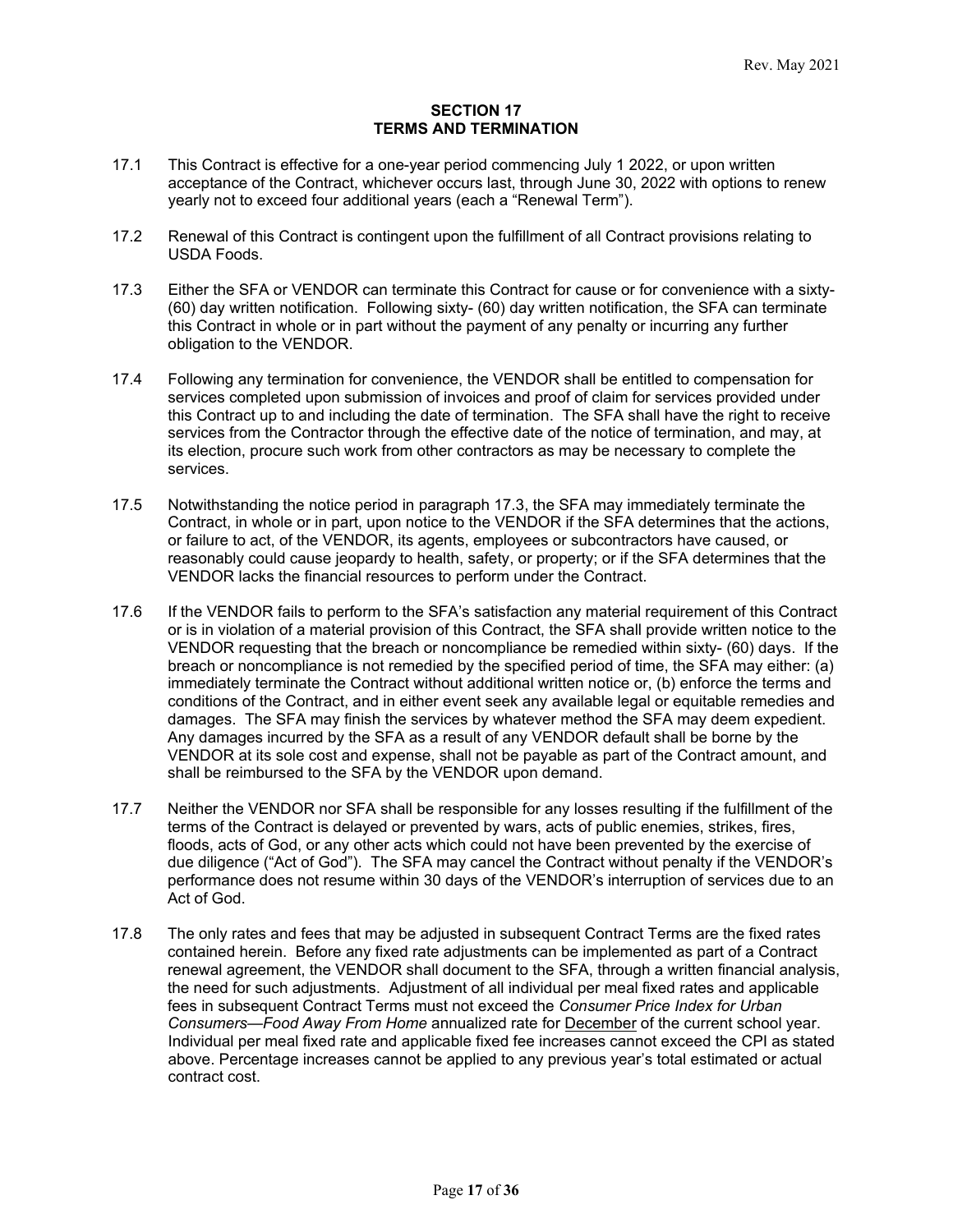#### **SECTION 18 GENERAL CONTRACT TERMS**

- 18.1 No provision of this Contract shall be assigned or subcontracted without prior written consent of the SFA.
- 18.2 This solicitation/Contract, exhibits, and attachments constitute the entire agreement between the SFA and VENDOR and may not be changed, extended orally, or altered by course of conduct. No other contracts will be signed by the SFA.
- 18.3 Each party to this Contract represents and warrants to the other that: (a) it has the right, power and authority to enter into and perform its obligations under this Contract and (b) it has taken all requisite action (corporate, statutory or otherwise) to approve execution, delivery and performance of this Contract, and (c) this Contract constitutes a legal, valid and binding obligation upon itself in accordance with its terms.
- 18.4 Any silence, absence, or omission from the Contract specifications concerning any point shall be regarded as meaning that only the best commercial practices are to prevail, and all materials, workmanship, and services rendered shall be of a quality that would normally be specified by the SFA.
- 18.5 No course of dealing or failure of the SFA to enforce strictly any term, right, or condition of this Contract shall be construed as a waiver of such term, right, or condition. No express waiver of any term, right, or condition of this Contract shall operate as a waiver of any other term, right, or condition.
- 18.6 Payments on any claim shall not prevent the SFA from making claim for adjustment on any item found not to have been in accordance with the provisions of this Contract.
- 18.7 It is further agreed between the SFA and VENDOR that the exhibits, attachments, and clauses attached and designated are hereby in all respects made a part of this Contract.
- 18.8 Minority-Owned Business Enterprise.

Both parties agree to take affirmative steps to ensure that small businesses, minorityowned businesses and women's business enterprises are used whenever possible:

- 18.8.1 Affirmative steps shall include the following: Include qualified small businesses, minority-owned businesses and women's business enterprises on solicitation lists;
- 18.8.2 Assuring that small businesses, minority-owned businesses and women's businesses are solicited whenever they are potential sources;
- 18.8.3 When economically feasible, dividing total requirements into smaller tasks or quantities so as to permit maximum small businesses, minority-owned businesses and women's business participation;
- 18.8.4 Where the requirement permits, establishing delivery schedules which will encourage participation by small businesses, minority-owned businesses and women's businesses;
- 18.8.5 Using the services and assistance of the Small Business Administration and the Department of Commerce's Minority Business Development Agency in the solicitation and utilization of small businesses, minority-owned businesses and women's business enterprises.
- 18.9 The VENDOR shall comply with Title VI of the Civil Rights Act of 1964, as amended; USDA regulations implementing Title IX of the Education Amendments; Section 504 of the Rehabilitation Act of 1973; Age Discrimination Act of l975; 7 C.F.R. Parts 15, 15a, and 15b; and FNS Instruction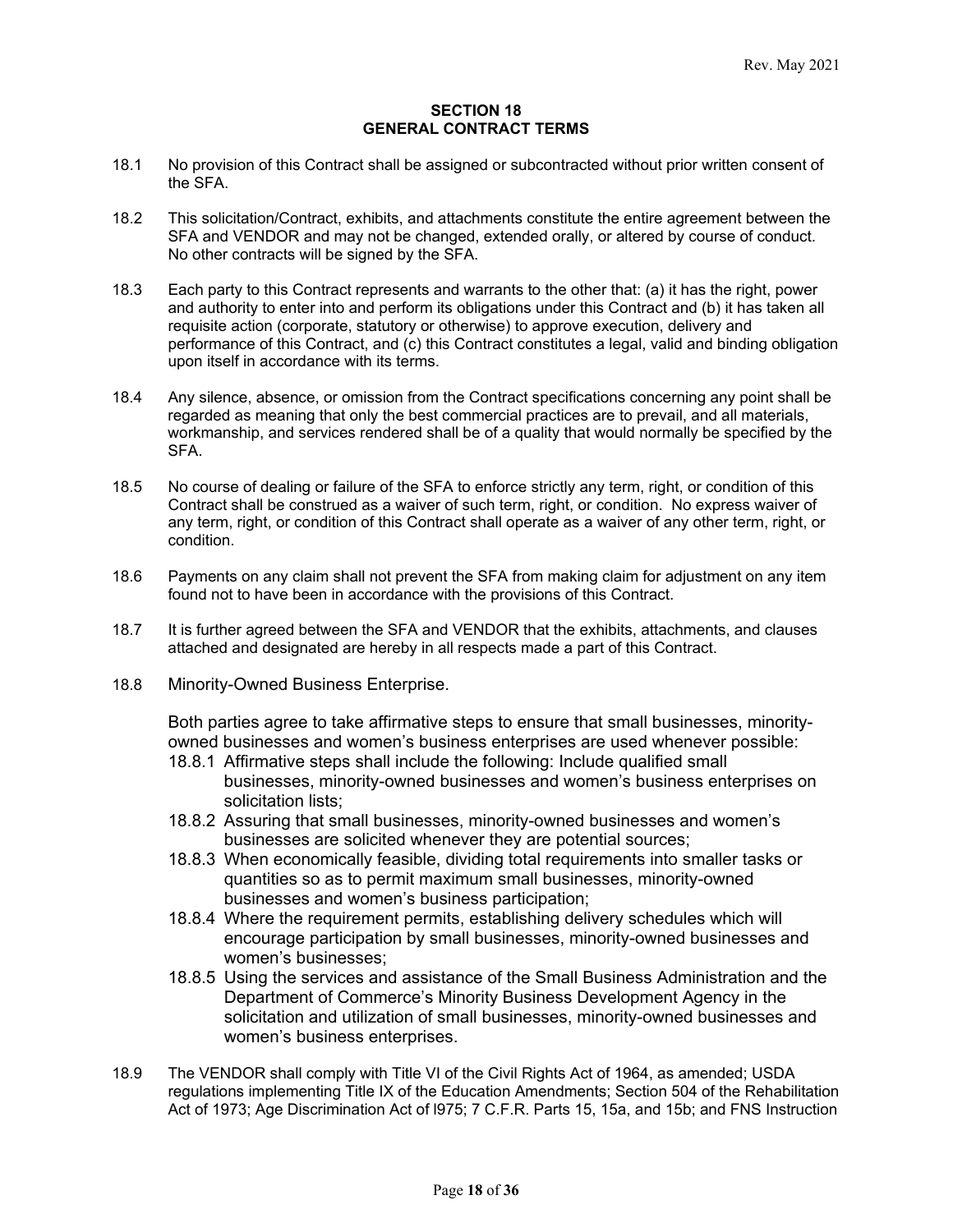113-1, *Civil Rights Compliance and Enforcement—Nutrition Programs and Activities*, and any additions or amendments.

- 18.10 If this Contract is in excess of \$100,000, the SFA and VENDOR shall comply with all applicable standards, orders, and regulations, including but not limited to:
	- The Clean Air Act (42 U.S.C. § 7401 *et seq.*), the Clean Water Act (33 U.S.C. § 1311– 1330, § 1368), Executive Order 11738, and Environmental Protection Agency regulations (40 C.F.R. § 1.1 *et seq.*);
	- *Certification Regarding Lobbying* pursuant to 31 U.S.C. 1352 (2 C.F.R. Appendix II to Part 200); and
	- *Disclosure of Lobbying Activities* pursuant to 31 U.S.C. 1352 (2 C.F.R Appendix II to Part 200).
	- *Certification Regarding Debarment, Suspension, Ineligibility and Voluntary Exclusion – Lower Tier Covered Transaction, n*on-federal entities are subject to the non-procurement debarment and suspension regulations implementing Executive Orders 12549 and 12689, [2 CFR part 180.](https://www.law.cornell.edu/cfr/text/2/part-180) These regulations restrict awards, subawards, and [contracts](https://www.law.cornell.edu/definitions/index.php?width=840&height=800&iframe=true&def_id=dad614c8a49266d2767ab3a834546ad5&term_occur=999&term_src=Title:2:Subtitle:A:Chapter:II:Part:200:Subpart:C:200.213) with certain parties that are debarred, suspended, or otherwise excluded from or ineligible for participation in Federal assistance programs or activities.
- 18.11 The VENDOR certifies compliance with:
	- Energy Policy and Conservation Act (Pub. L. 94–163, 89 Stat. 871);
	- Contract Work Hours and Safety Standards Act (29 C.F.R. Part 5);
	- Executive Order 11246, entitled *Equal Employment Opportunity*, as amended by Executive Order 11375 and Department of Labor Regulation (41 C.F.R. Chapter 60);
	- Copeland "Anti-Kickback" Act (18 U.S.C. 874) as supplemented in Department of Labor regulations (29 C.F.R. Part 3); and
	- Davis-Bacon Act (40 U.S.C. 276a to 276a-7) as supplemented by Department of Labor regulations (29 C.F.R. Part 5).
	- Procurement of Recovered Materials. (Stat. 200.323 Solid Waste Disposal Act)
- 18.12 The VENDOR is subject to the provisions of Section 2209d of Title 7 of the United States Code due to the use of federal funds for the food service program. All announcements and other materials publicizing this program must include statements as to the amount and proportion of federal funding involved.
- 18.13 The FDACS and the USDA are not parties to this Contract and are not obligated, liable, or responsible for any action or inaction by the SFA or the VENDOR. The SFA has full responsibility for ensuring the terms of the Contract are fulfilled.
- 18.14 Piggybacking: A SFA may make purchases at or below the specified prices from contracts awarded by other city or county governmental agencies, other district school boards, community colleges, federal agencies, the public or governmental agencies of any state, or from state university system cooperative proposal agreements, when the awarded vendor will permit purchases by an SFA at the same terms, conditions, and prices (or below such prices) awarded in such contract, and such purchases are to the economic advantage of the district school board. This process, commonly referred to as "piggybacking," is not a method for procuring goods and services, but is an option SFAs may use in an effort to obtain the most economical prices for needed items. Piggybacking on a contract will not be approved by the FDACS if it will cause a substantive change to this solicitation.
- 18.15 To the fullest extent permitted by law, the VENDOR agrees to indemnify, defend, and hold harmless the SFA and its respective agents, officers and employees from and against any and all claims, demands, suits, liabilities, injuries (personal or bodily), property damage, causes of action, losses, costs, expenses, damages, or penalties, including, without limitation, reasonable defense costs, and reasonable legal fees, arising or resulting from, or occasioned by or in connection with (i) any bodily injury or property damage resulting or arising from any act or omission to act (whether negligent, willful, wrongful, or otherwise) by the VENDOR, its subcontractors, anyone directly or indirectly employed by them or anyone for whose acts they may be liable; (ii) failure by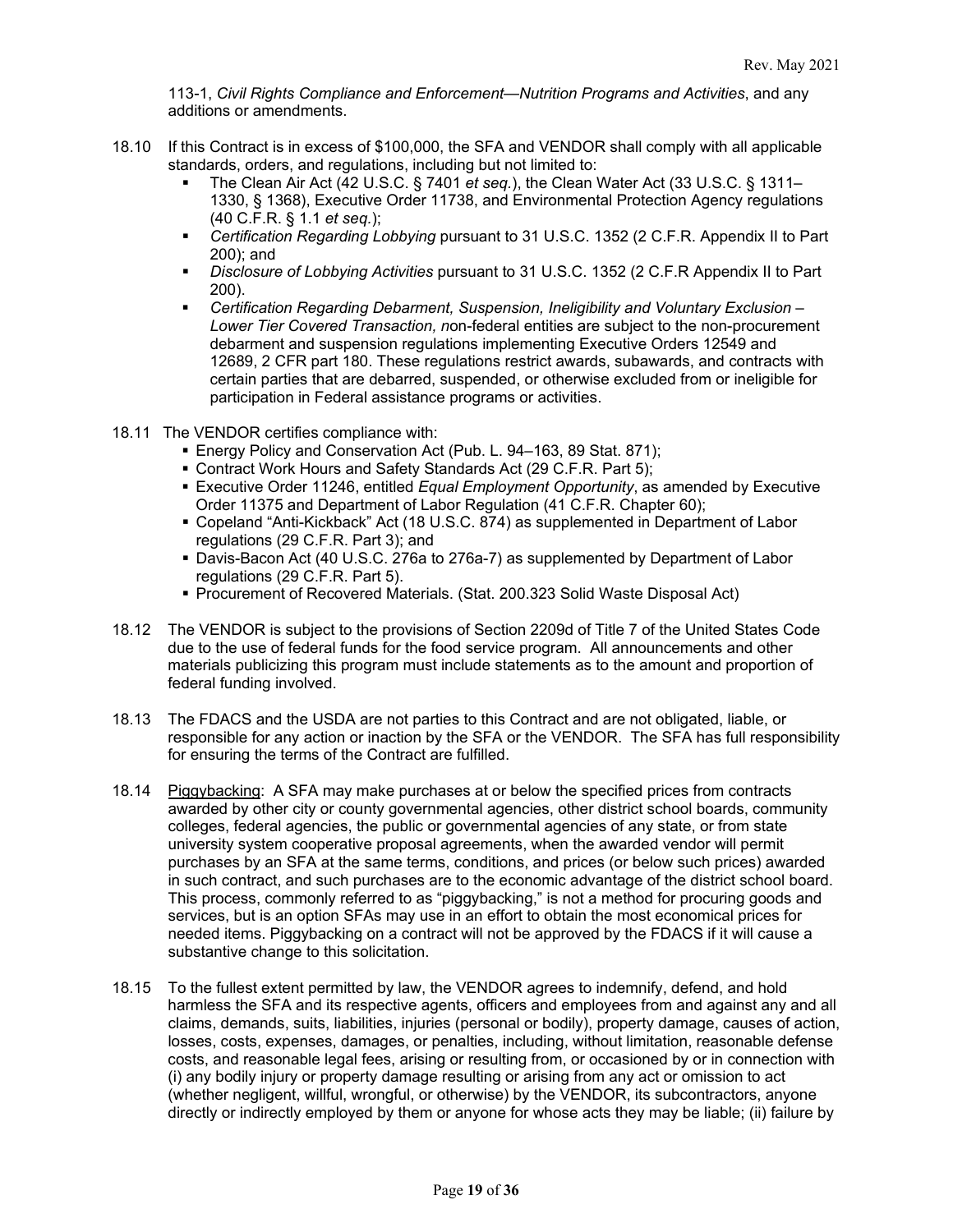the VENDOR or its subcontractors to comply with any Laws applicable to the performance of the Services; (iii) any breach of this Contract, including, without limitation, any representation or warranty provided by the VENDOR herein; (iv) any employment actions of any nature or kind including but not limited to, workers compensation, or labor action brought by the VENDOR's employees; or (v) any identity breach or infringement of any copyright, trademark, patent, or other intellectual property right.

#### **SECTION 19 FOOD SPECIFICATIONS**

19.1 All USDA Foods offered to the SFA and made available to the VENDOR are acceptable and should be utilized in as large a quantity as may be efficiently utilized.

For all other food components, specifications shall be as follows:

- 19.2 All breads, bread alternates, and grains must be whole grain or whole grain-rich. All breads and grains must be fresh (or frozen, if applicable) and must meet the minimum weight per serving as listed on USDA's *Exhibit A: School Lunch and Breakfast*. Ready-to-Eat (RTE) breakfast cereals must list a whole grain as the primary ingredient and the cereal must be fortified. RTE cereals that are made from 100 percent whole grains do not have to be fortified. If applicable, product should be in moisture-proof wrapping and pack-code date provided.
- 19.3 All meat and poultry must have been inspected by the USDA and must be free from off color or odor.
	- 19.3.1 Beef must be at least 70:30 lean to fat, preferably 80:20 lean to fat or better.
	- 19.3.2 Poultry should be U.S. Grade A when applicable and should meet the recommendations outlined in *Specifications for Poultry Products, A Guide for Food Service Operators* from the USDA.
	- 19.3.3 For breaded and battered meat/meat alternate items, all flours must be whole grain or whole grain-rich and breading/batter must not make up more than 30 percent of the weight of the finished product. Note: Manufacturers producing qualifying products (meat/ meat alternate entrées containing grains) may apply for a Child Nutrition (CN) Label to indicate the number of ounce equivalent (oz. eq.) grains that meet the whole grain-rich criteria. The term "oz. eq. grains" on the CN Label indicates that the product meets the whole grain-rich criteria and credit for as a grain serving while the terms "bread" or "bread alternate" on the CN Label indicate that the product meets previous program requirements for grains/breads and are not creditable toward a grain serving.
	- 19.3.4 For sausage patties, the maximum fat allowed is 50 percent by weight; industry standard of 38 to 42 percent fat preferred.
- 19.4 All cured processed meats (bologna, frankfurters, luncheon meat, salami, others) shall be made from beef, pork and/or poultry. No meat by-products, fillers, extenders, non-fat milk solids, or cereal will be allowed except to include those products containing Alternate Protein Products (APP) within the limits specified in 9 CFR 319.180(e) and meeting the requirements of Appendix A of 7 CFR 210, 220, 225, and 226. No other binders and extenders may be used in conjunction with the APP to receive the ounce per ounce crediting. Meats must not show evidence of greening, streaking, or other discoloration.
- 19.5 All cheese should be free of mold and undesirable flavor and odors; pasteurized when applicable; and preferably reduced- or low-fat. Hard cheese should have a bright, uniform, attractive appearance, and demonstrate satisfactory meltability. Soft (e.g., cottage cheese) and hard cheese should have a pleasing flavor; and contain proper moisture and salt content. Cream cheese, if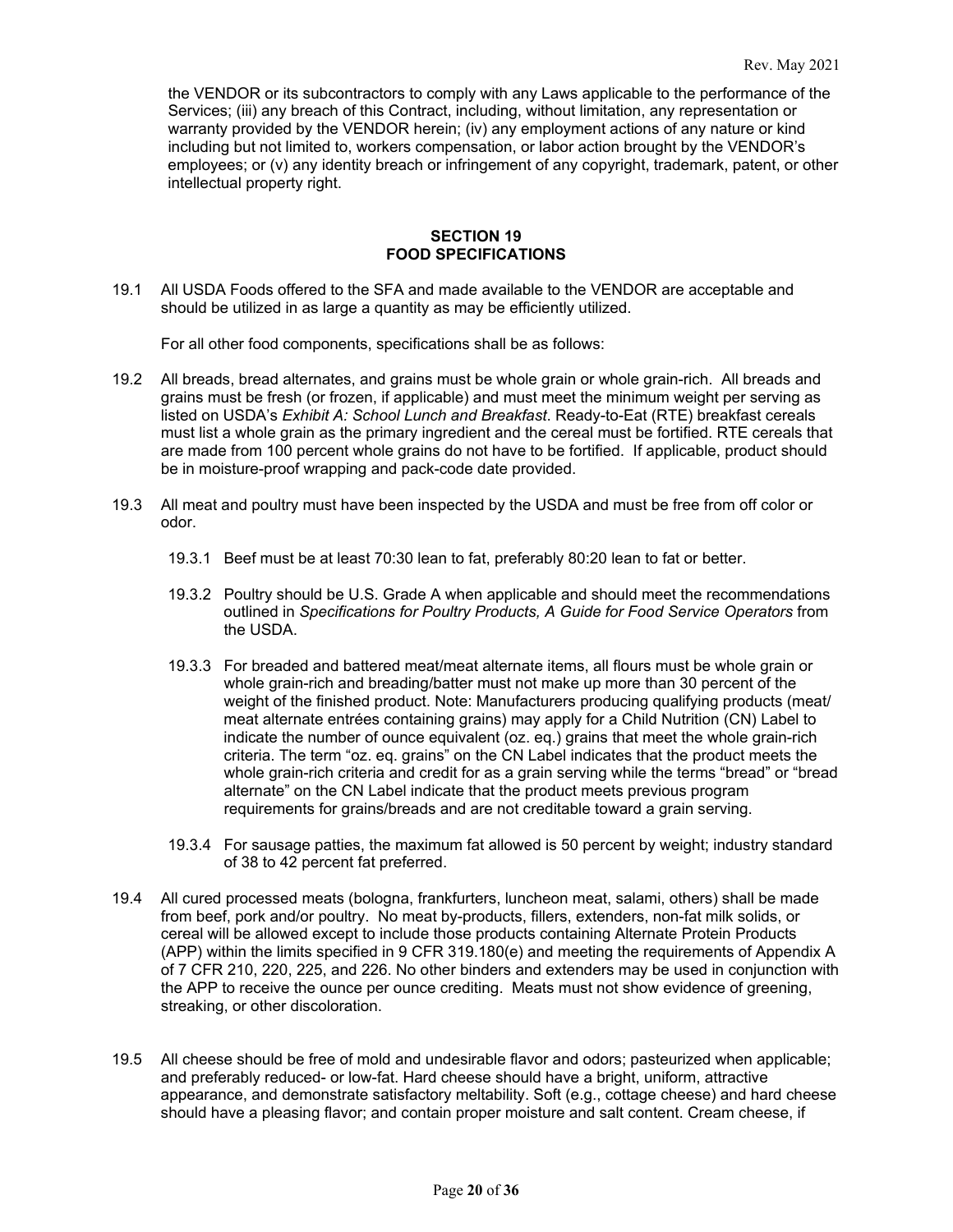offered, maybe offered as a extra food or condiment. Any item labeled as "imitation" cheese or cheese "product" does not meet the requirements for use in food-based menu planning approaches and are not creditable toward meal pattern requirements.

- 19.6 All fish must have been inspected by the United States Department of Commerce (USDC) and meet minimum flesh and batter/breading requirements for a USDC Grade A product or a product packed under federal inspection (PUFI) by the USDC. Note: Manufacturers producing qualifying products (meat/ meat alternate entrées containing grains) may apply for a Child Nutrition (CN) Label to indicate the number of ounce equivalent (oz. eq.) grains that meet the whole grain-rich criteria. The term "oz. eq. grains" on the CN Label indicates that the product meets the whole grain-rich criteria and credit for as a grain serving while the terms "bread" or "bread alternate" on the CN Label indicate that the product meets previous program requirements for grains/breads and are not creditable toward a grain serving.
- 19.7 All fresh fruits must be ripe and in good condition when delivered and must be ready for consumption per the USDA *Food Buying Guide*. At a minimum, fruits must meet the food distributors' second-quality level. Fruits should have characteristic color and good flavor and be well-shaped and free from scars and bruises. Size must produce a yield equal to or greater than the attached 21-day cycle menu requirements.
- 19.8 All fresh vegetables must be ripe and in good condition when delivered and must be ready for consumption per the USDA *Food Buying Guide*. At a minimum, fresh vegetables must meet the food distributors' second-quality level. Fresh vegetables should have characteristic color and good flavor, be well shaped, and free from discoloration, blemishes, and decay. Size must produce a yield equal to or greater than the attached 21-day cycle menu requirements
- 19.9 All canned vegetables must meet the food distributors' first quality level (extra fancy and fancy) and should be reduced-sodium, low-sodium or no added salt.
- 19.10 All canned fruits must meet the food distributors' second quality level (standard). Canned fruit must be packed in juice, water or light syrup, and all frozen or dried fruit must have no added sweetener (nutritive or non-nutritive).
- 19.11 All fruit juices must be 100 percent, full strength juice.
- 19.12 Eggs must be inspected and passed by the state or federal Department of Agriculture and used within 30 days of date on carton. Eggs should be grade A, uniform in size, clean, sound-shelled, and free of foreign odors or flavors.
- 19.13 Sauces, (i.e., spaghetti, pizza) and gravy must be smooth and uniform in color with no foreign substance, flavor, odor, or off color.
- 19.14 If applicable, the food production facility, manufacturing plant, and products must meet all sanitary and other requirements of the Food, Drug, and Cosmetic Act and other regulations that support the wholesomeness of products.
- 19.15 Meals and food items must be stored and prepared under properly controlled temperatures and in accordance with all applicable health and sanitation regulations.
- 19.16 When the specification calls for "Brand Name or Equivalent", the brand name product is acceptable. Other products may be considered with proof that such products meet stated specifications and are deemed equivalent to the brand products in terms of quality, performance, and desired characteristics, as determined by the SFA.
- 19.17 Breakfast and lunch program meals must meet the sodium target level prescribed in 7 C.F.R. section 210.10 for the applicable school year.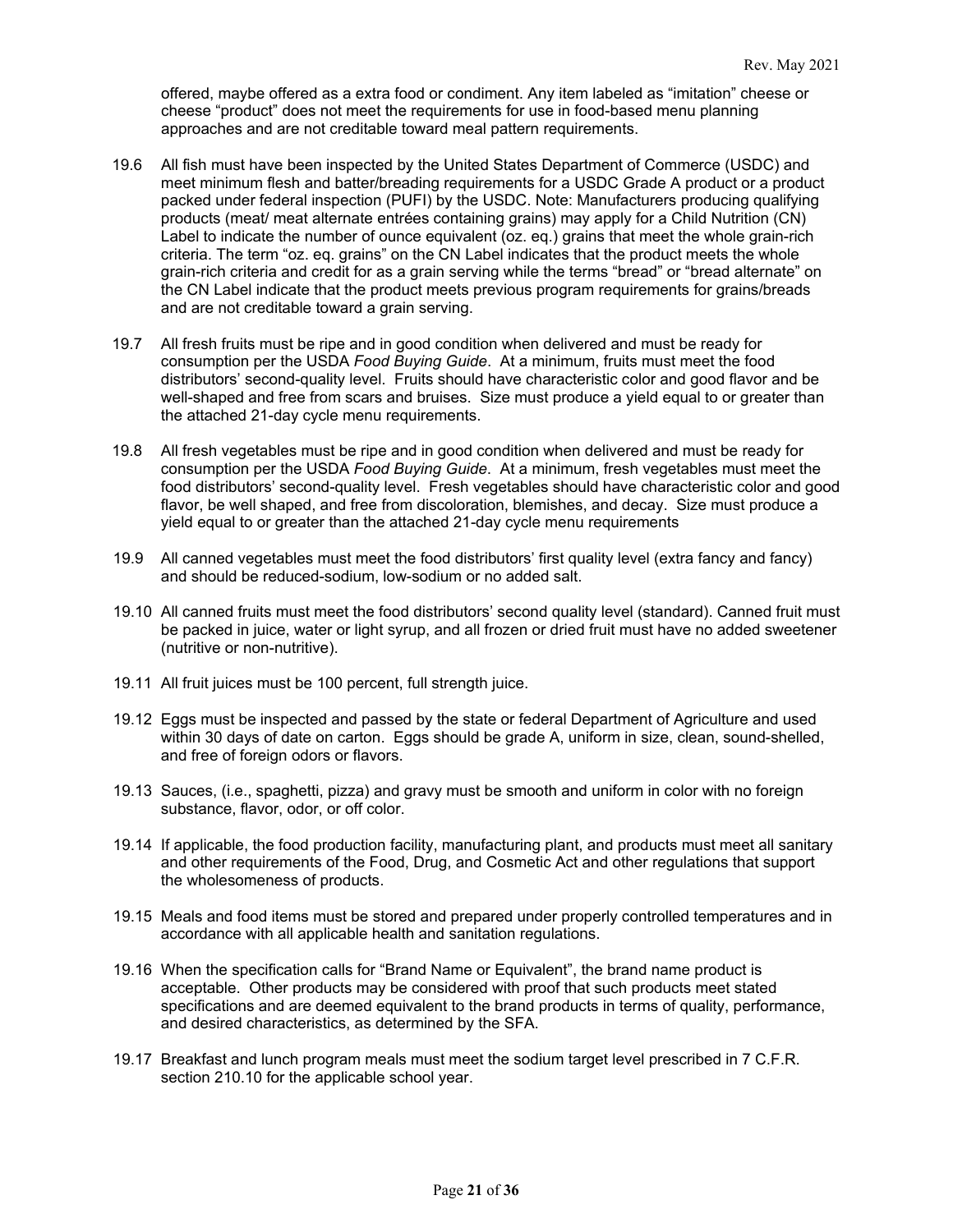- 19.18 Nutrition labels or manufacturer specifications must indicate zero grams of added trans-fat (less than 0.5 grams) per serving. Meats that contain a minimal amount of naturally-occurring trans fats are allowed in the school meal programs.
- 19.19 USDA requires SFA's to offer two fluid milk choices daily. Fluid milk choices must be from unflavored low-fat (1 percent milk fat) or fat-free, flavored or unflavored.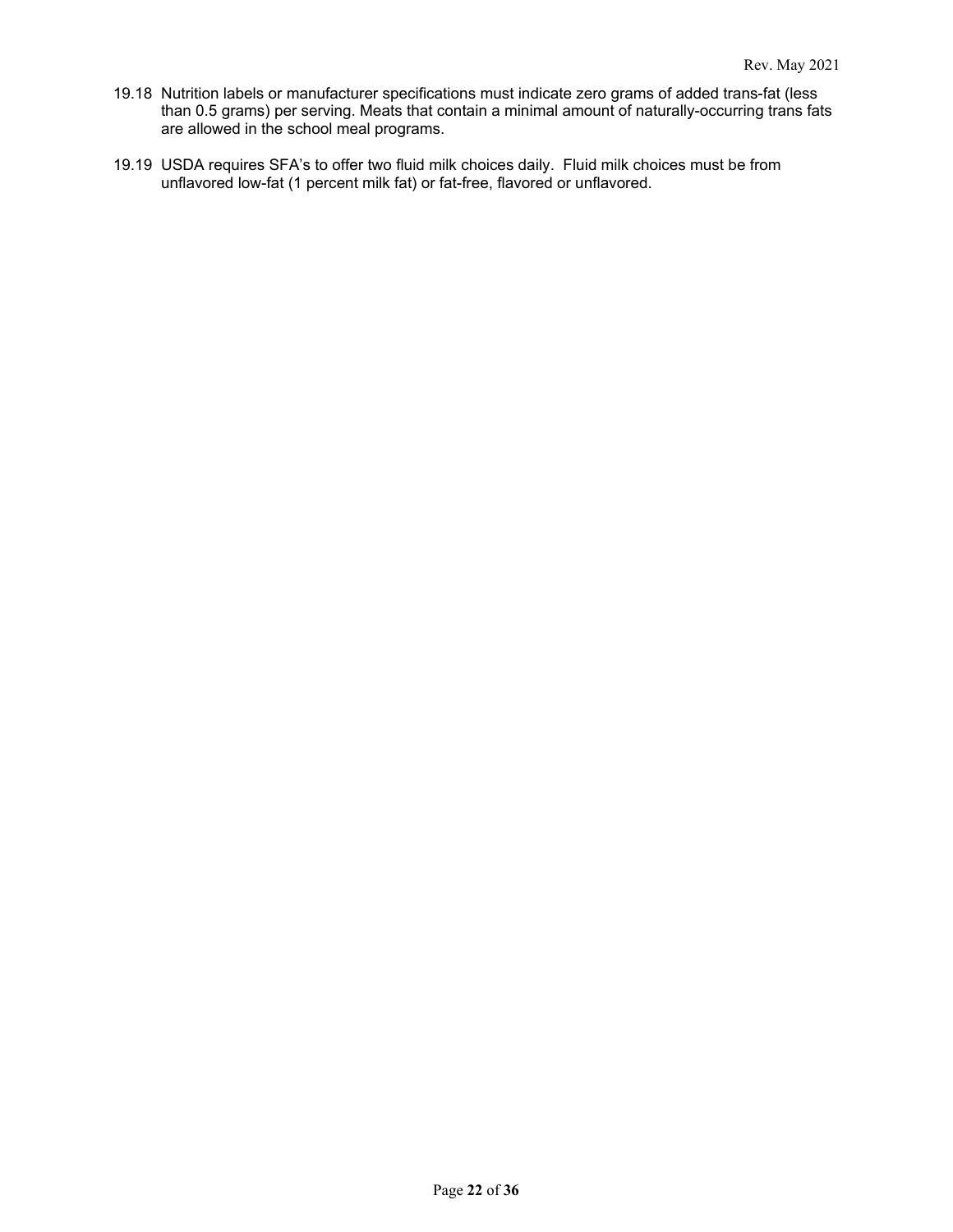## Sponsor Name: Seaside Community Charter School Sponsor Number 1497

## **PROPOSAL SUMMARY**

## **Request for Proposal and Contract Nonprofit School Food Service**

This document contains a solicitation for the furnishing of meals for a nonprofit food service program for the period beginning 07/01/2022, and ending 06/30/2023, and sets forth the terms and conditions applicable to the procurement. Upon acceptance, this document shall constitute the Contract between the proposer and the school food authority (SFA). The proposer shall not plead misunderstanding or deception because of such estimate of quantities, or of the character, location, or other conditions pertaining to the solicitation/Contract.

#### **PER MEAL RATES MUST BE QUOTED AS IF NO USDA FOODS WILL BE RECEIVED**

|                                                 | Units $1$   | Rate | Total <sup>2</sup> |
|-------------------------------------------------|-------------|------|--------------------|
| 1. Reimbursable Breakfast                       | 1. 22,500   |      |                    |
| 2. Reimbursable Lunches<br>$(K-5)$              | 2. 32,400   | 2.   | 2.                 |
| 2. Reimbursable Lunches<br>$(6-8)$              | $2.$ 14,400 | 2.   |                    |
| 2. Reimbursable Lunches<br>$(9-12)$             | 2.          |      |                    |
| 3. Reimbursable After-School Snacks             | 3. 500      | 3.   |                    |
| Total Estimated Amount of Contract <sup>2</sup> |             |      | \$                 |

*<sup>1</sup> "Units" equals the number of estimated students participating daily in NSLP, multiplied by the number of days meals will be served during the Contract Term.*

*2All totals must be carried out to the second decimal place and must not be rounded.*

By submission of this proposal, the proposer certifies that in the event the proposer receives an award under this solicitation, the proposer shall operate in accordance with all applicable current program regulations. This agreement shall be in effect for one year and may be renewed by mutual agreement for four additional one-year Renewal Terms.

| Vendor                                |              |          |
|---------------------------------------|--------------|----------|
| <b>Street Address</b>                 |              |          |
| City                                  | State        | Zip Code |
| Signature of Authorized Proposer      | <b>Title</b> | Date     |
| <b>ACCEPTANCE OF CONTRACT</b>         |              |          |
| <b>Name of Sponsor Representative</b> | <b>Title</b> |          |

**\_\_\_\_\_\_\_\_\_\_\_\_\_\_\_\_\_\_\_\_\_\_\_\_\_\_\_\_\_\_\_\_\_\_\_\_\_\_\_\_\_\_\_\_\_\_\_\_\_\_\_\_\_\_\_\_\_\_\_\_\_\_\_\_\_\_\_\_\_\_\_\_\_\_\_\_\_\_\_\_\_\_\_\_\_\_\_\_\_ Signature of Authorized Sponsor Representative**  Date **Date Date**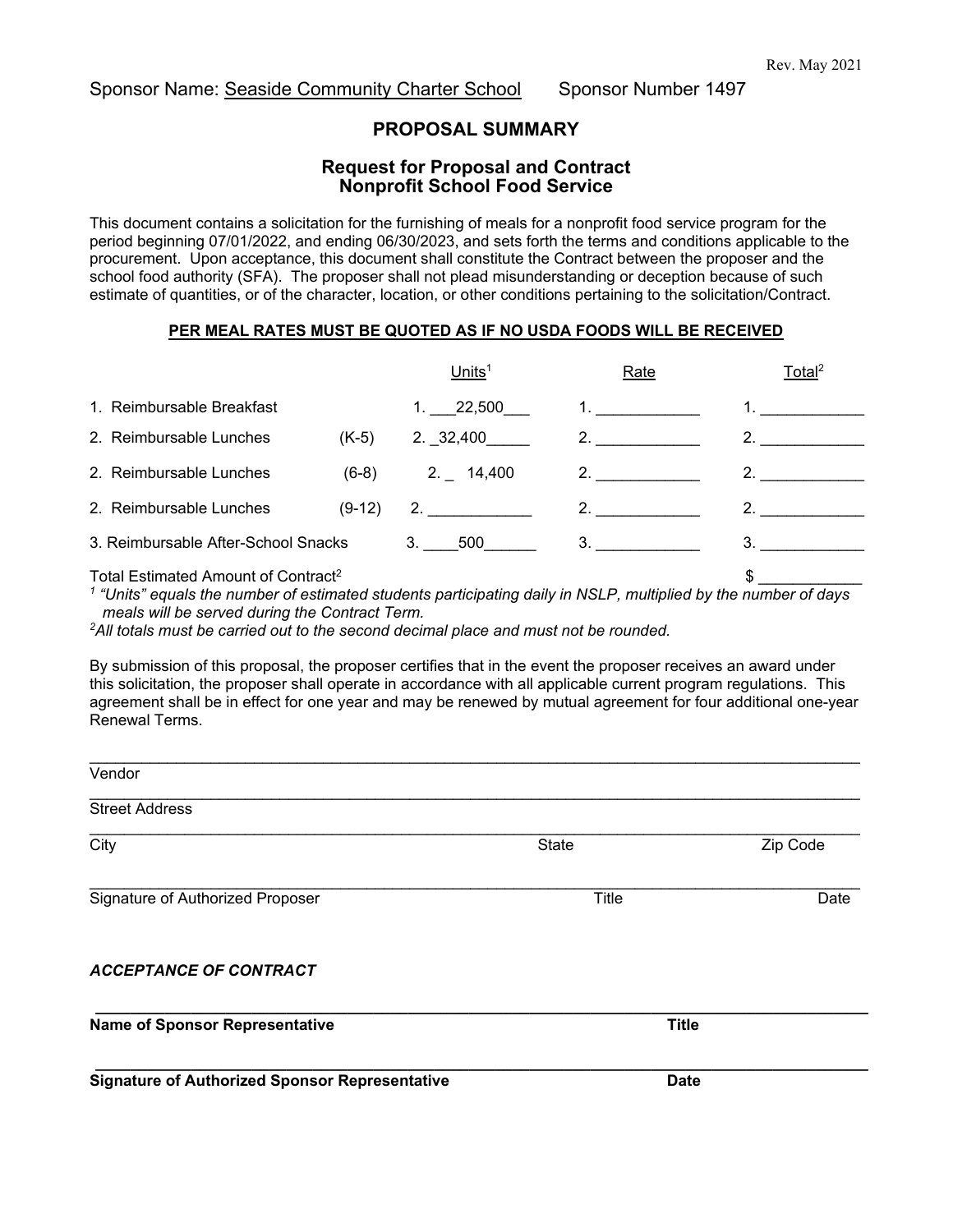## **DRUG-FREE WORKPLACE CERTIFICATION**

IDENTICAL TIE PROPOSALS - Preference shall be given to businesses with drug- free workplace programs. Whenever two or more proposals which are equal with respect to price, quality, and service are received by the State or by any political subdivision for the procurement of commodities or contractual services, a proposal received from a business that certifies that it has implemented a drug-free workplace program shall be given preference in the award process. Established procedures for processing tie proposals will be followed if none of the tied vendors have a drug-free workplace program. In order to have a drug-free workplace program, a business shall:

- 1) Publish a statement notifying employees that the unlawful manufacture, distribution, dispensing, possession, or use of a controlled substance is prohibited in the workplace and specifying the actions that will be taken against employees for violations of such prohibition.
- 2) Inform employees about the dangers of drug abuse in the workplace, the business's policy of maintaining a drug-free workplace, any available drug counseling, rehabilitation, and employee assistance programs, and the penalties that may be imposed upon employees for drug abuse violations.
- 3) Give each employee engaged in providing the commodities or contractual services that are under proposal a copy of the statement specified in subsection (1).
- 4) In the statement specified in subsection (1), notify the employees that, as a condition of working on the commodities or contractual services that are under proposal, the employee will abide by the terms of the statement and will notify the employer of any conviction of, or plea of guilty or nolo contendere to, any violation of chapter 893 or of any controlled substance law of the United States or any state, for a violation occurring in the workplace no later than five (5) days after such conviction.
- 5) Impose a sanction on, or require the satisfactory participation in a drug abuse assistance or rehabilitation program if such is available in the employee's community, by any employee who is so convicted.
- 6) Make a good faith effort to continue to maintain a drug-free workplace through implementation of this section.

As the person authorized to sign the statement, I certify that this firm complies fully with the above requirements.

VENDOR'S SIGNATURE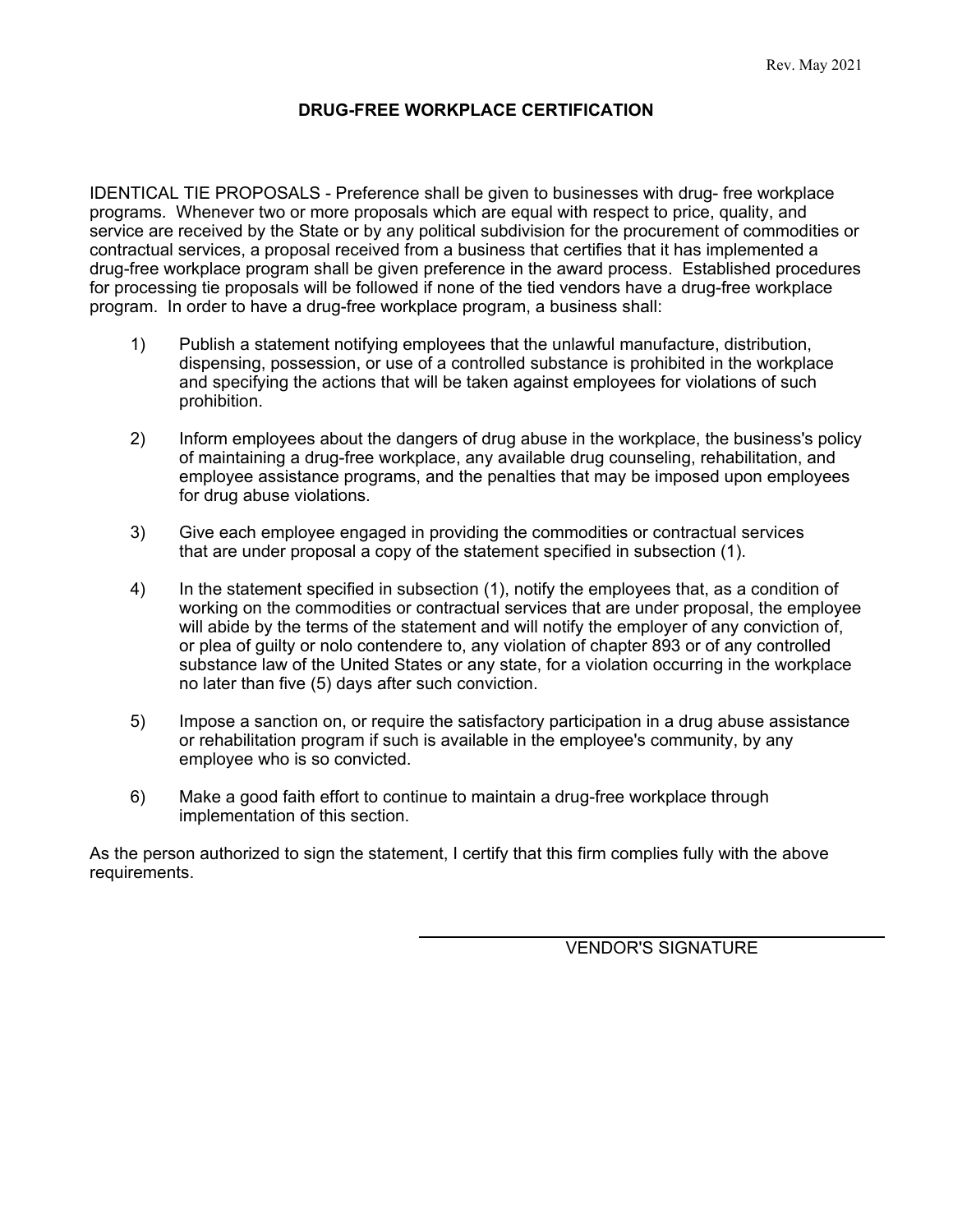## **CERTIFICATION REGARDING LOBBYING**

## **CERTIFICATION FOR CONTRACTS, GRANTS, AND COOPERATIVE AGREEMENTS**

The undersigned certifies, to the best of his or her knowledge and belief, that:

- 1. No Federal appropriated-funds have been paid or will be paid, by or on behalf of the undersigned, to any person for influencing or attempting to influence an officer or employee of congress, or an employee of a member of congress in connection with the awarding of any Federal contract, the making of any Federal grant, the making of any Federal loan, the entering into of any cooperative agreement, and the extension, continuation, renewal, amendment, or modification of any Federal contract, grant, loan, or cooperative agreement.
- 2. If any funds other than Federal-appropriated funds have been paid or will be paid to any person for influencing or attempting to influence an officer or employee of any agency, a member of congress, an officer or employee of congress, or an employee of a member of congress in connection with this Federal contract, grant, loan, or cooperative agreement, the undersigned shall complete and submit Standard Form-LLL, Disclosure Form to Report Lobbying, in accordance with its instructions.
- 3. The undersigned shall require that the language of this certification be included in the award documents for all sub-awards at all tiers (including sub-contracts, subgrants, and contracts under grants, loans and cooperative agreements) and that all sub-recipients shall certify and disclose accordingly.

This certification is a material representation of fact upon which reliance was placed when this transaction was made or entered into. Submission of this certification is a prerequisite for making or entering into this transaction imposed by Section 1352, title 31, U.S. Code. Any person who fails to file the required certification shall be subject to a civil penalty of not less than \$10,000 and not more than \$100,000 for each such failure.

By Date: (Signature of Official (Executive Director) Authorized to Sign Application)

By Date:

(Signature of Official (Chief Financial Officer) Authorized to Sign Application)

For

Name of Grantee

Title of Grant Program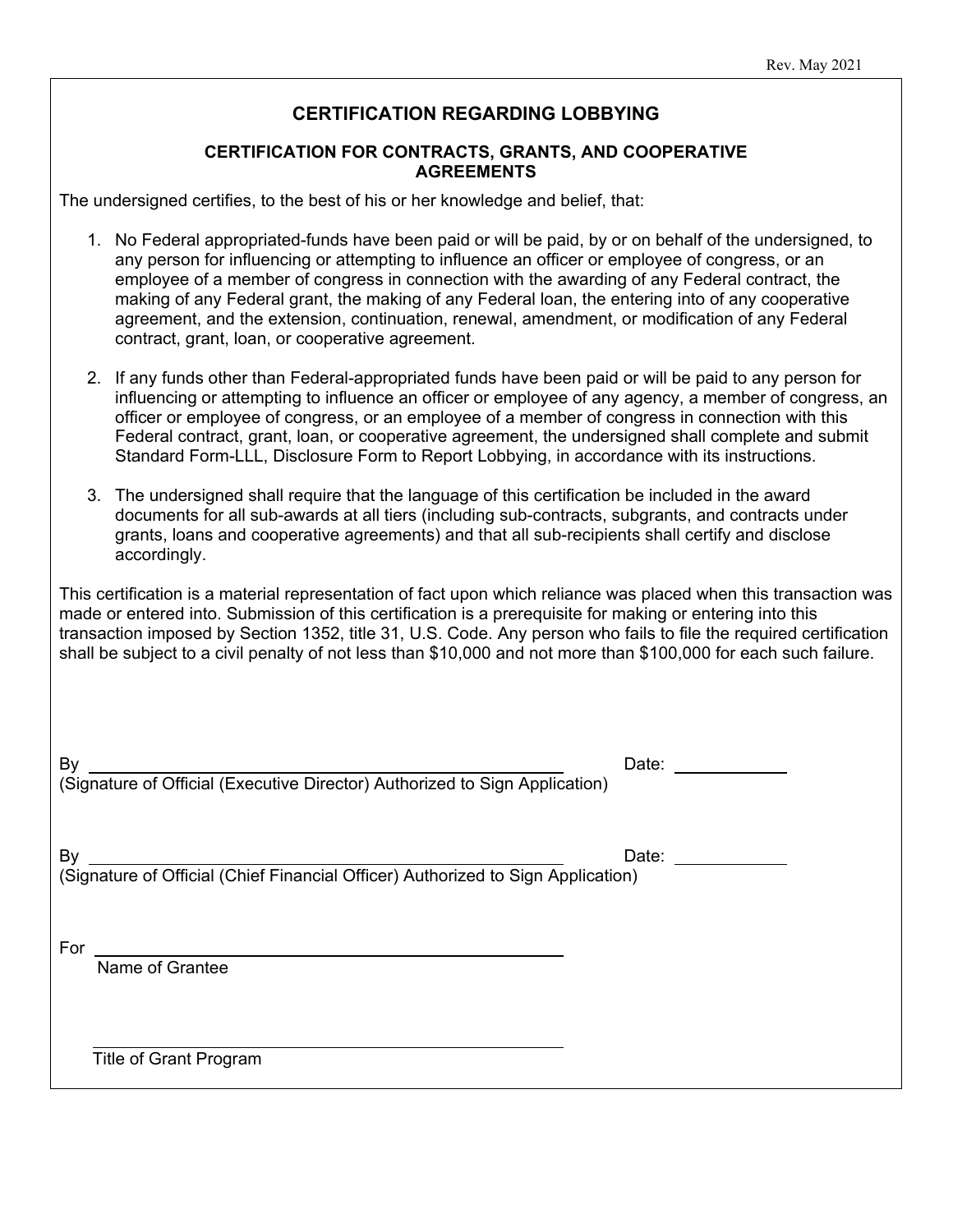# **Disclosure of Lobbying Activities**

| Complete this form to disclose lobbying activities pursuant to 31 U.S.C. 1352 |                                            |  |
|-------------------------------------------------------------------------------|--------------------------------------------|--|
|                                                                               | (See reverse for public burden disclosure) |  |
|                                                                               |                                            |  |

| 1. Type of Federal Action:<br>a. contract<br>b. grant<br>c. cooperative agreement<br>d. loan                                                                                                                                                                                                                                                                                                                                                                                                                                                                                                                                                  | see reverse for papilo paraeri alsolosare<br>2. Status of Federal<br><b>Action:</b><br>а.<br>proposal/offer/application | b. initial award | 3. Report Type:<br>a. initial filing<br>b. material change<br>For material change only:                             |
|-----------------------------------------------------------------------------------------------------------------------------------------------------------------------------------------------------------------------------------------------------------------------------------------------------------------------------------------------------------------------------------------------------------------------------------------------------------------------------------------------------------------------------------------------------------------------------------------------------------------------------------------------|-------------------------------------------------------------------------------------------------------------------------|------------------|---------------------------------------------------------------------------------------------------------------------|
| e. loan guarantee<br>f. loan insurance                                                                                                                                                                                                                                                                                                                                                                                                                                                                                                                                                                                                        |                                                                                                                         | c. post-award    | Year quarter ______<br>Date of last report                                                                          |
| 4. Name and Address of Reporting Entity:<br>Subawardee<br>Prime                                                                                                                                                                                                                                                                                                                                                                                                                                                                                                                                                                               | Tier_______, if Known:                                                                                                  |                  | 5. If Reporting Entity in No. 4 is Subawardee,<br><b>Enter Name and Address of Prime:</b>                           |
| <b>Congressional District, if known:</b><br>6. Federal Department/Agency:                                                                                                                                                                                                                                                                                                                                                                                                                                                                                                                                                                     |                                                                                                                         |                  | <b>Congressional District, if known:</b><br>7. Federal Program Name/Description:                                    |
|                                                                                                                                                                                                                                                                                                                                                                                                                                                                                                                                                                                                                                               |                                                                                                                         |                  | CFDA Number, if applicable:                                                                                         |
| 8. Federal Action Number, if known:                                                                                                                                                                                                                                                                                                                                                                                                                                                                                                                                                                                                           |                                                                                                                         | \$               | 9. Award Amount, if known:                                                                                          |
| 10. a. Name and Address of Lobbying<br><b>Registrant</b><br>(if individual, last name, first name, MI):                                                                                                                                                                                                                                                                                                                                                                                                                                                                                                                                       |                                                                                                                         |                  | b. Individuals Performing Services (including<br>address if different from No. 10a)<br>(last name, first name, MI): |
| 11. Information requested through this form is authorized by<br>Title 31 U.S.C. Section 1352. This disclosure of lobbying<br>activities is a material representation of fact upon which<br>reliance was placed by the tier above when this transaction<br>was made or entered into. This disclosure is required<br>pursuant to 31 U.S.C. 1352. This information will be reported<br>to the Congress semi-annually and will be available for public<br>inspection. Any person who fails to file the required<br>disclosure shall be subject to a civil penalty of not less than<br>\$10,000 and not more than \$100,000 for each such failure. |                                                                                                                         |                  | Signature: __________________________________<br>Telephone No.: ______________<br>Date: ______                      |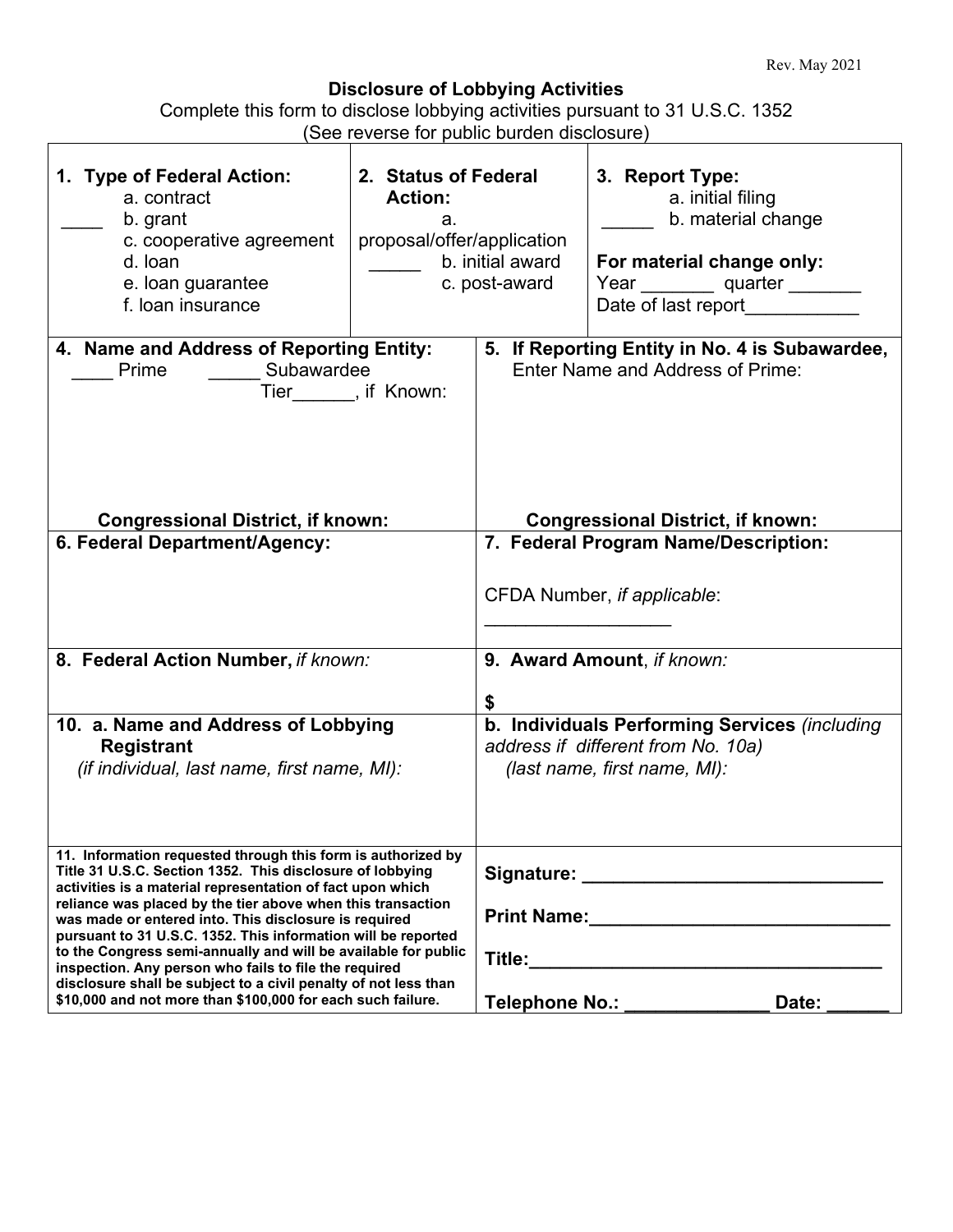## **INSTRUCTIONS FOR COMPLETION OF SF-LLL, DISCLOSURE OF LOBBYING ACTIVITIES**

This disclosure form shall be completed by the reporting entity, whether subawardee or prime Federal recipient, at the initiation or receipt of a covered Federal action, or a material change to a previous filing, pursuant to title 31 U.S.C. section 1352. The filing of a form is required for each payment or agreement to make payment to any lobbying entity for influencing or attempting to influence an officer or employee of any agency, a Member of Congress, an officer or employee of Congress, or an employee of a Member of Congress in connection with a covered Federal action. Complete all items that apply for both the initial filing and material change report. Refer to the implementing guidance published by the Office of Management and Budget for additional information.

- 1. Identify the type of covered Federal action for which lobbying activity is and/or has been secured to influence the outcome of a covered Federal action.
- 2. Identify the status of the covered Federal action.
- 3. Identify the appropriate classification of this report. If this is a followup report caused by a material change to the information previously reported, enter the year and quarter in which the change occurred. Enter the date of the last previously submitted report by this reporting entity for this covered Federal action.
- 4. Enter the full name, address, city, State and zip code of the reporting entity. Include Congressional District, if known. Check the appropriate classification of the reporting entity that designates if it is, or expects to be, a prime or subaward recipient. Identify the tier of the subawardee, e.g., the first subawardee of the prime is the 1st tier. Subawards include but are not limited to subcontracts, subgrants and contract awards under grants.
- 5. If the organization filing the report in item 4 checks "Subawardee," then enter the full name, address, city, State and zip code of the prime Federal recipient. Include Congressional District, if known.
- 6. Enter the name of the federal agency making the award or loan commitment. Include at least one organizational level below agency name, if known. For example, Department of Transportation, United States Coast Guard.
- 7. Enter the Federal program name or description for the covered Federal action (item 1). If known, enter the full Catalog of Federal Domestic Assistance (CFDA) number for grants, cooperative agreements, loans, and loan commitments.
- 8. Enter the most appropriate Federal identifying number available for the Federal action identified in item 1 (e.g., Request for Proposal (RFP) number; Invitations to Proposal (ITB) number; grant announcement number; the contract, grant, or loan award number; the application/proposal control number assigned by the Federal agency). Included prefixes, e.g., "RFP-DE-90-001."
- 9. For a covered Federal action where there has been an award or loan commitment by the Federal agency, enter the Federal amount of the award/loan commitment for the prime entity identified in item 4 or 5.
- 10. (a) Enter the full name, address, city, State and zip code of the lobbying registrant under the Lobbying Disclosure Act of 1995 engaged by the reporting entity identified in item 4 to influence the covered Federal action.

(b) Enter the full names of the individual(s) performing services, and include full address if different from 10(a). Enter Last Name, First Name, and Middle Initial (MI).

11. The certifying official shall sign and date the form; print his/her name, title, and telephone number.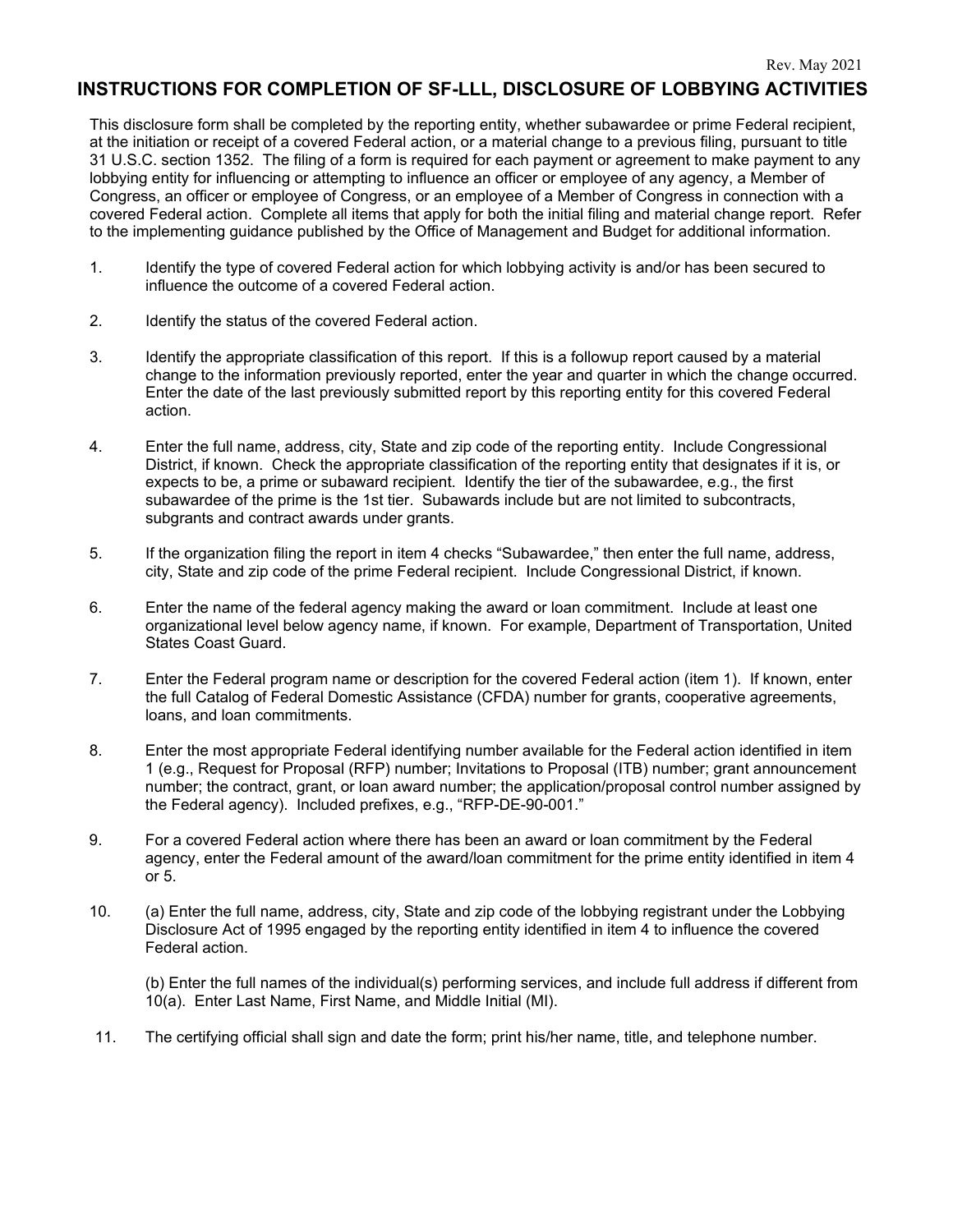# **EXHIBIT A**

# **SITE INFORMATION LIST**

# Sponsor Name: Seaside Community Charter School

# Sponsor Number 1497

| Site Name & Address                        |            | Grade  | Number<br>of Days | Average                |                  | <b>Serving Times</b> |      |
|--------------------------------------------|------------|--------|-------------------|------------------------|------------------|----------------------|------|
|                                            | Enrollment | Levels | Meals<br>Served   | Daily<br>Participation | Meal Type        | Begin                | End  |
| Seaside Community<br>Charter               | 300        | $K-8$  | 180               | 240                    | <b>Breakfast</b> | 7:00                 | 7:45 |
| 1429 Broward Rd.<br>Jacksonville, FL 32218 |            |        |                   |                        | Lunch            | 10:30                | 1:00 |
|                                            |            |        |                   |                        | Snack            | 3:30                 | 4:00 |
|                                            |            |        |                   |                        |                  |                      |      |
|                                            |            |        |                   |                        |                  |                      |      |
|                                            |            |        |                   |                        |                  |                      |      |
|                                            |            |        |                   |                        |                  |                      |      |
|                                            |            |        |                   |                        |                  |                      |      |
|                                            |            |        |                   |                        |                  |                      |      |
|                                            |            |        |                   |                        |                  |                      |      |
|                                            |            |        |                   |                        |                  |                      |      |
|                                            |            |        |                   |                        |                  |                      |      |
|                                            |            |        |                   |                        |                  |                      |      |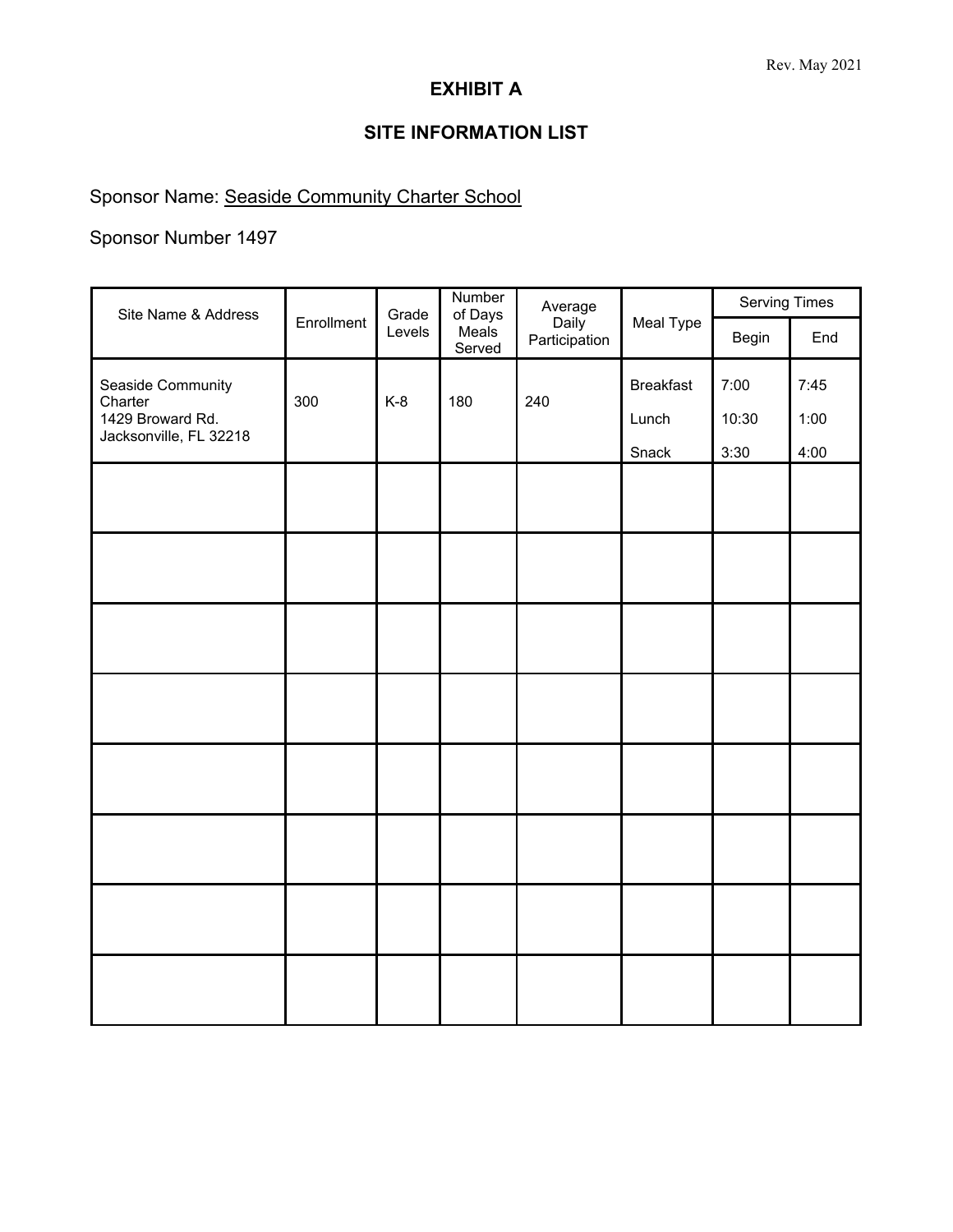# **EXHIBIT B**

# **SAMPLE 21-DAY CYCLE MENUS Grades K – 8th Lunch**

| M/M          |           |                                                       | $\overline{2}$ |                                                  | 3         |                                                | 4            | <b>Baked Chicken</b>                          | 5        | Chicken/Cheese                                      |                           | <b>VEG</b><br>$1/2$ Dk             |
|--------------|-----------|-------------------------------------------------------|----------------|--------------------------------------------------|-----------|------------------------------------------------|--------------|-----------------------------------------------|----------|-----------------------------------------------------|---------------------------|------------------------------------|
| Α            | 2 oz.     | <b>Baked Chicken</b>                                  | 2 oz.          | Cheese (Sauce)                                   | 2 oz.     | Cheese/Pepperoni (Pizza)                       | 2 oz.        | Tenders (meat)                                | 2 oz.    | (Quesadilla)                                        | $\boldsymbol{\mathsf{x}}$ | Green                              |
| G/B          | 1 oz.     | <b>Whole Grain Dinner Roll</b>                        | 1 c.           | Whole Grain Pasta Macaroni                       | 2 oz.     | <b>Whole Grain Pizza Crust</b>                 | 1 oz.        | <b>Tenders Whole</b><br><b>Grain Breading</b> | 1 oz.    | <b>Whole Grain Tortilla</b>                         | $\mathbf{x}$              | $3/4$ Red/<br><b>Orange</b>        |
|              | 1/2       | <b>Seasoned Whole Grain Brown</b>                     |                |                                                  |           |                                                |              |                                               |          | <b>Whole Grain Tortilla</b>                         |                           | <sup>I</sup> / <sub>2</sub> Beans/ |
|              | c.        | Rice                                                  |                |                                                  |           |                                                |              |                                               | 1 oz.    | Chips                                               | $\mathbf{x}$              | <b>Peas</b>                        |
| Fruit        | 1/2<br>c. | 1/2 cup Fresh Apple                                   | 1/2<br>c.      | 1/2 cup Peaches                                  | 1/2<br>c. | 1/2 cup Fresh Orange Wedges                    | $1/2$ c.     | 1/2 cup Cinnamon<br>Applesauce                | $1/2$ c. | 1/2 cup Pineapple<br><b>Chunks</b>                  | $\mathbf{x}$              | $\frac{1}{2}$<br><b>Starchy</b>    |
|              |           |                                                       |                |                                                  |           |                                                |              |                                               |          |                                                     | $\mathbf{x}$              | $1/2$ Other                        |
|              |           |                                                       |                | 1/2 cup Potato Rounds,                           |           | 1 cup Lettuce Salad* (credit 1/2               |              | 1/2 cup Mashed                                |          |                                                     |                           | 1 cup                              |
| Veg          | 3/4c      | 1/2 cup Sweet Potato Casserole<br>1/4 cup Green Beans | 3/4c           | <b>Baked</b><br>1/4 cup Baby Carrots             | 3/4c      | cup) (Dark Green) FF Dressings<br>1/4 cup Corn | 3/4c         | <b>Potatoes</b><br>1/4 cup Green Peas         | 3/4c     | 1/2 cup Pinto Beans<br>1/2 cup Lettuce (credit      | $\mathbf{x}$              | Add'l                              |
|              |           |                                                       |                | <b>FF Ranch</b>                                  |           |                                                |              |                                               |          | 1/4 cup), 1/8 cup Salsa                             |                           |                                    |
|              |           |                                                       |                |                                                  |           |                                                |              |                                               |          |                                                     | $\mathbf{x}$              | Grains<br>(9 oz)                   |
|              | 6         |                                                       | $\overline{7}$ |                                                  | 8         |                                                | $\mathbf{Q}$ |                                               | 10       |                                                     |                           | <b>VEG</b>                         |
| M/M          |           |                                                       |                | <b>Oven-Baked Fish</b>                           |           |                                                |              | <b>Grilled Chicken</b>                        |          |                                                     |                           | $1/2$ Dk                           |
| Α            | 2 oz.     | <b>Meat (Spaghetti Sauce)</b>                         | 2 oz.          | Nuggets(meat)<br><b>Nugget Whole Grain</b>       | 2 oz.     | Hamburger                                      | 2 oz.        | (Caesar Wrap)                                 | 2 oz.    | <b>Cheese (Grilled Cheese)</b>                      | $\mathbf{x}$              | <b>Green</b><br>$3/4$ Red/         |
| G/B          | 1 c.      | Whole Grain Pasta-Spaghetti                           | 1 oz.          | <b>Breading</b>                                  | 2 oz.     | <b>Whole Grain Bun</b>                         | 1 oz.        | <b>Whole Grain Tortilla</b>                   | 2 oz.    | <b>Whole Grain Bread</b>                            | $\mathbf{x}$              | <b>Orange</b>                      |
|              |           |                                                       |                |                                                  |           |                                                |              |                                               |          |                                                     |                           | <sup>I</sup> / <sub>2</sub> Beans/ |
|              |           |                                                       | 1 oz.          | <b>Whole Grain Dinner Roll</b>                   |           |                                                |              |                                               |          |                                                     | $\mathbf{x}$              | <b>Peas</b>                        |
|              | 1/2       |                                                       | 1/2            | 1/2 cup Fresh Fruit Mix-<br>Grapes, blueberries, | 1/2       |                                                |              | 1/2 cup Cantaloupe                            |          |                                                     |                           | 1/2                                |
| Fruit        | c.        | 1/2 cup Fresh Banana                                  | c.             | strawberries                                     | c.        | 1/2 cup Fruit Cocktail                         | $1/2$ c.     | Wedges                                        | $1/2$ c. | 1/2 cup Pears                                       | $\mathbf{x}$              | <b>Starchy</b>                     |
|              |           | 1 cup Lettuce Salad* (credit 1/2                      |                | 1/2 cup Potato Wedges,                           |           | 1/2 cup Baked Sweet Potato                     |              | 1/2 cup Roasted New                           |          |                                                     | $\mathbf{x}$              | $1/2$ Other<br>1 cup               |
| Veg          | 3/4 с     | cup) (Dark Green)                                     | 3/4c           | <b>Baked</b>                                     | 3/4c      | <b>Fries</b>                                   | 3/4c         | <b>Potatoes</b>                               | 3/4c     | 1/2 cup Baked Beans                                 | $\mathbf{x}$              | Add'l                              |
|              |           | 1/4 cup Baby Carrots                                  |                | 1/4 cup Green Beans                              |           | 1/4 cup lettuce (credit 1/8 cup),              |              | 1/4 cup Sliced                                |          | 1/4 cup Corn                                        |                           |                                    |
|              |           | <b>FF Ranch</b>                                       |                |                                                  |           | 1/8 cup tomato, pickles<br>(garnish)           |              | <b>Cucumbers and</b><br><b>Onions</b>         |          |                                                     |                           |                                    |
|              |           |                                                       |                |                                                  |           |                                                |              |                                               |          |                                                     |                           | Grains                             |
|              | 11        |                                                       | 12             |                                                  | 13        |                                                | 14           |                                               | 15       |                                                     | $\mathbf{x}$              | (9 oz)<br><b>VEG</b>               |
| M/M          |           |                                                       |                |                                                  |           |                                                |              | <b>Hot Ham and Cheese</b>                     |          |                                                     |                           | $1/2$ Dk                           |
| Α            | 2 oz.     | Meat (Sloppy Joe)                                     | 2 oz.          | Meat (Chili)                                     | 2 oz.     | <b>Grilled Chicken (Sandwich)</b>              | 2 oz.        | (Pita)<br><b>Whole Grain</b>                  | 2 oz.    | Meat & Cheese (Tacos)                               | $\mathbf{x}$              | <b>Green</b><br>$3/4$ Red/         |
| G/B          | 2 oz.     | <b>Whole Grain Bun</b>                                | 1 oz.          | <b>Whole Grain Snack Crackers</b>                | 2 oz.     | <b>Whole Grain Bun</b>                         | 1 oz.        | Pita                                          | 1 oz.    | <b>Whole Grain Tortilla</b>                         | $\mathbf{x}$              | <b>Orange</b>                      |
|              |           |                                                       |                |                                                  |           |                                                |              | <b>Whole Grain Tortilla</b>                   |          |                                                     |                           | <sup>I</sup> / <sub>2</sub> Beans/ |
|              | 1/2       |                                                       | 1 oz.<br>1/2   | <b>Whole Grain Dinner Roll</b>                   | 1/2       |                                                | 1 oz.        | <b>Chips</b><br>1/2 cup Fresh                 |          |                                                     | $\mathbf{x}$              | Peas<br>$\frac{1}{2}$              |
| <b>Fruit</b> | c.        | 1/2 cup Watermelon                                    | с.             | 1/2 cup Mixed Fruit                              | c.        | 1/2 cup Fresh Apple                            | $1/2$ c.     | <b>Orange Wedges</b>                          | $1/2$ c. | 1/2 cup Applesauce                                  | $\mathbf{x}$              | <b>Starchy</b>                     |
|              |           |                                                       |                |                                                  |           | 1/2 cup Baked Sweet Potato                     |              | 3/8 cup Beans                                 |          | 1 cup Lettuce Salad*                                | $\mathbf{x}$              | $1/2$ Other<br>1 cup               |
| Veg          | 3/4c      | 1/2 cup Potato Salad                                  | 3/4c           | 1/8 cup Variety Beans (Chili)                    | 3/4c      | <b>Casserole</b>                               | 3/4c         | (Fiesta Dip)                                  | 3/4c     | (credit 1/2 c) (Dark Green)                         | $\mathbf{x}$              | Add'l                              |
|              |           | 1/4 cup Coleslaw                                      |                | 3/8 cup Carrot Coins,<br><b>Cooked</b>           |           | 1/4 cup Broccoli, Steamed                      |              | 3/8 cup Celery Sticks                         |          | 1/2 cup shredded (credit<br>1/4 cup) lettuce, diced |                           |                                    |
|              |           |                                                       |                | 1/4 cup Green Peas                               |           |                                                |              |                                               |          | tomato (garnish)                                    |                           | <b>Grains</b>                      |
|              |           |                                                       |                |                                                  |           |                                                |              |                                               |          |                                                     | $\mathbf{x}$              | (9 oz)                             |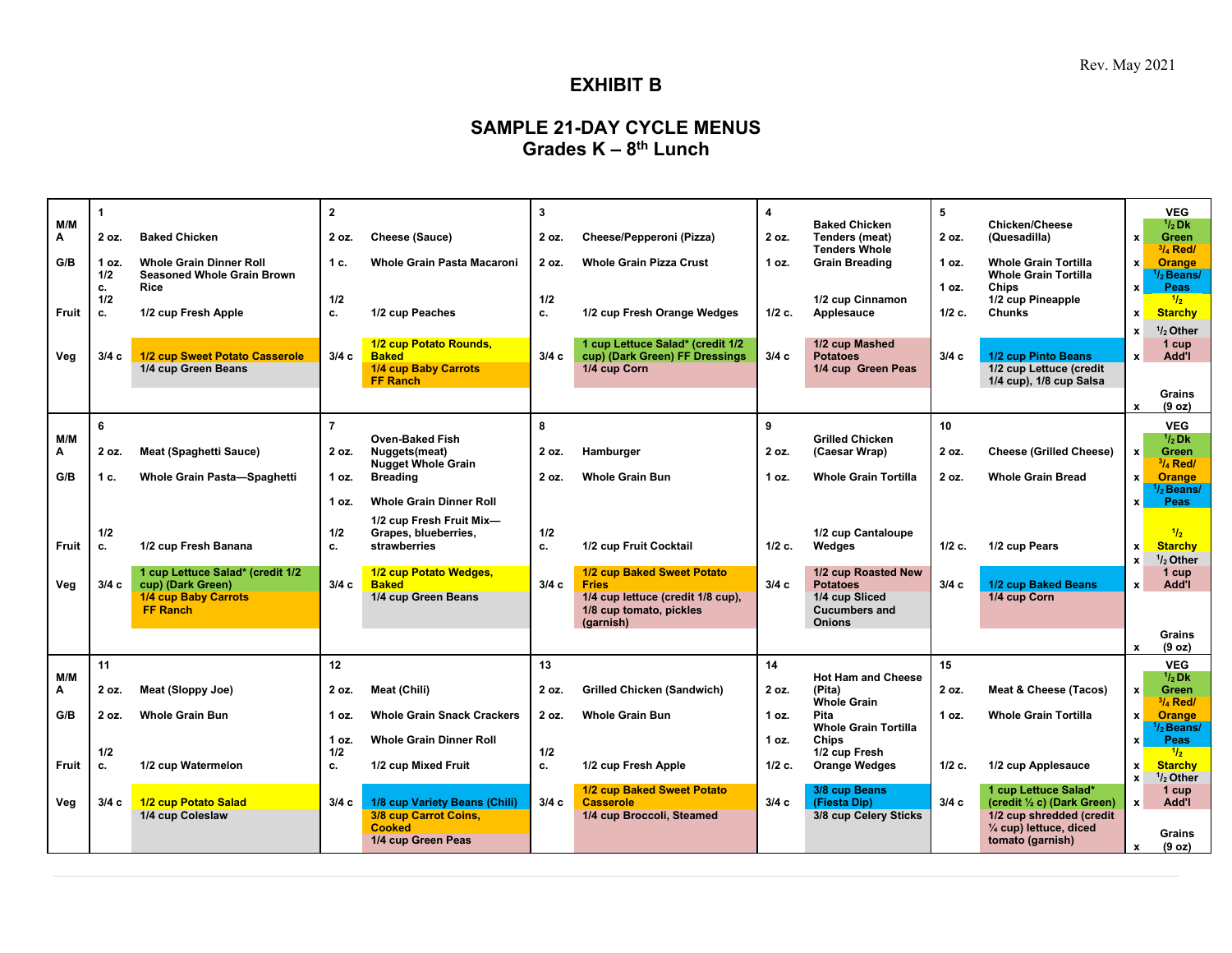Rev. May 2021

|              | 16                  |                                                                 | 17    |                                                                  | 18    |                                                                                                                              | 19       |                                             | 20    |                                            |                           | <b>VEG</b>           |
|--------------|---------------------|-----------------------------------------------------------------|-------|------------------------------------------------------------------|-------|------------------------------------------------------------------------------------------------------------------------------|----------|---------------------------------------------|-------|--------------------------------------------|---------------------------|----------------------|
| M/MA         | $\mathbf{2}$<br>OZ. | <b>Ground Turkey &amp; LF Cheese</b><br>(Ziti)                  | 2 oz. | Meat (Stir Fry)                                                  | 2 oz. | <b>Shredded Chicken (BBQ)</b>                                                                                                | 2 oz.    | <b>Beef (Burrito)</b>                       | 2 oz. | <b>Hot Turkey and Cheese</b><br>(Sub)      | $\mathbf{x}$              | $1/2$ Dk<br>Green    |
|              |                     |                                                                 |       |                                                                  |       |                                                                                                                              |          |                                             |       | <b>Whole Grain</b>                         |                           | <b>1/2 Red/</b>      |
| G/B          | cup                 | Whole Grain Pasta-Ziti (Baked)                                  | 1 oz. | <b>Whole Grain Brown Rice</b>                                    | 2 oz. | <b>Whole Grain Bun</b>                                                                                                       | 1 oz.    | <b>Whole Grain Tortilla</b>                 | 2 oz. | <b>Bun</b>                                 | $\mathbf{x}$              | Orange               |
|              |                     |                                                                 |       |                                                                  |       |                                                                                                                              | 1 oz.    | <b>Whole Grain Tortilla</b><br><b>Chips</b> |       |                                            | $\mathbf{x}$              | $1/2$ Beans/<br>Peas |
|              | 1/2                 |                                                                 | 1/2   | 1/2 cup Fresh Pineapple                                          | 1/2   | 1/2 cup Baked Cinnamon                                                                                                       |          | 1/2 cup Fresh                               | 1/2   |                                            |                           |                      |
| <b>Fruit</b> | c.                  | 1/2 cup Fresh Banana                                            | c.    | <b>Chunks</b>                                                    | c.    | <b>Apples</b>                                                                                                                | $1/2$ c. | Melon(s)                                    | c.    | 1/4 cup Sliced Kiwi                        | $\mathbf{x}$              | $1/2$ Starchy        |
|              |                     |                                                                 |       |                                                                  |       |                                                                                                                              |          |                                             |       | 1/4 cup Red Grapes                         | $\mathbf{x}$              | $1/2$ Other          |
| Veg          | 3/4<br>c            | 1/2 cup Baked Potato Wedges                                     | 3/4c  | 1/4 cup Oriental Veg (Stir<br>Fry)                               | 3/4c  | 1 cup Lettuce Salad* (credit 1/2<br>cup) (Dark Green) FF Dressings                                                           | 3/4c     | 1/8 cup Variety Beans<br>(Burrito)          | 3/4c  | 1/2 cup Baked Sweet<br><b>Potato Fries</b> | $\mathbf{x}$              | 1 cup<br>Add'l       |
|              |                     | 1/4 cup Corn                                                    |       | 1/2 cup Steamed Broccoli &                                       |       |                                                                                                                              |          | 3/8 cup Refried Beans                       |       | 1/4 cup Green Beans                        |                           |                      |
|              |                     |                                                                 |       | Cauliflower (equal parts)                                        |       | 1/4 cup Tomatoes                                                                                                             |          |                                             |       |                                            |                           | Grains               |
|              |                     |                                                                 |       |                                                                  |       |                                                                                                                              |          | 1/4 cup Salsa                               |       |                                            | $\boldsymbol{\mathsf{x}}$ | (9 oz)               |
|              | 21                  |                                                                 |       |                                                                  |       |                                                                                                                              |          |                                             |       |                                            |                           |                      |
|              | $\mathbf{2}$        | Gr. Chicken & LF Cheese (Chef                                   |       |                                                                  |       |                                                                                                                              |          |                                             |       |                                            |                           |                      |
| <b>M/MA</b>  | OZ.                 | Salad)                                                          |       |                                                                  |       | The contractor must adhere to each 21-day cycle menu for the first 21 days of meal service.                                  |          |                                             |       |                                            |                           |                      |
| G/B          | OZ.                 | <b>Whole Grain Croutons</b>                                     |       |                                                                  |       | Products may be brand name or equivalent as stipulated in this contract.                                                     |          |                                             |       |                                            |                           |                      |
|              |                     |                                                                 |       |                                                                  |       |                                                                                                                              |          |                                             |       |                                            |                           |                      |
|              | OZ.<br>1/2          | <b>Whole Grain Soft Breadstick</b>                              |       | The contractor is encouraged to incorporate low sodium products. |       |                                                                                                                              |          |                                             |       |                                            |                           |                      |
| Fruit        | c.                  | 1/2 cup Fresh Apple                                             |       | Required average daily calorie range per 5-day week = 600-650    |       |                                                                                                                              |          |                                             |       |                                            |                           |                      |
|              |                     |                                                                 |       |                                                                  |       | Light, low-fat, non-fat, and sugar-free products/food items to be used as necessary to meet the average daily calorie range. |          |                                             |       |                                            |                           |                      |
| Veg          | 3/4<br>c            | 1 cup Lettuce Salad* (Dark<br>Green) (credit $\frac{1}{2}$ cup) |       | *Leafy green vegetables: 1 cup counts as 1/2 cup of vegetables   |       |                                                                                                                              |          |                                             |       |                                            |                           |                      |
|              |                     | 1/8 cup Shredded Carrots, 1/8<br>cup Diced Tomatoes, Sliced     |       |                                                                  |       | Grains must meet the designated ounce equivalents per the menu guidelines.                                                   |          |                                             |       |                                            |                           |                      |
|              |                     | <b>Cucumbers (garnish)</b>                                      |       | 8 oz. milk served daily per meal pattern requirements.           |       |                                                                                                                              |          |                                             |       |                                            |                           |                      |
|              |                     |                                                                 |       | Condiments to be included.                                       |       |                                                                                                                              |          |                                             |       |                                            |                           |                      |
|              |                     |                                                                 |       |                                                                  |       |                                                                                                                              |          |                                             |       |                                            |                           |                      |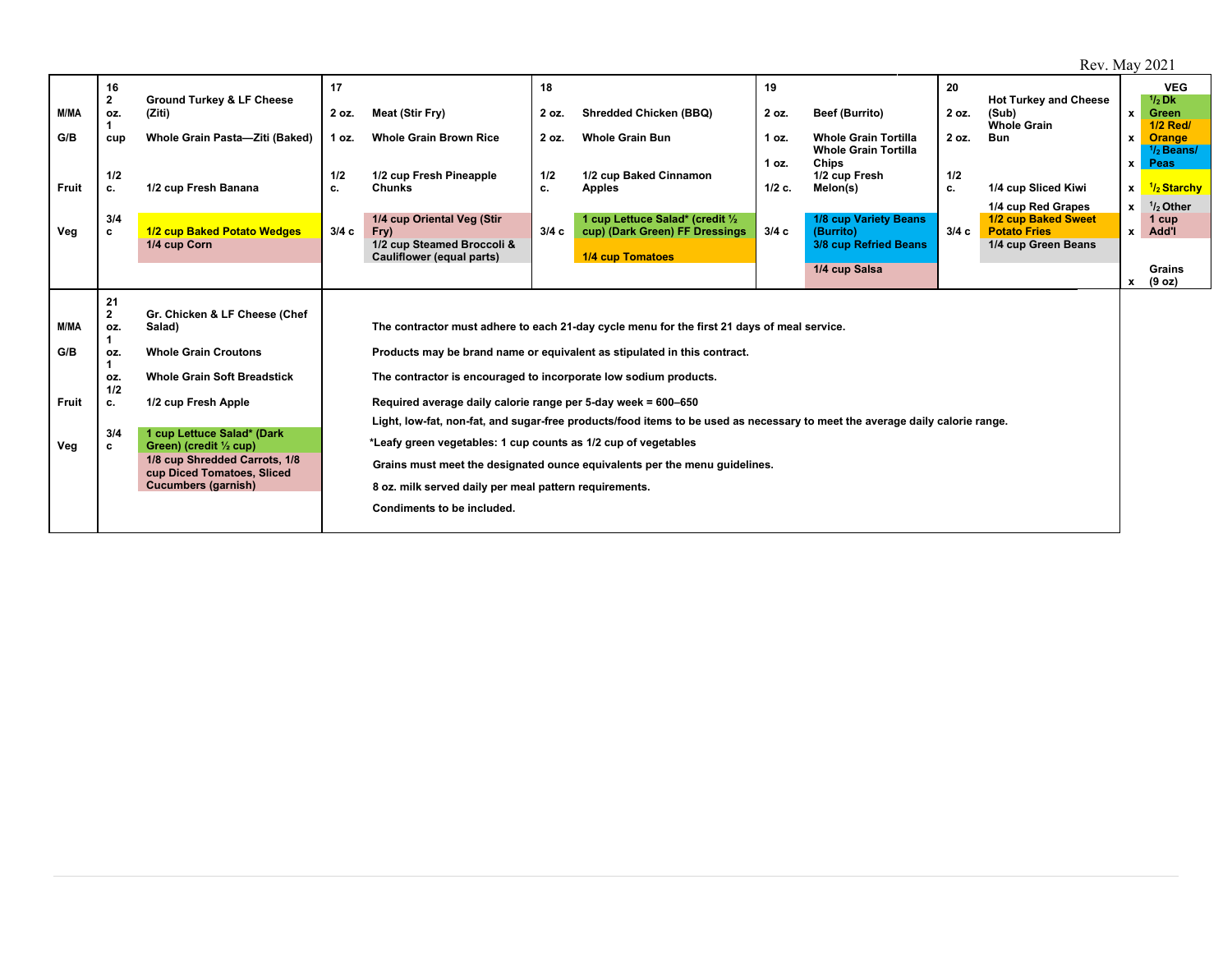Rev. May 2021

# **EXHIBIT B, Continued**

## **SAMPLE 21-DAY CYCLE MENUS Grades 9th – 12th Lunch**

|       | $\mathbf{1}$           |                                                                     | $\mathbf{z}$   |                                                                      | 3     |                                                                                   | $\overline{4}$ |                                                                      | 5     |                                                                   |                              | <b>VEG</b>                        |
|-------|------------------------|---------------------------------------------------------------------|----------------|----------------------------------------------------------------------|-------|-----------------------------------------------------------------------------------|----------------|----------------------------------------------------------------------|-------|-------------------------------------------------------------------|------------------------------|-----------------------------------|
| M/MA  | 2 oz.                  | <b>Baked Chicken</b>                                                | 2 oz.          | Cheese (Sauce)<br>Whole Grain Pasta-                                 | 2 oz. | Cheese/Pepperoni (Pizza)                                                          | 2 oz.          | <b>Baked Chicken Tenders</b><br>(meat)<br><b>Tenders Whole Grain</b> | 2 oz. | Chicken/Cheese (Quesadilla)                                       | $\pmb{\mathsf{x}}$           | $1/2$ Dk<br>Green<br>$1 - 1/4$    |
| G/B   | 1 oz.<br>$\frac{1}{2}$ | <b>Whole Grain Dinner Roll</b><br><b>Seasoned Whole Grain Brown</b> | 1 cup          | Macaroni                                                             | 2 oz. | <b>Whole Grain Pizza Crust</b>                                                    | 1 oz.          | <b>Breading</b>                                                      | 1 oz. | <b>Whole Grain Tortilla</b>                                       | $\mathbf{x}$                 | <b>Red/Orange</b><br>1/2          |
|       | cup                    | Rice                                                                |                |                                                                      |       |                                                                                   | 1 oz.          | <b>Whole Grain Dinner Roll</b><br>1/2 cup Cinnamon                   | 1 oz. | <b>Whole Grain Tortilla Chips</b>                                 | $\mathbf{x}$                 | <b>Beans/Peas</b>                 |
| Fruit | 1 cup                  | 1/2 cup Fresh Apple                                                 | 1 cup          | 1/2 cup Peaches                                                      | 1 cup | 1/2 cup Fresh Orange Wedges                                                       | 1 cup          | Applesauce<br>1/4 cup Raisins** (credits 1/2                         | 1 cup | 1/2 cup Pineapple Chunks                                          | $\pmb{\mathsf{x}}$           | 1/2 Starchy                       |
| Veg   | 1 cup                  | 1/2 cup 100% Grape Juice<br>3/4 cup Sweet Potato Casserole          | 1 cup          | 1/2 cup Fresh Banana<br>1/2 cup Potato Rounds,<br><b>Baked</b>       | 1 cup | 1/2 cup Grapes<br>1 cup Lettuce Salad*(credit ½ cup)<br>(Dark Green) FF Dressings | 1 cup          | cup)<br>1/2 cup Mashed Potatoes                                      | 1 cup | 1/2 cup Orange Wedges<br>1/2 cup Pinto Beans                      | $\mathbf{x}$<br>$\mathbf{x}$ | 3/4 Other<br>$1-1/2$ cup<br>Add'l |
|       |                        | 1/4 cup Green Beans                                                 |                | 1/2 cup Baby Carrots<br><b>FF Ranch</b>                              |       | 1/2 cup Corn                                                                      |                | 1/4 cup Green Peas                                                   |       | 1/2 cup Lettuce (credit 1/4<br>cup), 1/4 cup Salsa                |                              |                                   |
|       |                        |                                                                     |                |                                                                      |       |                                                                                   |                | 1/4 cup Carrot Coins, Cooked                                         |       |                                                                   | $\mathbf{x}$                 | Grains<br>(10 <sub>oz</sub> )     |
|       | 6                      |                                                                     | $\overline{ }$ |                                                                      | 8     |                                                                                   | 9              |                                                                      | 10    |                                                                   |                              | <b>VEG</b>                        |
| M/MA  | 2 oz.                  | <b>Meat (Spaghetti Sauce)</b>                                       | 2 oz.          | <b>Oven-Baked Fish</b><br>Nuggets(meat)<br><b>Nugget Whole Grain</b> | 2 oz. | Hamburger                                                                         | 2 oz.          | <b>Grilled Chicken (Caesar</b><br>Wrap)                              | 2 oz. | <b>Cheese (Grilled Cheese)</b>                                    | $\boldsymbol{\mathsf{x}}$    | $1/2$ Dk<br>Green<br>$1 - 1/4$    |
| G/B   | 1 cup                  | <b>Whole Grain Pasta-Spaghetti</b>                                  | 1 oz.          | <b>Breading</b>                                                      | 2 oz. | <b>Whole Grain Bun</b>                                                            | 2 oz.          | <b>Whole Grain Tortilla</b>                                          | 2 oz. | <b>Whole Grain Bread</b>                                          | $\mathbf{x}$                 | <b>Red/Orange</b><br>1/2          |
|       |                        |                                                                     | 1 oz.          | <b>Whole Grain Dinner Roll</b>                                       |       |                                                                                   |                |                                                                      |       |                                                                   | $\mathbf{x}$                 | <b>Beans/Peas</b>                 |
|       |                        |                                                                     |                | 1 cup Fresh Fruit Mix-<br>Grapes, Blueberries,                       |       |                                                                                   |                |                                                                      |       |                                                                   |                              |                                   |
| Fruit | 1 cup                  | 1/2 cup Fresh Banana                                                | 1 cup          | <b>Strawberries</b>                                                  | 1 cup | 1/2 cup 100% Apple Juice                                                          | 1 cup          | 1 cup Cantaloupe Wedges                                              | 1 cup | 1/2 cup Pears                                                     | $\pmb{\mathsf{x}}$           | 1/2 Starchy                       |
|       |                        | 1/2 cup Pears<br>1 cup Lettuce Salad* (credit 1/2                   |                | 1/2 cup Potato Wedges,                                               |       | 1/2 cup Fruit Cocktail                                                            |                | 1/2 cup Roasted New                                                  |       | 1/2 cup Peaches                                                   | $\pmb{\mathsf{x}}$           | 3/4 Other<br>$1-1/2$ cup          |
| Veg   | 1 cup                  | cup) (Dark Green)<br>1/2 cup Baby Carrots                           | 1 cup          | <b>Baked</b><br>1/2 cup Green Beans                                  | 1 cup | 3/4 cup Baked Sweet Potato Fries<br>1/4 cup lettuce (credit 1/8                   | 1 cup          | <b>Potatoes</b>                                                      | 1 cup | 1/2 cup Baked Beans<br>1/2 cup Corn                               | $\mathbf{x}$                 | Add'l                             |
|       |                        | <b>FF Ranch</b>                                                     |                |                                                                      |       | cup), 1/8 cup tomato, pickles<br>(garnish)                                        |                | 1/2 cup Sliced Cucumbers<br>and Onions                               |       |                                                                   | $\mathbf{x}$                 | Grains<br>(10 <sub>oz</sub> )     |
|       | 11                     |                                                                     | 12             |                                                                      | 13    |                                                                                   | 14             |                                                                      | 15    |                                                                   |                              | <b>VEG</b>                        |
| M/MA  | 2 oz.                  | Meat (Sloppy Joe)                                                   | 2 oz.          | Meat (Chili)<br><b>Whole Grain Snack</b>                             | 2 oz. | <b>Grilled Chicken (Sandwich)</b>                                                 | 2 oz.          | <b>Hot Ham and Cheese (Pita)</b>                                     | 2 oz. | <b>Meat &amp; Cheese (Tacos)</b>                                  | $\pmb{\mathsf{x}}$           | $1/2$ Dk<br>Green<br>$1 - 1/4$    |
| G/B   | 2 oz.                  | <b>Whole Grain Bun</b>                                              | 1 oz.          | <b>Crackers</b>                                                      | 2 oz. | <b>Whole Grain Bun</b>                                                            | 1 oz.          | <b>Whole Grain Pita</b>                                              | 2 oz. | <b>Whole Grain Tortilla</b>                                       | $\mathbf{x}$                 | <b>Red/Orange</b><br>1/2          |
|       |                        |                                                                     | 1 oz.          | <b>Whole Grain Dinner Roll</b>                                       |       |                                                                                   | 1 oz.          | <b>Whole Grain Tortilla Chips</b><br>1/2 cup Fresh Orange            |       |                                                                   | $\mathbf{x}$                 | <b>Beans/Peas</b>                 |
| Fruit | 1 cup                  | 1 cup Watermelon                                                    | 1 cup          | 1/2 cup Mixed Fruit                                                  | 1 cup | 1/2 cup Fresh Apple                                                               | 1 cup          | Wedges                                                               | 1 cup | 1/2 cup Applesauce                                                | $\pmb{\mathsf{x}}$           | 1/2 Starchy                       |
|       |                        |                                                                     |                | 1/2 cup Fresh Banana<br>1/8 cup Variety Beans                        |       | 1/2 cup 100% Fruit Punch Juice                                                    |                | 1/2 cup Pineapple Chunks                                             |       | 1/2 cup Peaches<br>1 cup Lettuce Salad* (credit                   | $\mathbf{x}$                 | 3/4 Other<br>$1-1/2$ cup          |
| Veg   | 1 cup                  | 1/2 cup Potato Salad                                                | 1 cup          | (Chili)                                                              | 1 cup | 1/2 cup Sweet Potato Casserole                                                    | 1 cup          | 3/8 cup Beans (Fiesta Dip)                                           | 1 cup | 1/2 cup) (Dark Green)                                             | $\pmb{\mathsf{x}}$           | Add'l                             |
|       |                        | 1/2 cup Coleslaw                                                    |                | 1/2 cup Carrot Coins,<br><b>Cooked</b>                               |       | 1/2 cup Broccoli, Steamed                                                         |                | 3/8 cup Celery Sticks                                                |       | 1/2 cup shredded lettuce<br>(credit % cup), % cup diced<br>tomato |                              |                                   |
|       |                        |                                                                     |                | 3/8 cup Green Peas                                                   |       |                                                                                   |                | 1/4 cup Carrot Sticks                                                |       |                                                                   | $\mathbf{x}$                 | Grains                            |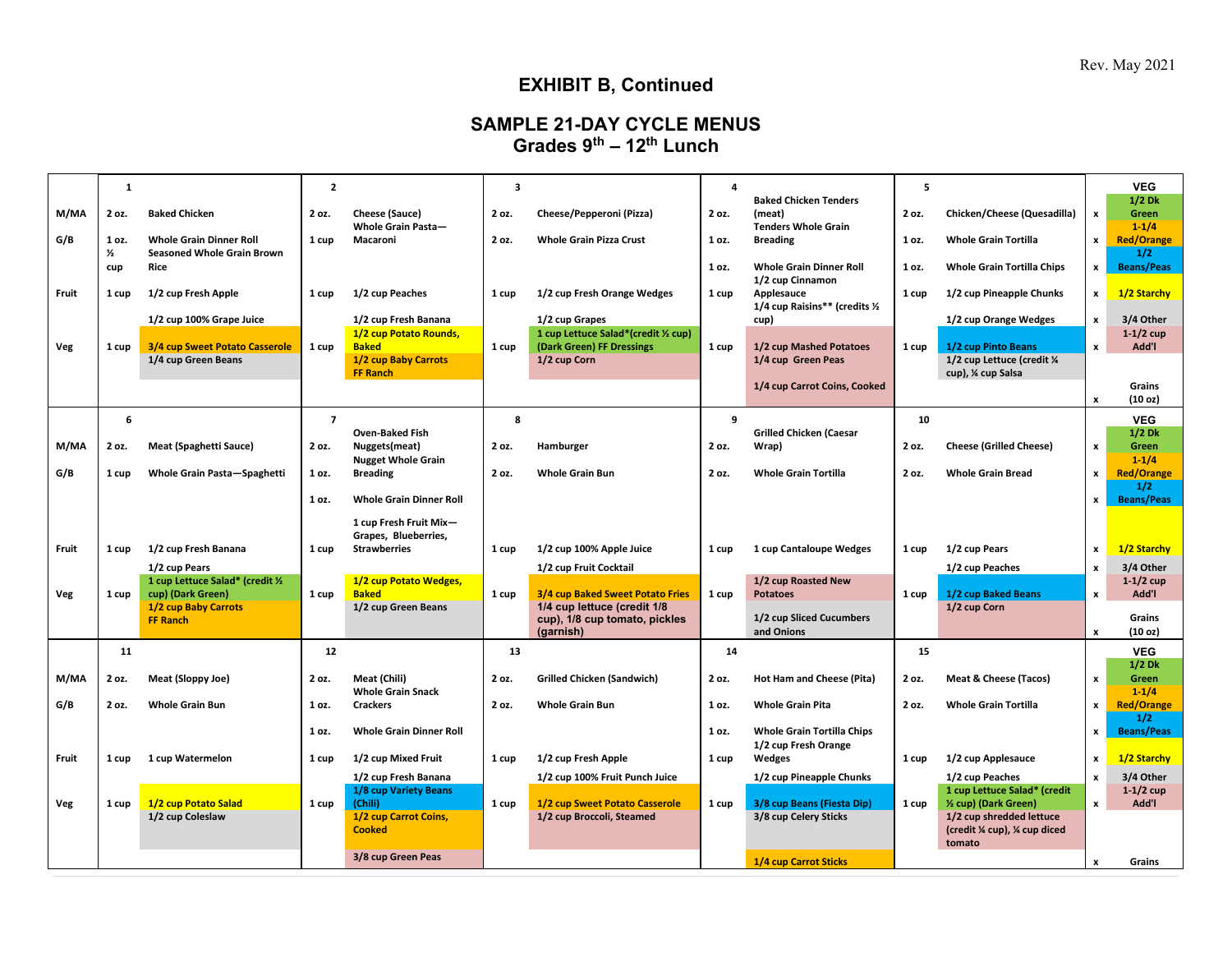| <b>COLOR</b><br>(10 oz)<br><b>Exanch</b> |  |  |  |  | 2021<br>Rev. Ma<br>May 2 |
|------------------------------------------|--|--|--|--|--------------------------|
|                                          |  |  |  |  |                          |

|       | 16    |                                                              | 17                                                            | 18    |                                                                                                                              | 19    |                                    | 20    |                                       |              | <b>VEG</b>               |
|-------|-------|--------------------------------------------------------------|---------------------------------------------------------------|-------|------------------------------------------------------------------------------------------------------------------------------|-------|------------------------------------|-------|---------------------------------------|--------------|--------------------------|
| M/MA  | 2 oz. | <b>Ground Turkey &amp; LF Cheese</b><br>(Ziti)               | Meat (Stir Fry)<br>2 oz.                                      | 2 oz. | <b>Shredded Chicken (BBQ)</b>                                                                                                | 2 oz. | <b>Beef (Burrito)</b>              | 2 oz. | <b>Hot Turkey and Cheese</b><br>(Sub) | $\mathbf{x}$ | $1/2$ Dk<br>Green        |
|       |       | Whole Grain Pasta-Ziti                                       |                                                               |       |                                                                                                                              |       |                                    |       |                                       |              | $1 - 1/4$                |
| G/B   | 1 cup | (Baked)                                                      | <b>Whole Grain Brown Rice</b><br>1 cup                        | 2 oz. | <b>Whole Grain Bun</b>                                                                                                       | 1 oz. | <b>Whole Grain Tortilla</b>        | 2 oz. | <b>Whole Grain Bun</b>                | x            | <b>Red/Orange</b>        |
|       |       |                                                              |                                                               |       |                                                                                                                              | 1 oz. | <b>Whole Grain Tortilla Chips</b>  |       |                                       | x            | 1/2<br><b>Beans/Peas</b> |
|       |       |                                                              | 1/2 cup Fresh Pineapple                                       |       |                                                                                                                              |       |                                    |       |                                       |              |                          |
| Fruit | 1 cup | 1/2 cup Fresh Banana                                         | Chunks<br>1 cup                                               | 1 cup | 1/2 cup Baked Cinnamon Apples                                                                                                | 1 cup | 1 cup Fresh Melon(s)               | 1 cup | 1/2 cup Sliced Kiwi                   | $\mathbf{x}$ | 1/2 Starchy              |
|       |       |                                                              |                                                               |       |                                                                                                                              |       | 1/8 cup Variety Beans<br>(Burrito) |       |                                       |              |                          |
|       |       | 1/2 cup 100% Apple Juice                                     | 1/2 cup Pears                                                 |       | 1/4 cup Raisins**                                                                                                            | 1 cup |                                    |       | 1/2 cup Red Grapes                    | $\mathbf{x}$ | 3/4 Other                |
|       |       |                                                              | 1/2 cup Oriental Veg (Stir                                    |       | 1-1/2 cup Lettuce Salad* (credit %                                                                                           |       |                                    |       | 1/2 cup Baked Sweet Potato            |              | $1-1/2$ cup              |
| Veg   | 1 cup | 1/2 cup Baked Potato Wedges                                  | Fry)<br>1 cup                                                 | 1 cup | cup) (Dark Green)                                                                                                            |       | 3/8 cup Refried Beans              | 1 cup | <b>Fries</b>                          | $\mathbf{x}$ | Add'l                    |
|       |       | 1/4 cup Corn                                                 | 1/2 cup Steamed Broccoli<br>& Cauliflower (equal              |       | 1/8 cup Diced Tomatoes<br>1/8 cup Shredded Carrots                                                                           |       | 1/4 cup Salsa                      |       | 1/4 cup Green Beans                   |              |                          |
|       |       |                                                              | parts)                                                        |       |                                                                                                                              |       |                                    |       |                                       |              |                          |
|       |       | 1/4 cup Sliced Tomatoes                                      |                                                               |       | <b>FF Dressing</b>                                                                                                           |       | 1/4 cup Celery Sticks              |       | 1/4 cup Sliced Tomatoes               |              | Grains                   |
|       |       |                                                              |                                                               |       |                                                                                                                              |       | FF Ranch                           |       |                                       | $\mathbf{x}$ | (10 oz)                  |
|       | 21    |                                                              |                                                               |       |                                                                                                                              |       |                                    |       |                                       |              |                          |
|       |       | Gr. Chicken & LF Cheese (Chef                                |                                                               |       |                                                                                                                              |       |                                    |       |                                       |              |                          |
| M/MA  | 2 oz. | Salad)                                                       |                                                               |       | The contractor must adhere to each 21-day cycle menu for the first 21 days of meal service.                                  |       |                                    |       |                                       |              |                          |
| G/B   | 1 oz. | <b>Whole Grain Croutons</b>                                  |                                                               |       | Products may be brand name or equivalent as stipulated in this contract.                                                     |       |                                    |       |                                       |              |                          |
|       | 1 oz. | <b>Whole Grain Soft Breadstick</b>                           |                                                               |       | The contractor is encouraged to incorporate low sodium products.                                                             |       |                                    |       |                                       |              |                          |
| Fruit | 1 cup | 1/2 cup Fresh Apple                                          | Required average daily calorie range per 5-day week = 750-850 |       |                                                                                                                              |       |                                    |       |                                       |              |                          |
|       |       | 1/2 cup 100% Orange Juice                                    |                                                               |       | Light, low-fat, non-fat, and sugar-free products/food items to be used as necessary to meet the average daily calorie range. |       |                                    |       |                                       |              |                          |
|       |       | 1-1/2 cup Lettuce Salad*                                     |                                                               |       |                                                                                                                              |       |                                    |       |                                       |              |                          |
| Veg   | 1 cup | (Dark Green) (credit % cup)<br>1/8 cup Shredded Carrots, 1/8 | ** Raisins: 1/4 cup counts as 1/2 cup fruit equivalent        |       |                                                                                                                              |       |                                    |       |                                       |              |                          |
|       |       | cup Diced Tomatoes, Sliced                                   | 8 oz. milk served daily per meal pattern requirements.        |       |                                                                                                                              |       |                                    |       |                                       |              |                          |
|       |       | <b>Cucumbers (garnish)</b>                                   |                                                               |       |                                                                                                                              |       |                                    |       |                                       |              |                          |
|       |       |                                                              | Condiments to be included.                                    |       |                                                                                                                              |       |                                    |       |                                       |              |                          |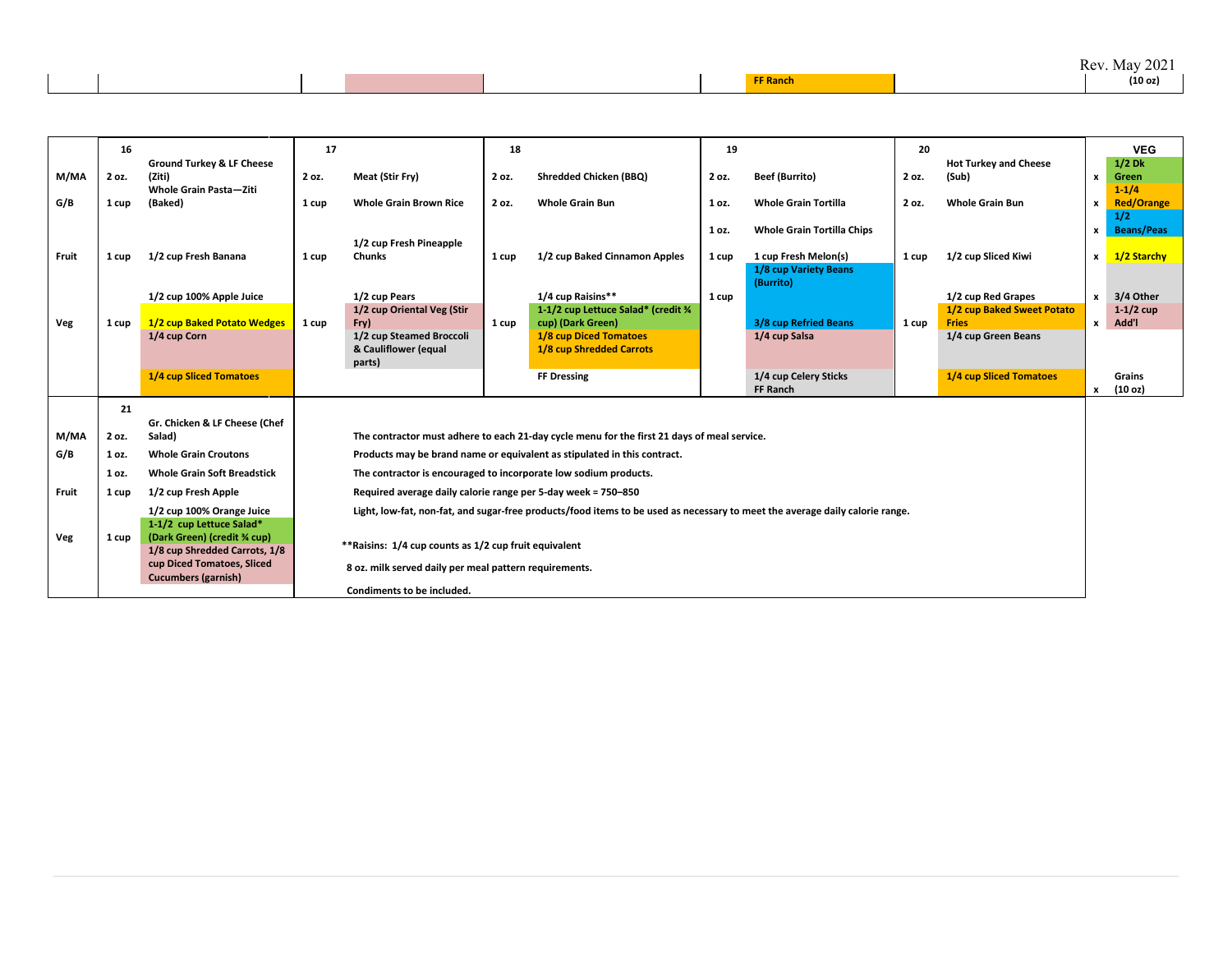# **EXHIBIT B, Continued**

# **SAMPLE 21-DAY CYCLE MENUS Grades K – 12th Breakfast**

| $\mathbf{1}$ |                      |                                                             | $\overline{2}$  |                                                        | $\mathbf{3}$      |                                             | $\boldsymbol{4}$  |                                            | 5                    |                                     |
|--------------|----------------------|-------------------------------------------------------------|-----------------|--------------------------------------------------------|-------------------|---------------------------------------------|-------------------|--------------------------------------------|----------------------|-------------------------------------|
| G/B          | 1 oz.                | <b>Whole Grain Pancakes</b>                                 | 1 oz.           | <b>Whole Grain Toast</b>                               | 1 oz.             | <b>Whole Grain English</b><br>Muffin        | 1 oz.             | <b>Whole Grain Cereal</b>                  | 2 oz.                | <b>Whole Grain Bagel</b>            |
| G/B or       | 1 oz.                | <b>Turkey Sausage</b>                                       | 1 oz.           | <b>Scrambled Eggs w/veggies</b>                        | $1/2$ oz          | Egg                                         | 1 oz.             | Fat-Free Yogurt (1/2 cup)                  |                      | w/Low-Fat Cream Cheese              |
| M/MA         |                      |                                                             | 1/2             | Mushrooms, Red/Green                                   | $1/2$ oz          | <b>Lowfat Cheese</b>                        |                   |                                            |                      |                                     |
| F/V          | $1/2$ c.             | <b>Fresh Blueberries</b>                                    | c.              | <b>Peppers, and Onions</b>                             | $1/2$ c.          | <b>Orange Wedges</b>                        | $1/2$ c.          | <b>Fresh Banana</b>                        | $1/2$ c.             | <b>Fresh Apple</b>                  |
|              | $1/2$ c.             | 100% Pineapple Juice                                        | 1/2             |                                                        | $1/2$ c.          | 100% Apple Juice                            | $1/2$ c.          | 100% Grape Juice                           | $1/2$ c.             | 100% Fruit Punch Juice              |
|              |                      | Syrup                                                       | c.              | 100% Orange Juice                                      |                   |                                             |                   |                                            |                      |                                     |
| 6            |                      |                                                             | $\overline{7}$  |                                                        | 8                 |                                             | 9                 |                                            | 10                   |                                     |
| G/B          | 1/2 c.               | Oatmeal (credit 1 oz)                                       | 1 oz.           | <b>Whole Grain Cereal</b>                              | 2 oz.             | <b>Whole Grain Waffles</b>                  | 1 oz.             | <b>Whole Grain Cereal</b>                  | 1 oz.                | <b>Whole Grain English Muffin</b>   |
| G/B or       | 1 oz.                | Whole Grain Granola Bar<br>(credit $\frac{1}{2}$ oz)        | 1 oz.           | Whole Grain Apple Muffin<br>(credit 1/2 oz)            |                   |                                             | 1 oz.             | <b>Whole Grain Animal Crackers</b>         | 1 oz.                | <b>Peanut Butter</b>                |
| <b>M/MA</b>  |                      |                                                             |                 |                                                        |                   |                                             |                   |                                            |                      |                                     |
| F/V          | $1/2$ c.             | <b>Cinnamon Apples</b>                                      | 1/4<br>c.       | Raisins* (credit 1/2 cup)                              | $1/2$ c.          | Pineapple                                   | $1/2$ c.          | Pears                                      | $1/2$ c.             | <b>Peaches</b>                      |
|              | $1/2$ c.             | 100% Pineapple Juice                                        | 1/2<br>c.       | 100% Orange Juice                                      | 1/2 c.            | 100% Apple Juice                            | 1/2 c.            | 100% Grape Juice                           | 1/2 c.               | 100% Fruit Punch Juice              |
|              |                      |                                                             |                 |                                                        |                   |                                             |                   |                                            |                      |                                     |
|              |                      |                                                             |                 |                                                        |                   |                                             |                   |                                            |                      |                                     |
| 11           |                      |                                                             | 12              |                                                        | 13                |                                             | 14                |                                            | 15                   |                                     |
| G/B          | 2 oz.                | <b>Whole Grain French Toast</b>                             | 1 oz.           | <b>Whole Grain Cereal</b>                              | 1 oz.             | <b>Whole Grain Biscuit</b>                  | 1 oz.             | <b>Whole Grain Cereal</b>                  | 1 oz.                | <b>Whole Grain Toast</b>            |
| G/B or       |                      |                                                             | 1 oz.           | Fat-Free Yogurt (1/2 cup)                              | $1/2$ oz          | Egg                                         | 1 oz.             | <b>Hard Boiled Egg</b>                     | 1 oz.                | <b>Scrambled Eggs w/veggies</b>     |
| M/MA         |                      |                                                             | 1/2             |                                                        | $1/2$ oz          | <b>Lowfat Cheese</b><br><b>Mixed</b>        |                   |                                            |                      | Mushrooms, Red/Green                |
| F/V          | $1/2$ c.             | Applesauce                                                  | c.              | <b>Fresh Banana</b>                                    | $1/2$ c.          | Fruit                                       | $1/2$ c.          | <b>Orange Wedges</b>                       | $1/2$ c.             | <b>Peppers, and Onions</b>          |
|              | $1/2$ c.             | 100% Pineapple Juice                                        | 1/2<br>c.       | 100% Orange Juice                                      | $1/2$ c.          | 100% Apple Juice                            | $1/2$ c.          | 100% Grape Juice                           |                      |                                     |
|              |                      | Syrup                                                       |                 |                                                        |                   |                                             |                   |                                            | $1/2$ c.             | 100% Orange Juice                   |
| 16           |                      |                                                             | 17              |                                                        | 18                |                                             | 19                |                                            | 20                   |                                     |
| G/B          | 1/2 c.               | Oatmeal (credit 1 oz)                                       | 1 oz.           | <b>Whole Grain Cereal</b>                              | 2.4 oz.           | <b>Whole Grain Waffles</b><br>(credit 2 oz) | 1 oz.             | <b>Whole Grain Cereal</b>                  | 2 oz.                | <b>Whole Grain English Muffin</b>   |
| G/B or       | 1 oz.                | <b>Whole Grain Granola Bar</b><br>(credit $\frac{1}{2}$ oz) | 1 oz.           | <b>Whole Grain Blueberry</b><br>Muffin (credit 1/2 oz) |                   |                                             | 1 oz.             | <b>Whole Grain Graham Crackers</b>         |                      |                                     |
| M/MA         |                      |                                                             | 1/2             |                                                        |                   |                                             |                   |                                            |                      |                                     |
| F/V          | $1/4$ c.<br>$1/2$ c. | Raisins* (credit 1/2 cup)<br>100% Pineapple Juice           | c.<br>1/2<br>c. | <b>Fresh Apple</b><br>100% Orange Juice                | $1/2$ c.<br>1/2c. | <b>Peaches</b><br>100% Apple Juice          | $1/2$ c.<br>1/2c. | <b>Cinnamon Apples</b><br>100% Grape Juice | $1/2$ c.<br>$1/2$ c. | Pineapple<br>100% Fruit Punch Juice |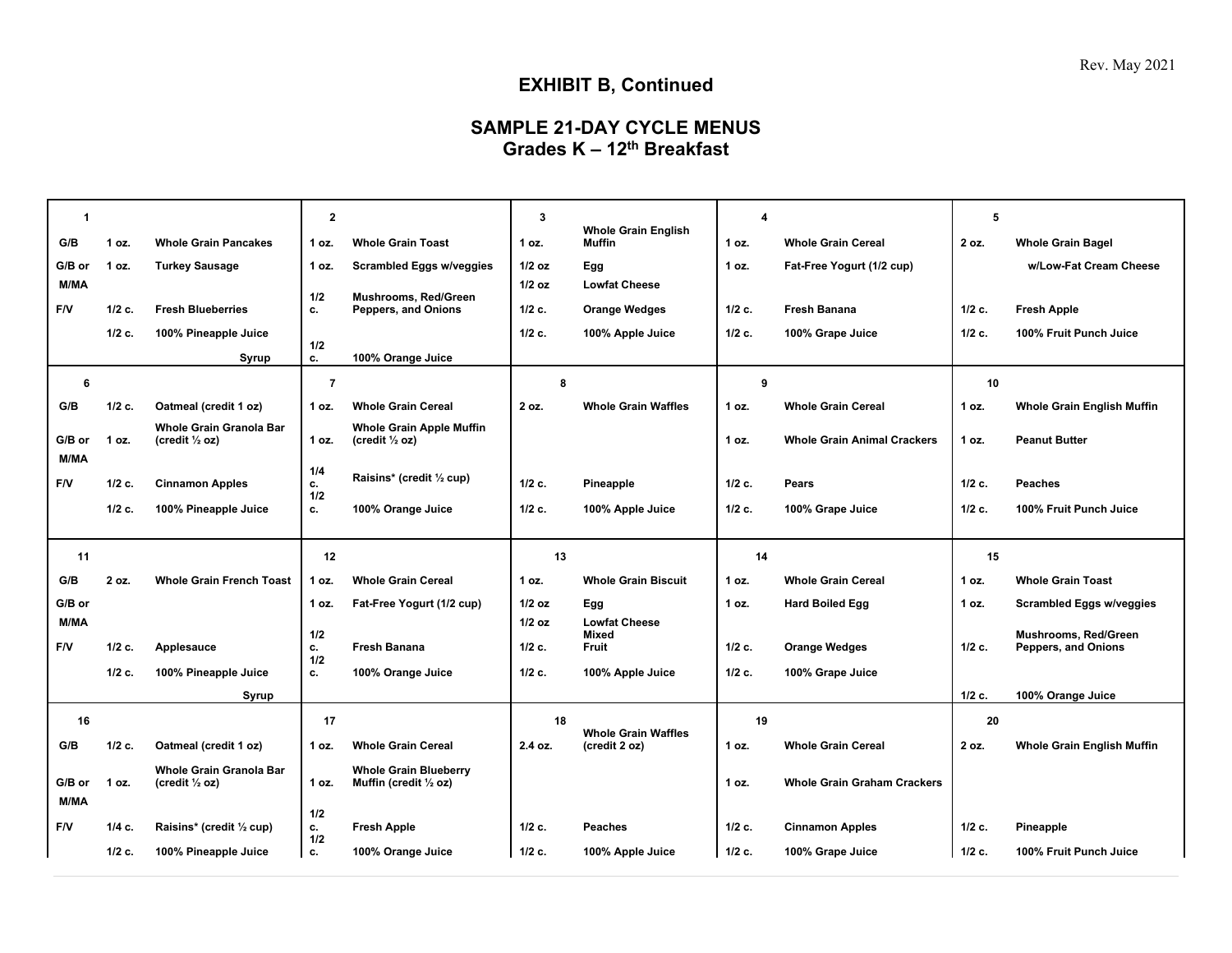|  | Rev. May 2021 |  |
|--|---------------|--|
|--|---------------|--|

| Syrup | Jelly |  |
|-------|-------|--|
|       |       |  |

| 21     |          |                                              | The contractor must adhere to each 21-day cycle menu for the first 21 days<br>of meal service. | The contractor is encouraged to incorporate low sodium products.<br>Condiments to be included.         |
|--------|----------|----------------------------------------------|------------------------------------------------------------------------------------------------|--------------------------------------------------------------------------------------------------------|
| G/B    | 1.2 oz.  | <b>Whole Grain Pancakes</b><br>(credit 1 oz) | Products may be brand name or equivalent as stipulated in this contract.                       | Grains and meat/meat alternates must meet the designated ounce equivalents per the<br>menu guidelines. |
| G/B or | oz.      | <b>Turkey Sausage</b>                        | Required average daily calorie range per 5-day week = 450-500                                  | 8 oz. milk served daily per meal pattern requirements.                                                 |
| M/MA   |          |                                              | *Raisins: 1/4 cup counts as 1/2 cup fruit equivalent.                                          |                                                                                                        |
| l F/V  | $1/2$ c. | <b>Mixed Fruit</b>                           |                                                                                                |                                                                                                        |
|        | $1/2$ c. | 100% Orange Juice                            |                                                                                                |                                                                                                        |
|        |          | Syrup                                        |                                                                                                |                                                                                                        |

The breakfast menu must meet the 2014-2015 meal pattern requirements for all components, including the whole grains and daily one-cup fruit requirements, and Sodium Target 1 (≤540 mg sodium at breakfast).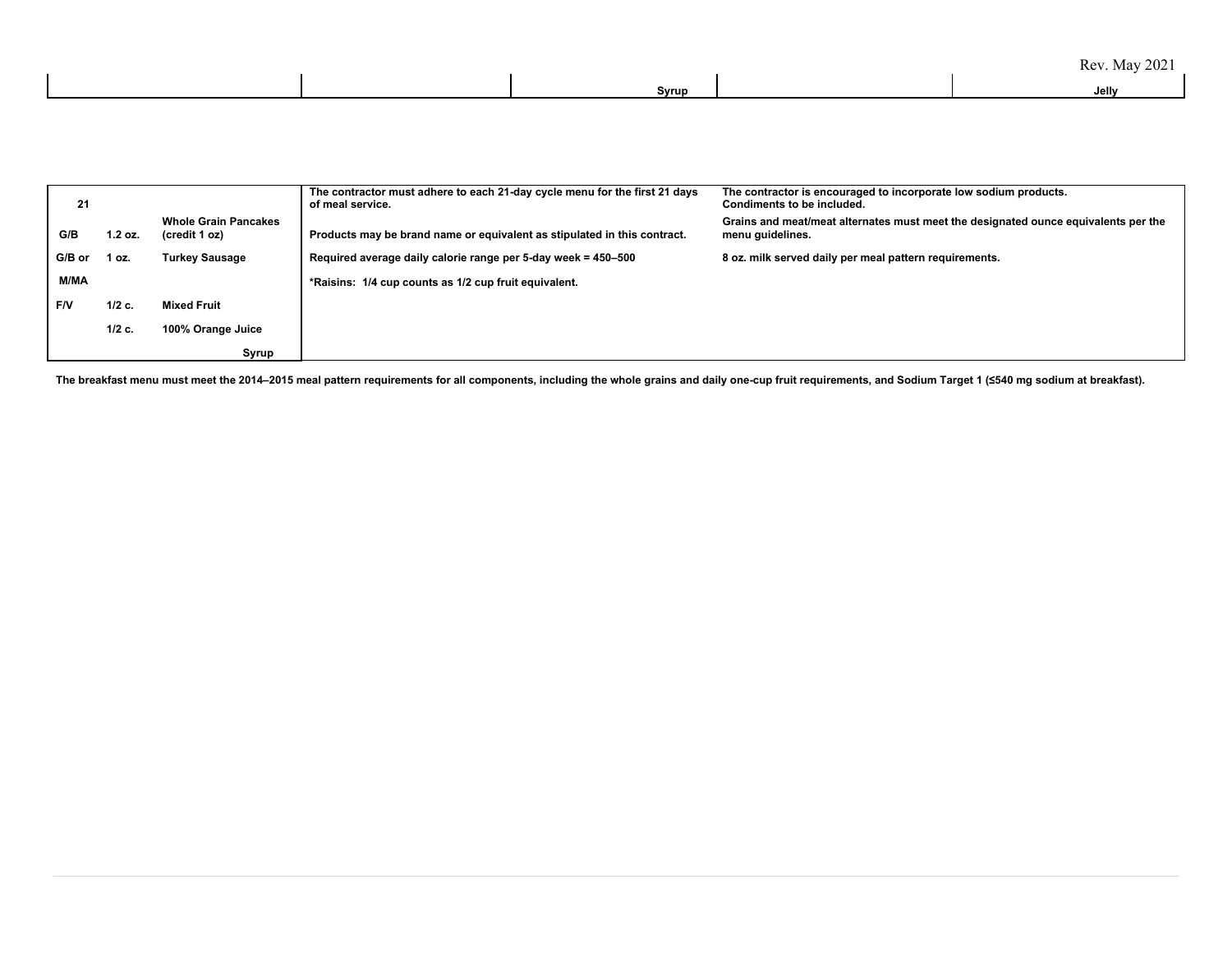| Rev. May 2021<br><b>EXHIBIT C</b><br><b>FOOD BASED NUTRITION STANDARDS</b><br><b>FOR MENU PLANNING</b><br>NATIONAL SCHOOL LUNCH PROGRAM & SCHOOL BREAKFAST PROGRAM |                                                                                                   |                       |                   |                                  |                                                                          |                              |  |  |
|--------------------------------------------------------------------------------------------------------------------------------------------------------------------|---------------------------------------------------------------------------------------------------|-----------------------|-------------------|----------------------------------|--------------------------------------------------------------------------|------------------------------|--|--|
|                                                                                                                                                                    | <b>Breakfast Meal Pattern</b>                                                                     |                       |                   | <b>Lunch Meal Pattern</b>        |                                                                          |                              |  |  |
|                                                                                                                                                                    | <b>Grades K-</b><br>5                                                                             | Grades 6-<br>8        | Grades 9-<br>12   | <b>Grades K-</b><br>5            | Grades 6-8                                                               | <b>Grades 9-</b><br>12       |  |  |
| <b>Meal Pattern</b>                                                                                                                                                | <b>Amount of Food<sup>a</sup> Per Week (Minimum Per Day)</b>                                      |                       |                   |                                  |                                                                          |                              |  |  |
| Fruits (cups) <sup>b,c</sup>                                                                                                                                       | $\overline{5(1)}$                                                                                 | 5(1)                  | $\overline{5(1)}$ | $2\frac{1}{2}(\frac{1}{2})$      | $2\frac{1}{2}(\frac{1}{2})$                                              | 5(1)                         |  |  |
| Vegetables<br>$(cups)^{b,c}$                                                                                                                                       | 0                                                                                                 | $\Omega$              | $\mathbf 0$       | $3\frac{3}{4}$ ( $\frac{3}{4}$ ) | $3\frac{3}{4}$ $\left(\frac{3}{4}\right)$                                | 5(1)                         |  |  |
| Dark green <sup>d</sup>                                                                                                                                            | 0                                                                                                 | $\mathbf 0$           | $\mathbf 0$       | $\overline{\frac{1}{2}}$         | $\overline{\frac{1}{2}}$                                                 | $\frac{1}{2}$                |  |  |
| Red/Orange <sup>d</sup>                                                                                                                                            | $\overline{0}$                                                                                    | $\overline{0}$        | $\overline{0}$    | $\frac{3}{4}$                    | $\frac{3}{4}$                                                            | $1\frac{1}{4}$               |  |  |
| Beans/Peas<br>$($ Legumes $)$ <sup>d</sup>                                                                                                                         | $\overline{0}$                                                                                    | $\overline{0}$        | $\Omega$          | $\frac{1}{2}$                    | $\frac{1}{2}$                                                            | $\frac{1}{2}$                |  |  |
| Starchy <sup>d</sup>                                                                                                                                               | $\mathbf 0$                                                                                       | $\mathbf 0$           | 0                 | $\frac{1}{2}$                    | $\frac{1}{2}$                                                            | $\frac{1}{2}$                |  |  |
| Other <sup>d, e</sup>                                                                                                                                              | $\overline{0}$                                                                                    | $\overline{0}$        | $\overline{0}$    | $\frac{1}{2}$                    | $\frac{1}{2}$                                                            | $\frac{3}{4}$                |  |  |
| Additional Veg to<br>Reach Total <sup>f</sup>                                                                                                                      | $\overline{0}$                                                                                    | $\mathbf 0$           | $\mathbf 0$       | $\mathbf{1}$                     | $\mathbf 1$                                                              | $1\frac{1}{2}$               |  |  |
| Grains (oz. eq.)                                                                                                                                                   | 7(1)                                                                                              | 8(1)                  | 9(1)              | 8(1)                             | 8(1)                                                                     | 10(2)                        |  |  |
| Meats/Meat<br>Alternates<br>(oz. eq.)                                                                                                                              | 0 <sup>9</sup>                                                                                    | 0 <sup>9</sup>        | 0 <sup>9</sup>    | $8-10(1)$                        | $9-10(1)$                                                                | $10-12(2)$                   |  |  |
| Fluid milk (cups)                                                                                                                                                  | 5(1)                                                                                              | $\overline{5(1)}$     | $\overline{5(1)}$ | $\overline{5(1)}$                | $\overline{5(1)}$                                                        | $\overline{5(1)}$            |  |  |
|                                                                                                                                                                    |                                                                                                   |                       |                   |                                  | Other Specifications: Daily Amount Based on the Average for a 5-Day Week |                              |  |  |
| Min-max calories<br>(kcal) <sup>h,i,o</sup>                                                                                                                        | 350-500                                                                                           | 400-550               | 450-600           | 550-650                          | 600-700                                                                  | 750-850                      |  |  |
| Saturated fat<br>(% of total calories) <sup>1</sup>                                                                                                                | < 10                                                                                              | < 10                  | < 10              | < 10                             | < 10                                                                     | < 10                         |  |  |
| Sodium (mg) <sup>i, j</sup><br>Target 1,<br>2014-2015                                                                                                              | $\leq 540$                                                                                        | $\underline{\leq}600$ | $\leq 640$        | $\leq 1,230$                     | $\leq 1,360$                                                             | $\leq$<br>1,420              |  |  |
| Target 2,<br>2017-2018                                                                                                                                             | < 485                                                                                             | < 535                 | < 570             | < 935                            | < 1,035                                                                  | $\leq$<br>$\overline{1,080}$ |  |  |
| Target 3,<br>2022-2023                                                                                                                                             | $\leq 430$                                                                                        | $\leq 470$            | < 500             | < 640                            | $\leq 710$                                                               | < 740                        |  |  |
| Trans fat <sup>i</sup>                                                                                                                                             | Nutrition label or manufacturer specifications must indicate zero grams of trans fat per serving. |                       |                   |                                  |                                                                          |                              |  |  |

. <sup>a</sup>Food items included in each food group and subgroup and amount equivalents. Minimum creditable serving is ¼ cup.

**<sup>b</sup>**One quarter-cup of dried fruit counts as ½ cup of fruit; 1 cup of leafy greens counts as ½ cup of vegetables. No more than half of the fruit or vegetable offerings may be in the form of juice. All juice must be 100% full-strength.

c For breakfast, vegetables may be substituted for fruits, but the first two cups per week of any such substitution must be from the dark green, red/orange, beans and peas (legumes) or "Other vegetables" subgroups as defined in §210.10(c)(2)(iii).

d Larger amounts of these vegetables may be served.

<sup>e</sup> This category consists of "Other vegetables" as defined in §210.10(c)(2)(iii)(E). For the purposes of the NSLP, "Other vegetables" requirement may be met with any additional amounts from the dark green, red/orange, and beans/peas (legumes)vegetable subgroups as defined in § 210.10(c)(2)(iii). f Any vegetable subgroup may be offered to meet the total weekly vegetable requirement.

<sup>g</sup> There is no separate meat/meat alternate component in the SBP. Schools may substitute 1 oz. eq. of meat/meat alternate for 1 oz. eq. of grains after the minimum daily grains requirement is met.

h The average daily amount of calories for a 5-day school week must be within the range (at least the minimum and no more than the maximum values). i Discretionary sources of calories (solid fats and added sugars) may be added to the meal pattern if within the specifications for calories, saturated fat, trans fat, and sodium. Foods of minimal nutritional value and fluid milk with fat content greater than 1 percent milk fat are not allowed.

 $\overline{I}$  Final sodium specifications are to be reached by SY 2022-2023 or July 1, 2022. Intermediate sodium specifications are established for SY 2014-2015 and 2017-2018. See required intermediate specifications in § 210.10(f)(3) for lunches and § 220.8(f)(3) for breakfast.